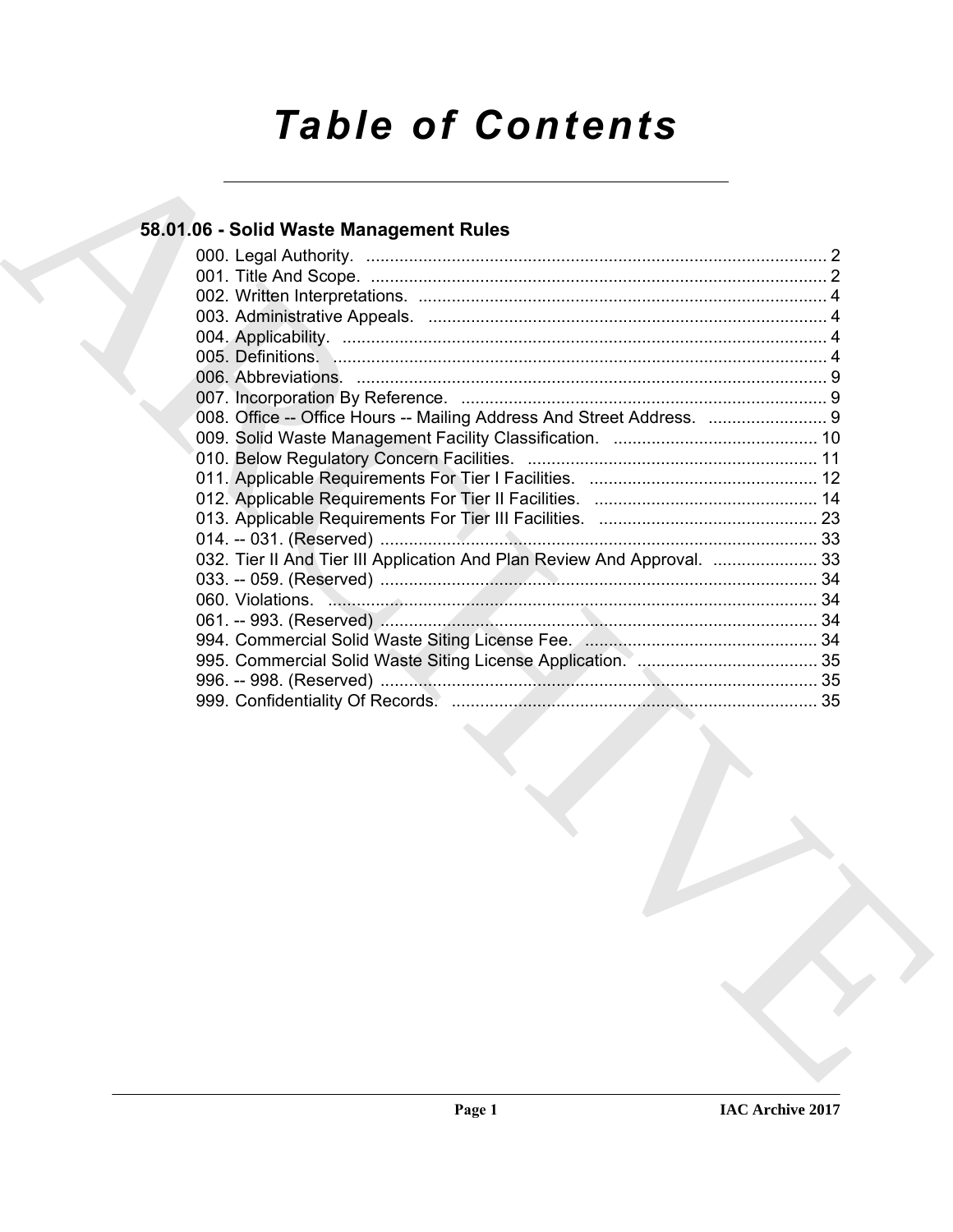#### **IDAPA 58 TITLE 01 CHAPTER 06**

#### **58.01.06 - SOLID WASTE MANAGEMENT RULES**

#### <span id="page-1-1"></span><span id="page-1-0"></span>**000. LEGAL AUTHORITY.**

**641.4 CALL ATTHORTY,**<br>**6581 68 - 800 ID WASTE MANAGEMENT RULES**<br> **96.00** ID IN CALL ATTHORTY, via the contract of the state of the state of the state of the state of the state<br> **96.000** IN CONSECTION (CONSECTION) AND COP Sections 39-105 and 39-107, Idaho Code, authorize the Board of Environmental Quality to adopt rules and administer programs to protect surface water quality, ground water quality and air quality, and to regulate solid waste treatment or disposal and the licensure and certification requirements pertinent thereto. Section 39-7408C, Idaho Code, authorizes the Board of Environmental Quality to establish by rule municipal solid waste commercial siting license fees.  $(4-2-03)$ 

#### <span id="page-1-2"></span>**001. TITLE AND SCOPE.**

<span id="page-1-4"></span>**01.** Title. These rules shall be cited as Rules of the Department of Environmental Quality IDAPA (4-2-03) 58.01.06, "Solid Waste Management Rules."

**02.** Scope. These rules establish requirements applicable to all solid waste and solid waste management in Idaho, except as specifically provided in Subsections 001.03 and 001.04. (4-2-03) facilities in Idaho, except as specifically provided in Subsections 001.03 and 001.04.

#### <span id="page-1-5"></span><span id="page-1-3"></span>**03. Wastes Not Regulated Under These Rules**. (4-2-03)

**a.** These rules do not apply to the following solid wastes: (4-2-03)

i. Liquid wastes when the discharge or potential discharge of the liquid waste is regulated under a federal, state or local water pollution discharge or wastewater land application permit, including management of any solids if management of the solids are addressed in a permit term or condition;

Hazardous wastes regulated by the Hazardous Waste Management Act, Chapter 44, Title 39, Idaho ss adopted thereunder: (4-2-03) Code, and the rules adopted thereunder;

iii. Polychlorinated biphenyl (PCB) waste regulated under the Toxic Substance Control Act, 15 U.S.C. 2601, et seq., with the exception that the PCB Waste Disposal Act, Chapter 62, Title 39, Idaho Code, and these rules shall apply to PCB waste authorized by federal law to be disposed of at a nonhazardous waste landfill that is permitted, licensed or registered under Idaho Law; (4-2-03)

iv. Slash or slashing areas resulting from the harvesting of timber and the disposal of which is managed pursuant to Chapter 1, Title 38, Idaho Code or log landings or sorting sites; (4-2-03)

Wastes used, managed, stored and disposed in accordance with The Wood and Mill Yard Debris Technical Guidance Manual, as amended, published by the Department and developed pursuant to Sections 39-171  $through 39-174, Idaho Code;$  (4-2-03)

vi. Clean soils and clean dredge spoils as regulated under Section 404 of the federal Clean Water Act provided that they are not hazardous wastes regulated by the Hazardous Waste Management Act, Chapter 44, Title 39, Idaho Code and the rules adopted thereunder; (4-2-03)

vii. Septage taken to a sewage treatment plant permitted by either the U.S. Environmental Protection Agency or the Department pursuant to IDAPA 58.01.15, "Rules Governing the Cleaning of Septic Tanks"; (4-2-03)

viii. All radioactive waste and radioactive materials regulated pursuant to Section 39-4405(9), Idaho Code and rules adopted thereunder and radioactive waste and materials regulated under the authority of the Atomic Energy Act of 1954, as amended.; (4-2-03)

ix. Petroleum Contaminated Soils (PCS) from a leaking petroleum storage tank system managed as a one (1) time remediation pursuant to IDAPA 58.01.02, "Water Quality Standards"; or  $(4-2-03)$ 

x. Asbestos as regulated by the Toxic Substances Control Act, as amended, 15 U.S.C. Sections 2601,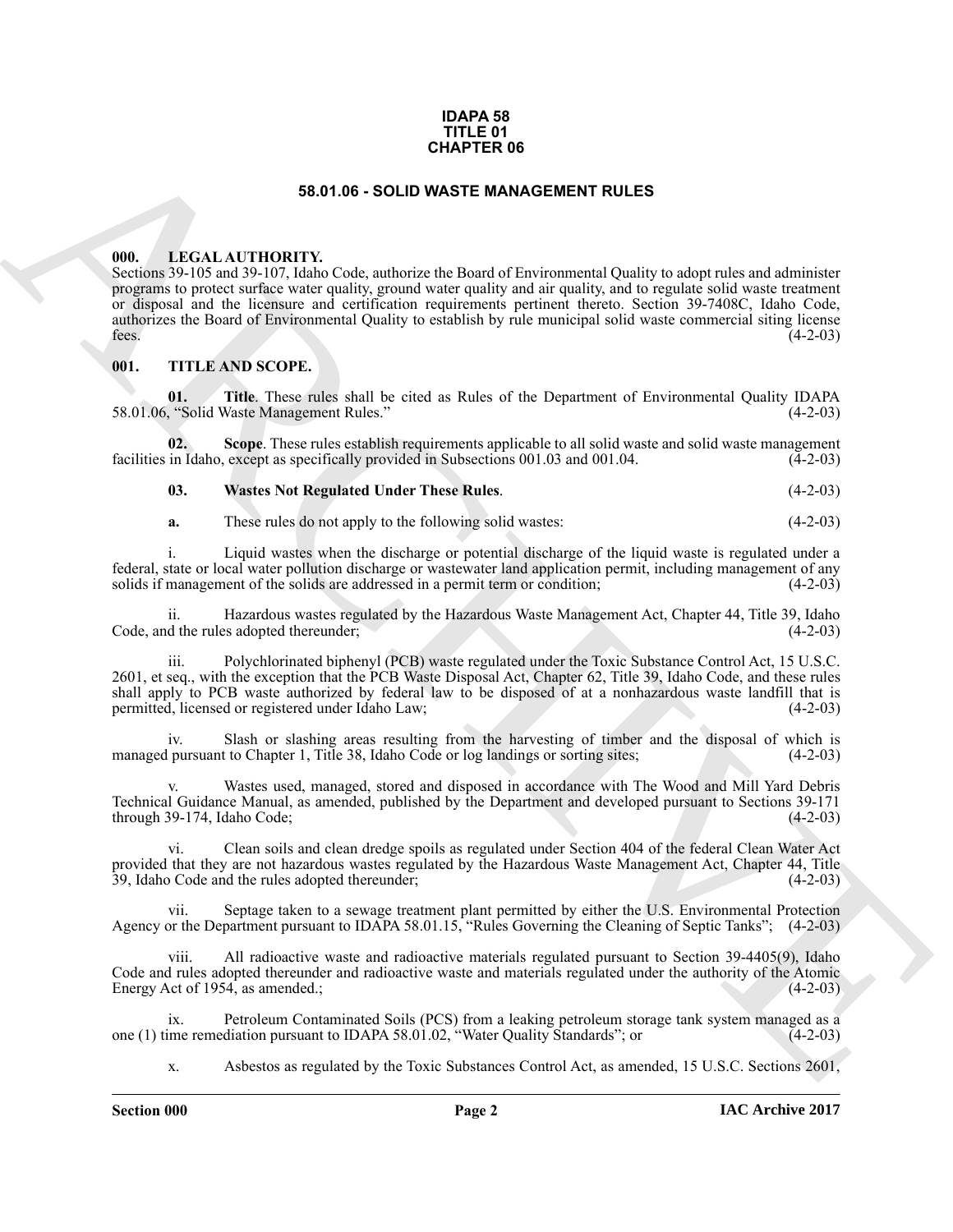**Solution of Environmental Quality .** Solutivars **Solutivarse Management Rolles**<br>
Solution of the Clevel and AVA clear and AVA clear and AVA clear and AVA clear and AVA clear and AVA clear and AVA<br>
specifical to the Clear et seq., or asbestos as regulated by the Clean Air Act, as amended, 42 U.S.C. Section 7412. (4-2-03) xi. Nonhazardous wastes disposed in a permitted hazardous waste treatment, storage and disposal unit regulated by the Hazardous Waste Management Act, Chapter 44, Title 39, Idaho Code, and rules adopted thereunder;  $(4-2-03)$ xii. Waste otherwise regulated under Department authorities. (4-2-03) **b.** These rules do not apply to the following solid waste unless these wastes are mixed with more than incidental quantities of regulated waste; (4-2-03) i. Inert wastes;  $(4-2-03)$ ii. Manures and crop (plant) residues ultimately returned to the soils at agronomic rates; (4-2-03) iii. Any agricultural solid waste which is managed and regulated pursuant to rules adopted by the Idaho Department of Agriculture. The Department reserves the right to use existing authorities to regulate agricultural waste that impacts human health or the environment; (4-2-03) agricultural waste that impacts human health or the environment; iv. Overburden, waste dumps, low-grade stockpiles, tailings and other materials uniquely associated with mineral extraction, beneficiation or processing operations; v. Slag from the production of elemental phosphorus; (4-2-03) vi. Phospho-gypsum from the production of phosphate fertilizers, which includes the production of phosphoric acid; and vii. Wood waste used for ornamental, animal bedding, mulch and plant bedding, or road building  $p$ urposes.  $(4-2-03)$ **04. Solid Waste Management Facilities Not Regulated Under These Rules**. These Rules do not apply to the following solid waste management facilities: **a.** Solid waste management facilities accepting only solid waste excluded by Subsection 001.03;  $(4-2-03)$ **b.** Recycling centers; or (4-2-03) **c.** Backyard composting sites. (4-2-03) **d.** Facilities which cease accepting solid waste prior to April 26, 2002 shall be required to only comply with applicable cover, seeding, grading and closure requirements of the former Solid Waste Management Rules and Standards, as follows: (4-2-03) i. Grading. The entire site, including the landfill surfaces, shall be graded and provided with drainage facilities to minimize runoff onto and into the sanitary landfill to prevent erosion or washing and to prevent the collection of standing water. The grading of the final surface of the fill area must provide a slope of not less than one percent (1%), but not exceeding fifteen percent (15%), except as approved by the Department or as required in Section 39-7415(3), Idaho Code. (4-2-03) ii. Seeding. Seeding to promote stabilization of the final soil cover shall be done as soon as weather permits seed bed preparation and planting operations and when seasonal conditions are suitable for the type of vegetation to be used. Re-seeding is mandatory until adequate vegetative cover is established to prevent erosion.  $(4-2-03)$ 

<span id="page-2-0"></span>iii. Site Closure. An inspection of the entire site of the completed sanitary landfill, or other solid waste management site that is to be vacated, shall be made by a representative of the District before earth moving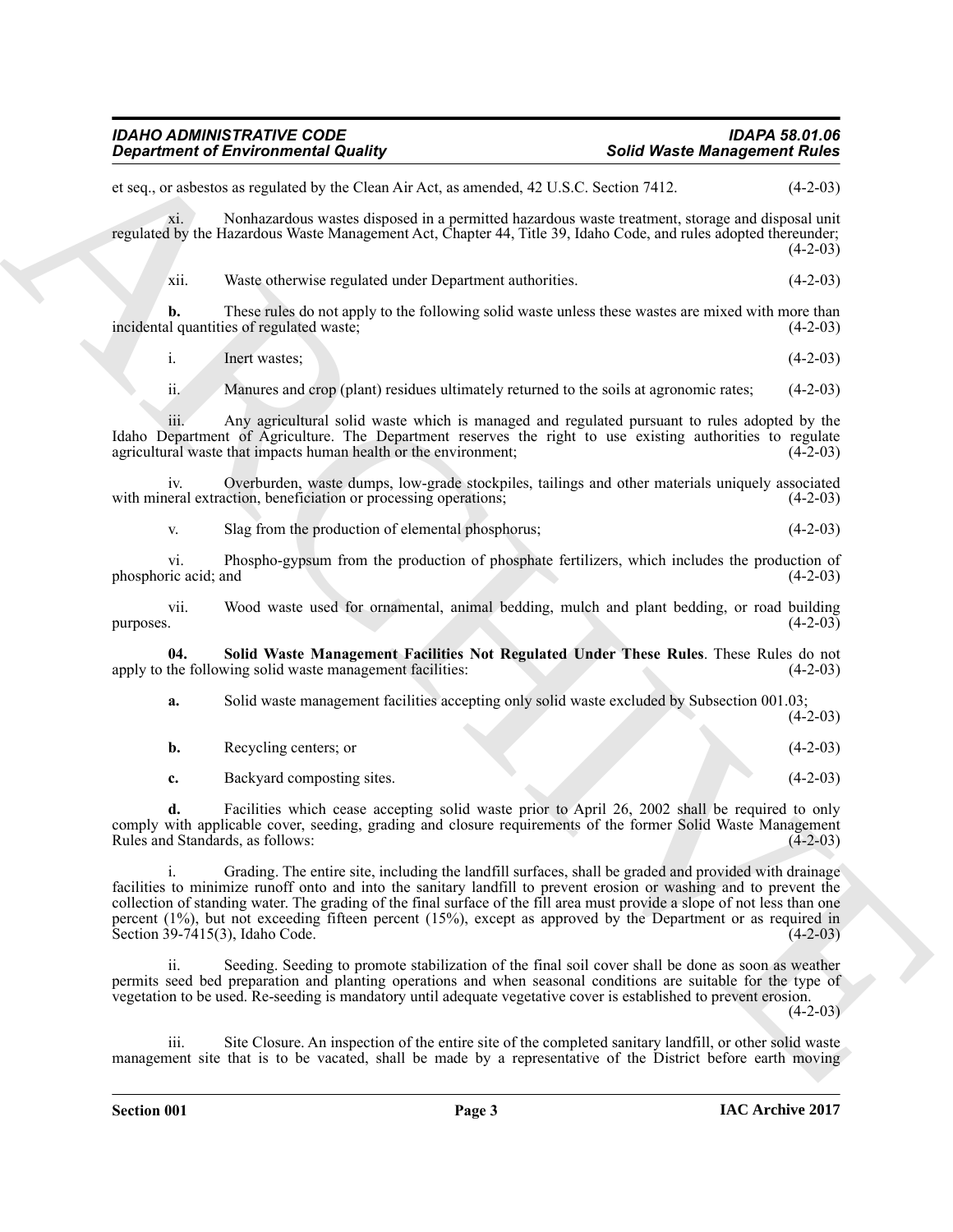equipment or other equipment vital to disposal of solid waste is removed from the site or used on other projects. Any necessary corrective work shall be performed before the operation is accepted as completed. (4-2-03) necessary corrective work shall be performed before the operation is accepted as completed.

(1) An official notice of closure of the site shall be sent to the District at the time the site is closed.  $(4-2-03)$ 

(2) Arrangements shall be made for the repair of all cracked, eroded, and uneven areas in the final cover during the year following completion of fill operations.

#### <span id="page-3-0"></span>**002. WRITTEN INTERPRETATIONS.**

The Department of Environmental Quality may have written statements that pertain to the interpretation of the rules in this chapter. Any such written statements shall be available for review at the Department of Environmental Quality, 1410 N. Hilton, Boise, ID 83706-1255.

#### <span id="page-3-1"></span>**003. ADMINISTRATIVE APPEALS.**

Persons may be entitled to appeal agency actions authorized under this chapter pursuant to IDAPA 58.01.23, "Rules of Administrative Procedure Before the Board of Environmental Quality." (4-2-03) of Administrative Procedure Before the Board of Environmental Quality."

#### <span id="page-3-2"></span>**004. APPLICABILITY.**

**Sophimes of Environmental Radius of the United States is the Control of the Control of the Control of the Control of the Control of the Control of the Control of the Control of the Control of the Control of the Control** These rules apply to all solid waste unless excluded by Subsection 001.03 and to all existing, new or modified solid waste management sites in Idaho identified in Subsection 004.01 and 004.02, unless excluded by Subsection 001.04. Compliance with these rules shall not relieve owners and operators from the obligation to comply with other applicable state or federal laws, including but not limited to the IDAPA 58.01.02, "Water Quality Standards," IDAPA 58.01.11, "Ground Water Quality Rule," and IDAPA 58.01.01, "Rules for the Control of Air Pollution in Idaho."  $(4-2-03)$ 

**01. Solid Waste Facility Other Than Municipal Solid Waste Landfills (MSWLF) Applicability**. Sections 000 through 060 and Section 999 apply to all solid waste facilities other than MSWLF, as specified therein.  $(4-2-03)$ 

**02. Municipal Solid Waste Landfill Applicability**. Sections 000 through 007, and Sections 994 through 999 apply to all MSWLFs, as specified therein.

#### <span id="page-3-4"></span><span id="page-3-3"></span>**005. DEFINITIONS.**

<span id="page-3-5"></span>**01. Active Portion**. That part of a new or existing facility or unit where waste had been, or may be, disposed of, treated, or otherwise managed, and that has not been closed in accordance with applicable rules.(4-2-03)

<span id="page-3-6"></span>**02. Backyard Composting**. Composting operations used only by the owner or person in control of a al dwelling unit to process garbage and yard waste generated at that dwelling unit. (4-2-03) residential dwelling unit to process garbage and yard waste generated at that dwelling unit.

<span id="page-3-7"></span>**03. Beneficial Use**. Various uses of ground water in Idaho including, but not limited to, domestic water supplies, industrial water supplies, industrial water supplies and agricultural water supplies. A beneficial use is defined as actual current and projected future uses of ground water. (4-2-03) defined as actual current and projected future uses of ground water.

<span id="page-3-8"></span>**04. Commercial Solid Waste Facility**. A MSWLF owned and operated as an enterprise conducted with the intent of making a profit by any individual, association, firm, or partnership for the disposal of solid waste, but excluding a MSWLF owned or operated by a political subdivision, state or federal agency or, municipality or a MSWLF owned or operated by any individual, association, firm, or partnership exclusively for the disposal of solid waste generated by such individual, association, firm, or partnership. (4-2-03) waste generated by such individual, association, firm, or partnership.

<span id="page-3-10"></span><span id="page-3-9"></span>**05. Composting Facility**. See definition of Processing Facility. (4-2-03)

**06. Conditionally Exempt Small Quantity Generator (CESQG) Hazardous Waste**. As defined in 40 CFR Part 261.5.

<span id="page-3-11"></span>**07.** Conditionally Exempt Small Quantity Generator (CESQG) Management Facility. A facility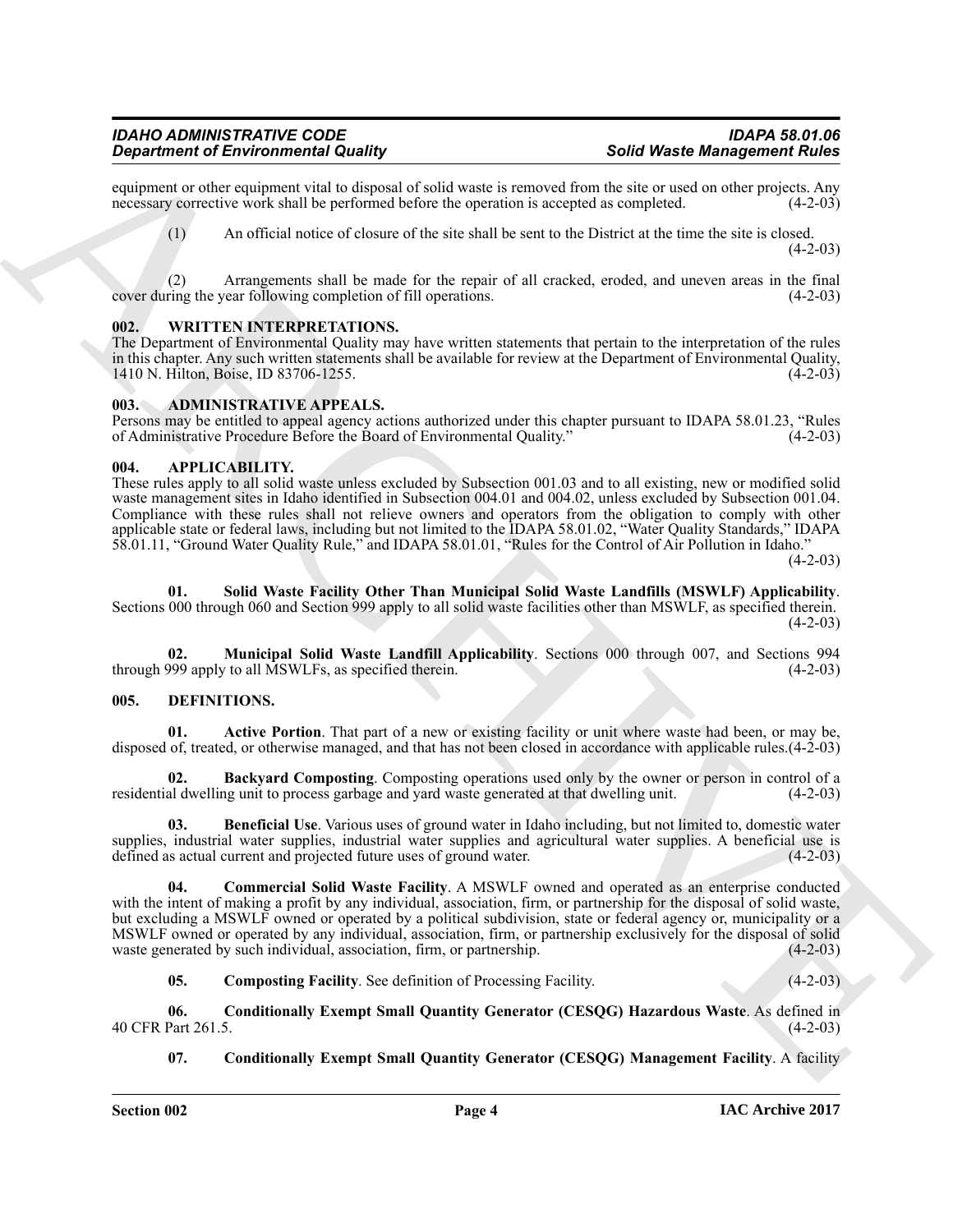<span id="page-4-6"></span><span id="page-4-5"></span><span id="page-4-4"></span><span id="page-4-3"></span><span id="page-4-2"></span><span id="page-4-1"></span><span id="page-4-0"></span>

| <b>Department of Environmental Quality</b> |                                                                                                                                                                                                                                                                                                                                                                | <b>Solid Waste Management Rules</b> |            |
|--------------------------------------------|----------------------------------------------------------------------------------------------------------------------------------------------------------------------------------------------------------------------------------------------------------------------------------------------------------------------------------------------------------------|-------------------------------------|------------|
| disposal.                                  | or portion thereof where household hazardous waste or CESQG wastes are transferred from a vehicle or container<br>and subsequently transported to another facility. A CESQG management facility does not include temporary drop off<br>locations or other facilities where individuals or businesses are authorized to store waste for ultimate collection and |                                     | $(4-2-03)$ |
| 08.                                        | <b>Contamination</b> . The introduction of a substance into the surface or ground water causing: (4-2-03)                                                                                                                                                                                                                                                      |                                     |            |
| a.                                         | At or beyond the point of compliance, the concentration of that substance in ground water to result<br>in significant degredation, as determined pursuant to Section 400.02.b of the Idaho Ground Water Rule, or in an<br>exceedance of the maximum contamination level (MCL) specified in the Idaho Ground Water Rule;                                        |                                     | $(4-2-03)$ |
| b.                                         | The concentration of that substance in surface water exceeds a numerical criteria or fails to protect<br>designated beneficial uses specified in the Idaho Water Quality Standards, IDAPA 58.01.02;                                                                                                                                                            |                                     | $(4-2-03)$ |
| c.                                         | A statistically significant increase in the concentration of that substance in the ground water at or<br>beyond the point of compliance, or in surface water, where the existing concentration of that substance exceeds the<br>contamination level specified in Subsections 005.08.a. or 005.08.b. of this rule; or                                           |                                     | $(4-2-03)$ |
| d.                                         | A statistically significant increase in the concentration of that substance in ground water at the<br>point of compliance, or in surface water, above background of a substance which;                                                                                                                                                                         |                                     | $(4-2-03)$ |
| i.                                         | Is not specified in Subsections 005.08.a. or 005.08.b. of this rule; and                                                                                                                                                                                                                                                                                       |                                     | $(4-2-03)$ |
| ii.                                        | Is a result of the disposal of solid waste; and                                                                                                                                                                                                                                                                                                                |                                     | $(4-2-03)$ |
| iii.                                       | Has been determined by the department to present a substantial risk to human health or the<br>environment in the concentrations found in the ground water at the point of compliance, or in surface water. (4-2-03)                                                                                                                                            |                                     |            |
| 09.<br>reproducible manner.                | <b>Degradation</b> . The lowering of ground water quality as measured in a statistically significant and                                                                                                                                                                                                                                                       |                                     | $(4-2-03)$ |
| 10.                                        | Department. The Idaho Department of Environmental Quality.                                                                                                                                                                                                                                                                                                     |                                     | $(4-2-03)$ |
| 11.                                        | <b>Director</b> . The Director of the Idaho Department of Environmental Quality.                                                                                                                                                                                                                                                                               |                                     | $(4-2-03)$ |
| 12.                                        | Disposal. Discharge, deposit, injection, dumping, spilling, leaking, leaching, migration or placing<br>of any solid waste into or on any land or water so that such solid waste or any constituent thereof may enter the<br>environment or be emitted into the air or discharged into any waters, including ground water.                                      |                                     | $(4-2-03)$ |
| 13.                                        | <b>Existing Facility.</b> A facility operating and receiving solid waste on or before April 26, 2002.                                                                                                                                                                                                                                                          |                                     | $(4-2-03)$ |
| 14.                                        | Facility. Any area used for any solid waste management activity, including but not limited to:                                                                                                                                                                                                                                                                 |                                     | $(4-2-03)$ |
| a.                                         | Storage;                                                                                                                                                                                                                                                                                                                                                       |                                     | $(4-2-03)$ |
| b.                                         | Transfer;                                                                                                                                                                                                                                                                                                                                                      |                                     | $(4-2-03)$ |
| c.                                         | Processing;                                                                                                                                                                                                                                                                                                                                                    |                                     | $(4-2-03)$ |
|                                            | Separation;                                                                                                                                                                                                                                                                                                                                                    |                                     | $(4-2-03)$ |
| d.                                         |                                                                                                                                                                                                                                                                                                                                                                |                                     |            |
| e.                                         | Incineration;                                                                                                                                                                                                                                                                                                                                                  |                                     | $(4-2-03)$ |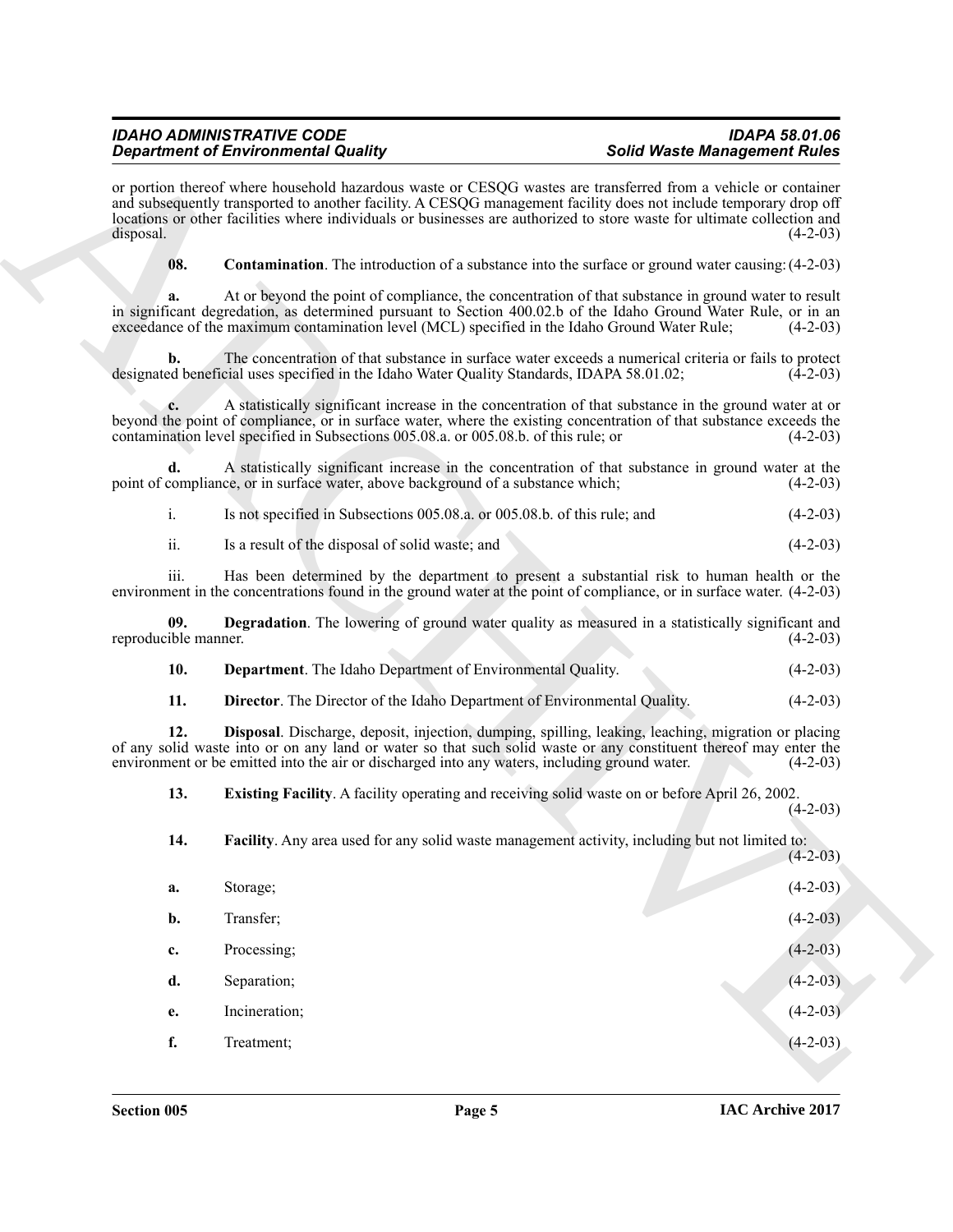| g. | Salvaging; or | $(4-2-03)$ |  |
|----|---------------|------------|--|
|----|---------------|------------|--|

<span id="page-5-1"></span><span id="page-5-0"></span>**h.** Disposal of solid waste. (4-2-03)

**15. Garbage**. Any waste consisting of putresible animal and vegetable materials resulting from the handling, preparation, cooking and consumption of food, including wastes materials from households, markets, storage facilities, handling and sale of produce and other food products. (4-2-03) storage facilities, handling and sale of produce and other food products.

**16.** Ground Water. Any water of the state that occurs beneath the surface of the earth in a saturated geological formation of rock or soil. (4-2-03)

<span id="page-5-2"></span>**17. Household Waste**. Any solid waste, including kitchen wastes, trash and sanitary waste in septic tanks, derived from households, including single and multiple residences, hotels and motels, bunkhouses, ranger stations, crew quarters, campgrounds, picnic grounds and day use recreation areas. (4-2-03) stations, crew quarters, campgrounds, picnic grounds and day use recreation areas.

<span id="page-5-3"></span>**18.** Incinerator. Any source consisting of a furnace and all appurtenances thereto designed for the on of solid waste by burning. "Open Burning" is not considered incineration. (4-2-03) destruction of solid waste by burning. "Open Burning" is not considered incineration.

<span id="page-5-4"></span>**19. Inert Waste**. Noncombustible, nonhazardous, and non-putresible solid wastes that are likely to retain their physical and chemical structure and have a de minimis potential to generate leachate under expected conditions of disposal, which includes resistance to biological attack. "Inert waste" includes, but is not limited to, rock, concrete, cured asphaltic concrete, masonry block, brick, gravel, dirt, inert coal combustion by-products, inert precipitated calcium carbonate and inert component mixture of wood or mill yard debris. (4-2-03) precipitated calcium carbonate and inert component mixture of wood or mill yard debris.

<span id="page-5-5"></span>**20. Landfill**. An area of land or an excavation in which wastes are placed for permanent disposal, and that is not a land application unit, surface impoundment, injection well or waste pile, as those terms are defined under 40 CFR 257.2.

<span id="page-5-6"></span>**21.** Leachate. A liquid that has passed through or emerged from waste and contains soluble, d, or miscible materials removed from such waste. (4-2-03) suspended, or miscible materials removed from such waste.

<span id="page-5-7"></span>**22.** Lift. A vertical rise of compacted solid waste that is complete when it is no longer practical to add al height without the addition of a cover layer to provide structural stability. (4-2-03) additional height without the addition of a cover layer to provide structural stability.

**23. Modification**. Any change in the physical characteristics, waste types managed, method of operation, or lateral expansion beyond the boundaries of a site. The following shall not be considered a modification:  $(4-2-03)$ 

<span id="page-5-8"></span>**a.** Repair and replacement of existing equipment; (4-2-03)

**b.** Increase in production rate that does not exceed the Tier level criteria or approved facility capacity;  $(4-2-03)$ 

**c.** An increase in hours of operation if more restrictive hours of operation are not specified in an 1 operating plan; and (4-2-03) approved operating plan; and

<span id="page-5-9"></span>**d.** Acquisition of property that is not to be used for the processing or disposal of solid waste. (4-2-03)

Solid Waste. Management of Environmental Quality<br>
us Solid Waste. Management Ruise<br>
us Manuscript of the state of particular simula and vegetable simula in the state of the 300<br>
us of the state of the state of particular **24. Municipal Solid Waste Landfill Unit (MSWLF)**. As regulated under Chapter 74, Title 39, Idaho Code, a discrete area of land or an excavation that receives household waste, and that is not a land application unit, surface impoundment, injection well, or waste pile, as those terms are defined under 40 CFR 257.2. A MSWLF unit also may receive other types of RCRA subtitle D wastes, such as commercial solid waste, nonhazardous sludge, conditionally exempt small quantity generator waste and industrial solid waste. Such a landfill may be publicly or privately owned. A MSWLF unit may be a new MSWLF unit, an existing MSWLF unit or a lateral expansion.

 $(4-2-03)$ 

### <span id="page-5-10"></span>**25. Non-Municipal Solid Waste (NMSW)**. A solid waste that is: (4-2-03)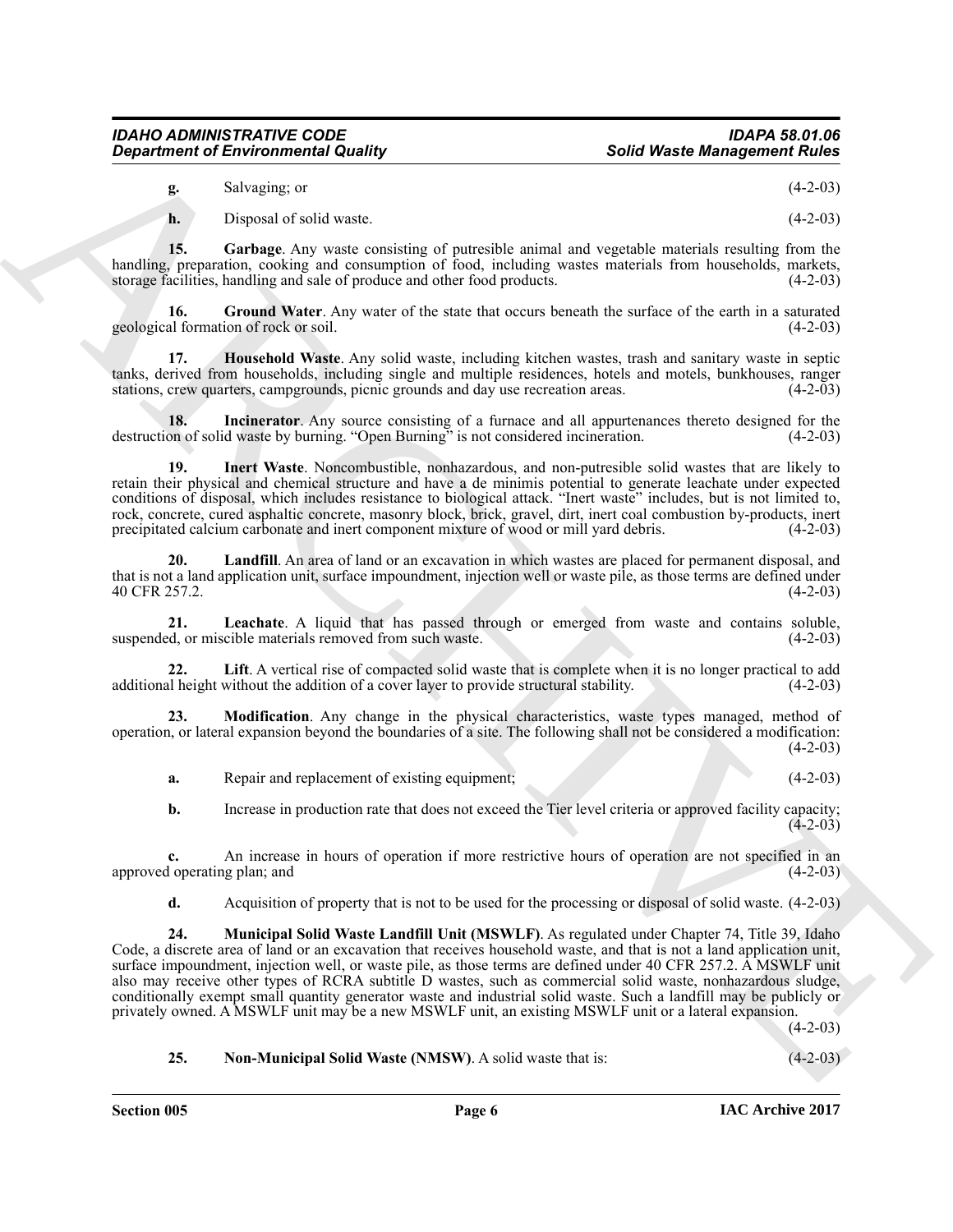<span id="page-6-5"></span><span id="page-6-4"></span><span id="page-6-3"></span><span id="page-6-2"></span><span id="page-6-1"></span><span id="page-6-0"></span>

| <b>Department of Environmental Quality</b>                                                                                                                                                                                                                                                                                                                                                               | <b>Solid Waste Management Rules</b> |
|----------------------------------------------------------------------------------------------------------------------------------------------------------------------------------------------------------------------------------------------------------------------------------------------------------------------------------------------------------------------------------------------------------|-------------------------------------|
| Not mixed with household waste; or<br>a.                                                                                                                                                                                                                                                                                                                                                                 | $(4-2-03)$                          |
| Not excluded from these rules by Subsection 001.03.<br>$b$ .                                                                                                                                                                                                                                                                                                                                             | $(4-2-03)$                          |
| 26.<br>Non-Municipal Solid Waste Landfill (NMSWLF). A landfill that accepts only non-municipal<br>solid waste.                                                                                                                                                                                                                                                                                           | $(4-2-03)$                          |
| 27.<br><b>Open Burning</b> . The combustion of solid waste without:                                                                                                                                                                                                                                                                                                                                      | $(4-2-03)$                          |
| Control of combustion air to maintain adequate temperature for efficient combustion;<br>a.                                                                                                                                                                                                                                                                                                               | $(4-2-03)$                          |
| Containment of the combustion reaction in an enclosed device so as to provide sufficient residence<br>b.<br>time and mixing for complete combustion; and                                                                                                                                                                                                                                                 | $(4-2-03)$                          |
| Control of the emission of the combustion products.<br>$c_{\cdot}$                                                                                                                                                                                                                                                                                                                                       | $(4-2-03)$                          |
| 28.<br><b>Operator</b> . The person(s) responsible for the overall operation of all or part of a site or facility.                                                                                                                                                                                                                                                                                       | $(4-2-03)$                          |
| 29.<br><b>Owner</b> . The person(s) who owns land or a portion of the land on which a site or facility is located.                                                                                                                                                                                                                                                                                       | $(4-2-03)$                          |
| Person. Any individual, association, partnership, firm, joint stock company, trust, political<br>30.<br>subdivision, public or private corporation, state or federal government department, agency, or instrumentality,<br>municipality, industry, or any other legal entity which is recognized by law as the subject of rights and duties.                                                             | $(4-2-03)$                          |
| Point of Compliance. A vertical surface located no more than one hundred fifty (150) yards<br>31.<br>hydraulically down gradient from the active portion of a facility or site, located at the facility boundary down gradient<br>of the land area, or located at the point of diversion of an identified beneficial use within the site, whichever is the<br>smallest distance from the active portion. | $(4-2-03)$                          |
| Processing Facility. A facility that uses biological or chemical decomposition to prepare solid<br>32.<br>waste for reuse, excluding waste handling at transfer stations or recycling centers.                                                                                                                                                                                                           | $(4-2-03)$                          |
| Projected Waste Volume. The total actual or potential solid waste volume measured in tons per<br>33.<br>day, cubic yards per day, or an equivalent measurement, proposed to be received or processed at a solid waste facility.                                                                                                                                                                          | $(4-2-03)$                          |
| Pumpable Waste. Wastes, including non-domestic septage, sludge, wastewater and non-municipal<br>34.<br>solid wastes, which are pumped from a holding area or container into a watertight tank truck or equivalent and<br>transported for processing or disposal.                                                                                                                                         | $(4-2-03)$                          |
| 35.<br><b>Qualified Professional</b> . Qualified professional means a licensed professional geologist or licensed<br>professional engineer, as appropriate, holding current professional registration in good standing and in compliance<br>with applicable provisions of Chapter 12, Title 54, Idaho Code.                                                                                              | $(4-2-03)$                          |
| Recyclables. Used, end, or waste products with useful properties that can be reused.<br>36.                                                                                                                                                                                                                                                                                                              | $(4-2-03)$                          |
| <b>Recycling</b> . The reclamation of solid waste and its subsequent introduction into an industrial<br>37.<br>process by which the materials are transformed into a new product in such a manner that the original identity as a<br>product is lost.                                                                                                                                                    | $(4-2-03)$                          |
|                                                                                                                                                                                                                                                                                                                                                                                                          |                                     |
| Recycling Center. A materials recovery facility that receives recyclables, then sorts, bales, loads,<br>38.<br>or physically alters the material and transports the commodities to markets.                                                                                                                                                                                                              | $(4-2-03)$                          |

<span id="page-6-12"></span><span id="page-6-11"></span><span id="page-6-10"></span><span id="page-6-9"></span><span id="page-6-8"></span><span id="page-6-7"></span><span id="page-6-6"></span>**Section 005 Page 7**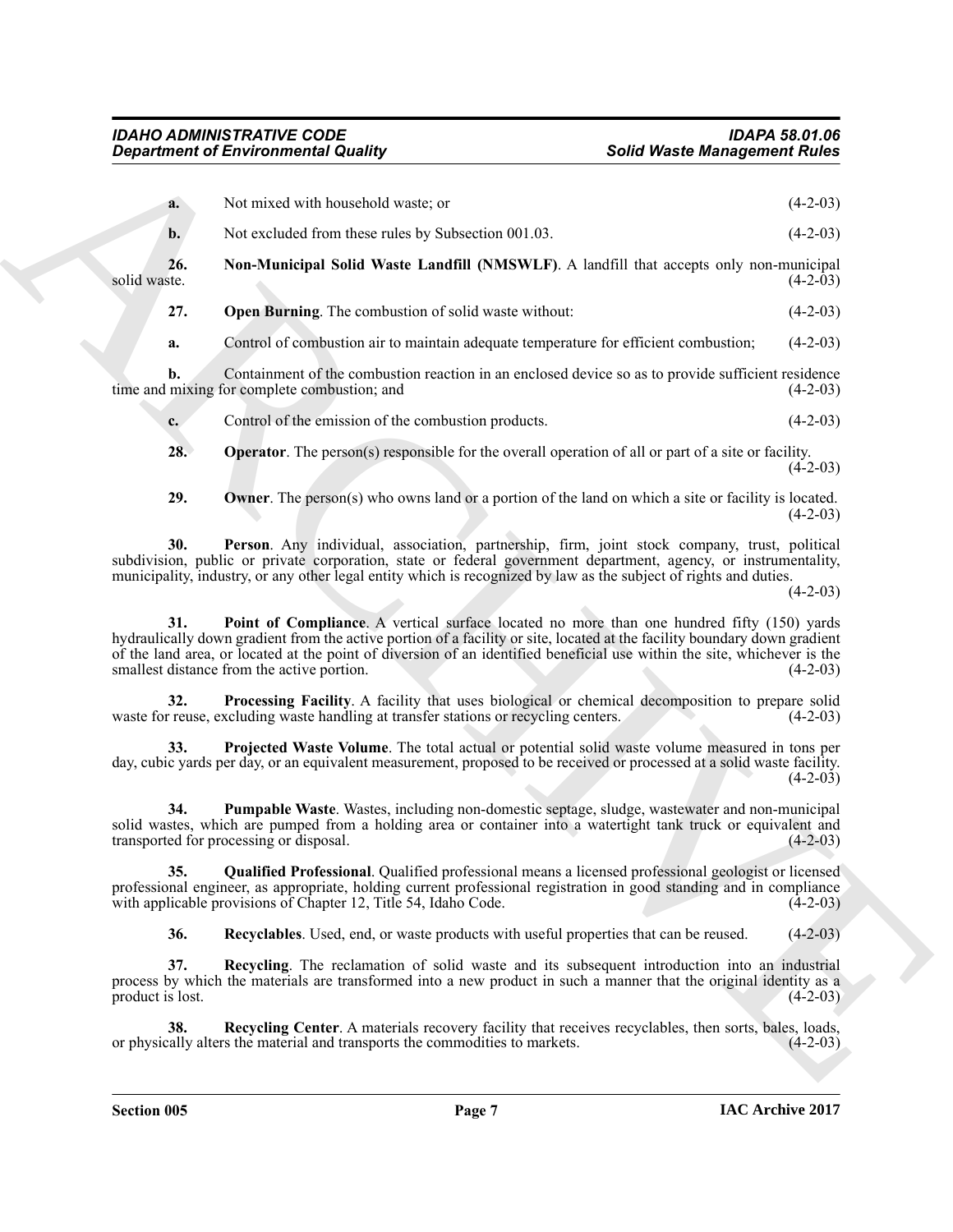<span id="page-7-11"></span><span id="page-7-10"></span><span id="page-7-9"></span><span id="page-7-8"></span><span id="page-7-7"></span><span id="page-7-6"></span><span id="page-7-5"></span><span id="page-7-4"></span><span id="page-7-3"></span><span id="page-7-2"></span><span id="page-7-1"></span><span id="page-7-0"></span>

|            | <b>Department of Environmental Quality</b>                                                                                                                                                                                                                                                                                                                                                                                                                                                                                                                                                                                                                                                                                                                                                                                                                                                           | <b>Solid Waste Management Rules</b> |            |
|------------|------------------------------------------------------------------------------------------------------------------------------------------------------------------------------------------------------------------------------------------------------------------------------------------------------------------------------------------------------------------------------------------------------------------------------------------------------------------------------------------------------------------------------------------------------------------------------------------------------------------------------------------------------------------------------------------------------------------------------------------------------------------------------------------------------------------------------------------------------------------------------------------------------|-------------------------------------|------------|
| 39.        | Salvage. The reclamation of solid waste at a disposal site.                                                                                                                                                                                                                                                                                                                                                                                                                                                                                                                                                                                                                                                                                                                                                                                                                                          |                                     | $(4-2-03)$ |
| 40.        | Scavenge. The unauthorized removal of materials from a facility.                                                                                                                                                                                                                                                                                                                                                                                                                                                                                                                                                                                                                                                                                                                                                                                                                                     |                                     | $(4-2-03)$ |
| 41.        | Septage. A semisolid consisting of settled sewage solids combined with varying amounts of water<br>and dissolved materials generated from a septic tank system.                                                                                                                                                                                                                                                                                                                                                                                                                                                                                                                                                                                                                                                                                                                                      |                                     | $(4-2-03)$ |
| 42.        | Site. Any contiguous geographic area with one $(1)$ or more facilities owned or operated by the same<br>person for any of the following activities:                                                                                                                                                                                                                                                                                                                                                                                                                                                                                                                                                                                                                                                                                                                                                  |                                     | $(4-2-03)$ |
| a.         | Storage;                                                                                                                                                                                                                                                                                                                                                                                                                                                                                                                                                                                                                                                                                                                                                                                                                                                                                             |                                     | $(4-2-03)$ |
| b.         | Transfer;                                                                                                                                                                                                                                                                                                                                                                                                                                                                                                                                                                                                                                                                                                                                                                                                                                                                                            |                                     | $(4-2-03)$ |
| c.         | Processing;                                                                                                                                                                                                                                                                                                                                                                                                                                                                                                                                                                                                                                                                                                                                                                                                                                                                                          |                                     | $(4-2-03)$ |
| d.         | Separation;                                                                                                                                                                                                                                                                                                                                                                                                                                                                                                                                                                                                                                                                                                                                                                                                                                                                                          |                                     | $(4-2-03)$ |
| e.         | Incineration;                                                                                                                                                                                                                                                                                                                                                                                                                                                                                                                                                                                                                                                                                                                                                                                                                                                                                        |                                     | $(4-2-03)$ |
| f.         | Treatment;                                                                                                                                                                                                                                                                                                                                                                                                                                                                                                                                                                                                                                                                                                                                                                                                                                                                                           |                                     | $(4-2-03)$ |
| g.         | Salvaging; or                                                                                                                                                                                                                                                                                                                                                                                                                                                                                                                                                                                                                                                                                                                                                                                                                                                                                        |                                     | $(4-2-03)$ |
| h.         | Disposal of solid waste.                                                                                                                                                                                                                                                                                                                                                                                                                                                                                                                                                                                                                                                                                                                                                                                                                                                                             |                                     | $(4-2-03)$ |
| 43.        | Site Size. The sum in acres of all proposed or existing facilities.                                                                                                                                                                                                                                                                                                                                                                                                                                                                                                                                                                                                                                                                                                                                                                                                                                  |                                     | $(4-2-03)$ |
| 44.<br>45. | Solid Waste. Any garbage or refuse, sludge from a waste water treatment plant, water supply<br>treatment plant, or air pollution control facility and other discarded material including solid, liquid, semi-solid, or<br>contained gaseous material resulting from industrial, commercial, mining, and agricultural operations and from<br>community activities, but does not include solid or dissolved materials in domestic sewage, or solid or dissolved<br>material in irrigation return flows or industrial discharges which are point sources subject to permits under Section<br>402 of the Federal Water Pollution Control Act, as amended (86 Stat. 880), or source, special nuclear, or by-product<br>material as defined by the Atomic Energy Act of 1954, as amended (68 Stat. 923).<br>Speculative Accumulation. Stock piles of materials or recyclables to be processed for reuse or |                                     | $(4-2-03)$ |
|            | disposal when fifty percent (50%) of the material is not reused or disposed by the end of the following calendar year<br>after the date of first receipt by the facility, and which may create a nuisance or public health impact.                                                                                                                                                                                                                                                                                                                                                                                                                                                                                                                                                                                                                                                                   |                                     | $(4-2-03)$ |
| 46.        | Storm Water. Accumulation of water from natural precipitation, including snow melt.                                                                                                                                                                                                                                                                                                                                                                                                                                                                                                                                                                                                                                                                                                                                                                                                                  |                                     | $(4-2-03)$ |
|            | Surface Water. All surface accumulations of water, natural or artificial, public or private, or parts<br>thereof which are wholly or partially within, which flow through or border upon the state, unless such waters are an<br>integral part of the facility's operation for storm water control and or leachate management.                                                                                                                                                                                                                                                                                                                                                                                                                                                                                                                                                                       |                                     | $(4-2-03)$ |
| 48.        | Tipping Floor. An area at a transfer station, processing facility, CESQG management facility or<br>incinerator that receives and contains all waste materials.                                                                                                                                                                                                                                                                                                                                                                                                                                                                                                                                                                                                                                                                                                                                       |                                     | $(4-2-03)$ |
| 49.        | Toxic Leachate or Gas. Concentrations of leachate or gas that will cause contamination, as defined<br>by these rules, or that will exceed standards in the IDAPA 58.01.01, "Rules for the Control of Air Pollution in Idaho."                                                                                                                                                                                                                                                                                                                                                                                                                                                                                                                                                                                                                                                                        |                                     | $(4-2-03)$ |
| 50.        | Transfer Station. A facility or portion thereof where solid wastes are transferred from a vehicle or<br>container and subsequently transported off-site to another facility. A transfer station does not include an authorized<br>rural drop-box or other facilities where persons are authorized to store individual waste for ultimate collection and<br>disposal, or any other facility that stores solid waste generated at the facility for collection and disposal off-site. A                                                                                                                                                                                                                                                                                                                                                                                                                 |                                     |            |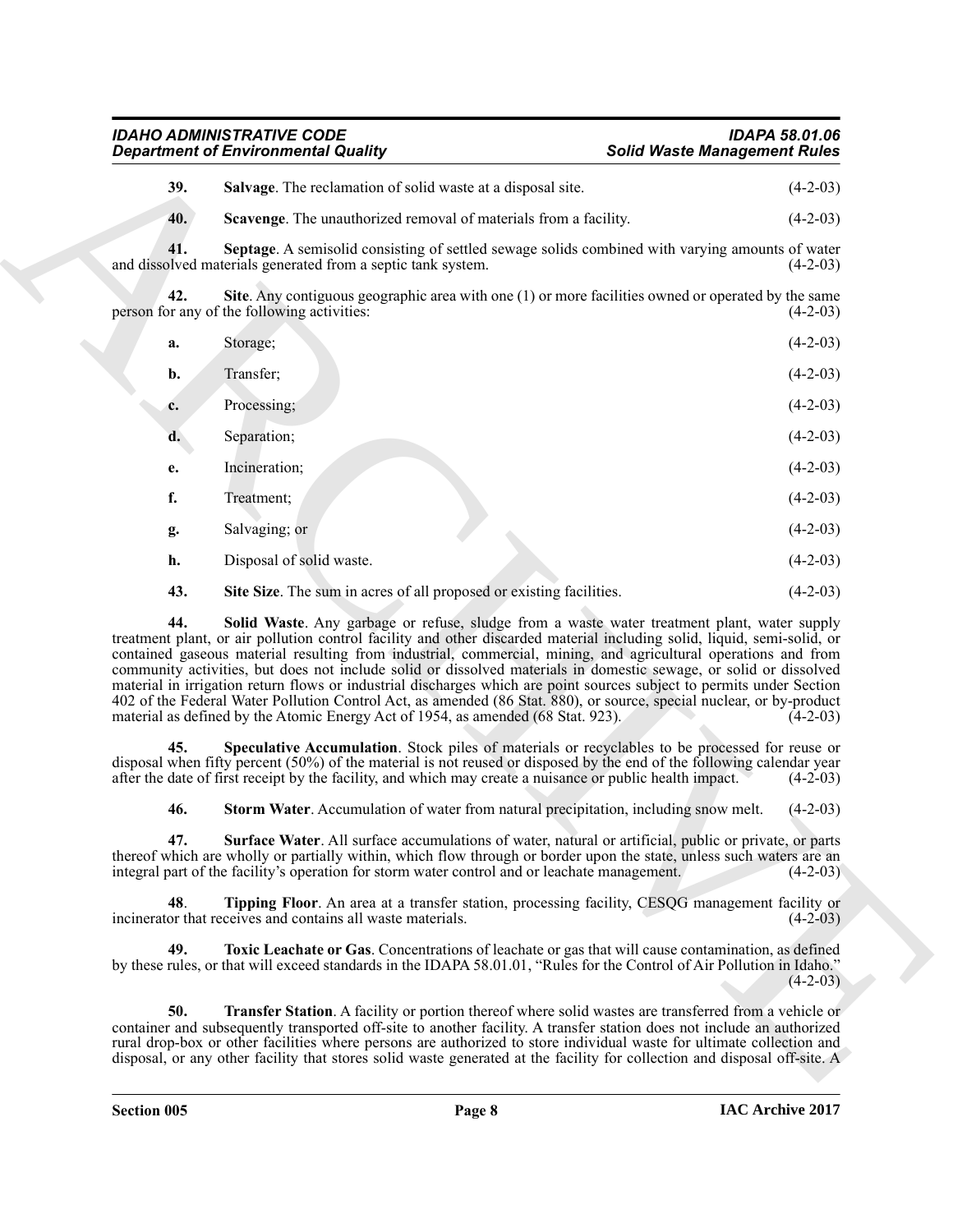<span id="page-8-14"></span>

| <b>IDAHO ADMINISTRATIVE CODE</b>           | IDAPA 58.01.06                      |
|--------------------------------------------|-------------------------------------|
| <b>Department of Environmental Quality</b> | <b>Solid Waste Management Rules</b> |

#### <span id="page-8-15"></span><span id="page-8-8"></span><span id="page-8-7"></span><span id="page-8-6"></span><span id="page-8-5"></span><span id="page-8-4"></span><span id="page-8-3"></span><span id="page-8-0"></span>**006. ABBREVIATIONS.**

|      |                          | <b>Department of Environmental Quality</b>                                                                                                                                                                                                                                                                                                                                                                                      | <b>Solid Waste Management Rules</b> |            |
|------|--------------------------|---------------------------------------------------------------------------------------------------------------------------------------------------------------------------------------------------------------------------------------------------------------------------------------------------------------------------------------------------------------------------------------------------------------------------------|-------------------------------------|------------|
|      |                          | transfer station shall include waste tire collection sites as defined in Section 39-6501, Idaho Code.                                                                                                                                                                                                                                                                                                                           |                                     | $(4-2-03)$ |
|      | 51.                      | Wood or Mill Yard Debris Facility. A facility that manages exclusively, solid wood, bark, or<br>wood fiber generated from the process of manufacturing wood products that may include ash from the burning of<br>wood waste in amounts and in conformity with the requirements of the Wood & Mill Yard Technical Guidance<br>Manual, components of soil, rock, or moisture.                                                     |                                     | $(4-2-03)$ |
|      | 52.                      | Yard Waste. Weeds, straw, leaves, grass clippings, brush, wood, and other natural, organic,<br>materials typically derived from general landscape maintenance activities.                                                                                                                                                                                                                                                       |                                     | $(4-2-03)$ |
| 006. |                          | <b>ABBREVIATIONS.</b>                                                                                                                                                                                                                                                                                                                                                                                                           |                                     |            |
|      | 01.                      | <b>BRC</b> . Below Regulatory Concern.                                                                                                                                                                                                                                                                                                                                                                                          |                                     | $(4-2-03)$ |
|      | 02.                      | <b>CFR.</b> Code of Federal Regulations.                                                                                                                                                                                                                                                                                                                                                                                        |                                     | $(4-2-03)$ |
|      | 03.                      | <b>EPA.</b> Environmental Protection Agency.                                                                                                                                                                                                                                                                                                                                                                                    |                                     | $(4-2-03)$ |
|      | 04.                      | ISWFA. Idaho Solid Waste Facilities Act, Chapter 74, Title 39, Idaho Code.                                                                                                                                                                                                                                                                                                                                                      |                                     | $(4-2-03)$ |
|      | 05.                      | <b>MSWLF.</b> Municipal Solid Waste Land Fill.                                                                                                                                                                                                                                                                                                                                                                                  |                                     | $(4-2-03)$ |
|      | 06.                      | <b>NMSW.</b> Non-Municipal Solid Waste.                                                                                                                                                                                                                                                                                                                                                                                         |                                     | $(4-2-03)$ |
|      | 07.                      | NMSWLF. Non-Municipal Solid Waste Land Fill.                                                                                                                                                                                                                                                                                                                                                                                    |                                     | $(4-2-03)$ |
|      | 08.                      | PCS. Petroleum Contaminated Soils.                                                                                                                                                                                                                                                                                                                                                                                              |                                     | $(4-2-03)$ |
|      | 09.                      | RCRA. Resource Conservation and Recovery Act.                                                                                                                                                                                                                                                                                                                                                                                   |                                     | $(4-2-03)$ |
|      | 10.                      | <b>U.S.C.</b> United States Code.                                                                                                                                                                                                                                                                                                                                                                                               |                                     | $(4-2-03)$ |
| 007. |                          | <b>INCORPORATION BY REFERENCE.</b>                                                                                                                                                                                                                                                                                                                                                                                              |                                     |            |
|      | 01.                      | General. Unless expressly provided otherwise, any reference in these rules to any document<br>identified in Subsection 007.02 shall constitute the full adoption by reference, including any notes and appendices<br>therein. The term "documents" includes codes, standards or rules which have been adopted by an agency of the state<br>or of the United States or by any nationally recognized organization or association. |                                     | $(4-2-03)$ |
|      | 02.<br>into these rules: | Documents Incorporated by Reference. The following documents are incorporated by reference                                                                                                                                                                                                                                                                                                                                      |                                     | $(4-2-03)$ |
|      | a.                       | 40 CFR 257.24(a), revised as of July 1, 2001.                                                                                                                                                                                                                                                                                                                                                                                   |                                     | $(4-2-03)$ |
|      | b.                       | 40 CFR 257.9, revised as of July 1, 2001.                                                                                                                                                                                                                                                                                                                                                                                       |                                     | $(4-2-03)$ |
|      | 03.                      | Availability of Referenced Material. Copies of the documents incorporated by reference into<br>these rules are available at the following locations:                                                                                                                                                                                                                                                                            |                                     | $(4-2-03)$ |
|      | a.                       | Department of Environmental Quality, 1410 N. Hilton, Boise ID 83706-1255.                                                                                                                                                                                                                                                                                                                                                       |                                     | $(4-2-03)$ |
|      | b.                       | Idaho State Law Library, 451 W. State Street, P.O. Box 83720, Boise ID 83720-0051.                                                                                                                                                                                                                                                                                                                                              |                                     | $(4-2-03)$ |
|      | c.                       | U.S. Government Printing Office, Superintendent of Documents, Washington, D.C. 20402, or U.S.<br>Government Bookstore, Room 194 Federal Bldg., 915 Second Ave., Seattle, WA 98174, www.ecfr.gov.                                                                                                                                                                                                                                |                                     | $(4-2-03)$ |
| 008. |                          | <b>OFFICE -- OFFICE HOURS -- MAILING ADDRESS AND STREET ADDRESS.</b>                                                                                                                                                                                                                                                                                                                                                            |                                     |            |

#### <span id="page-8-13"></span><span id="page-8-12"></span><span id="page-8-11"></span><span id="page-8-10"></span><span id="page-8-9"></span><span id="page-8-1"></span>**007. INCORPORATION BY REFERENCE.**

| 40 CFR 257.24(a), revised as of July 1, 2001. | $(4-2-03)$ |
|-----------------------------------------------|------------|
| 40 CFR 257.9, revised as of July 1, 2001.     | $(4-2-03)$ |

#### <span id="page-8-2"></span>**008. OFFICE -- OFFICE HOURS -- MAILING ADDRESS AND STREET ADDRESS.**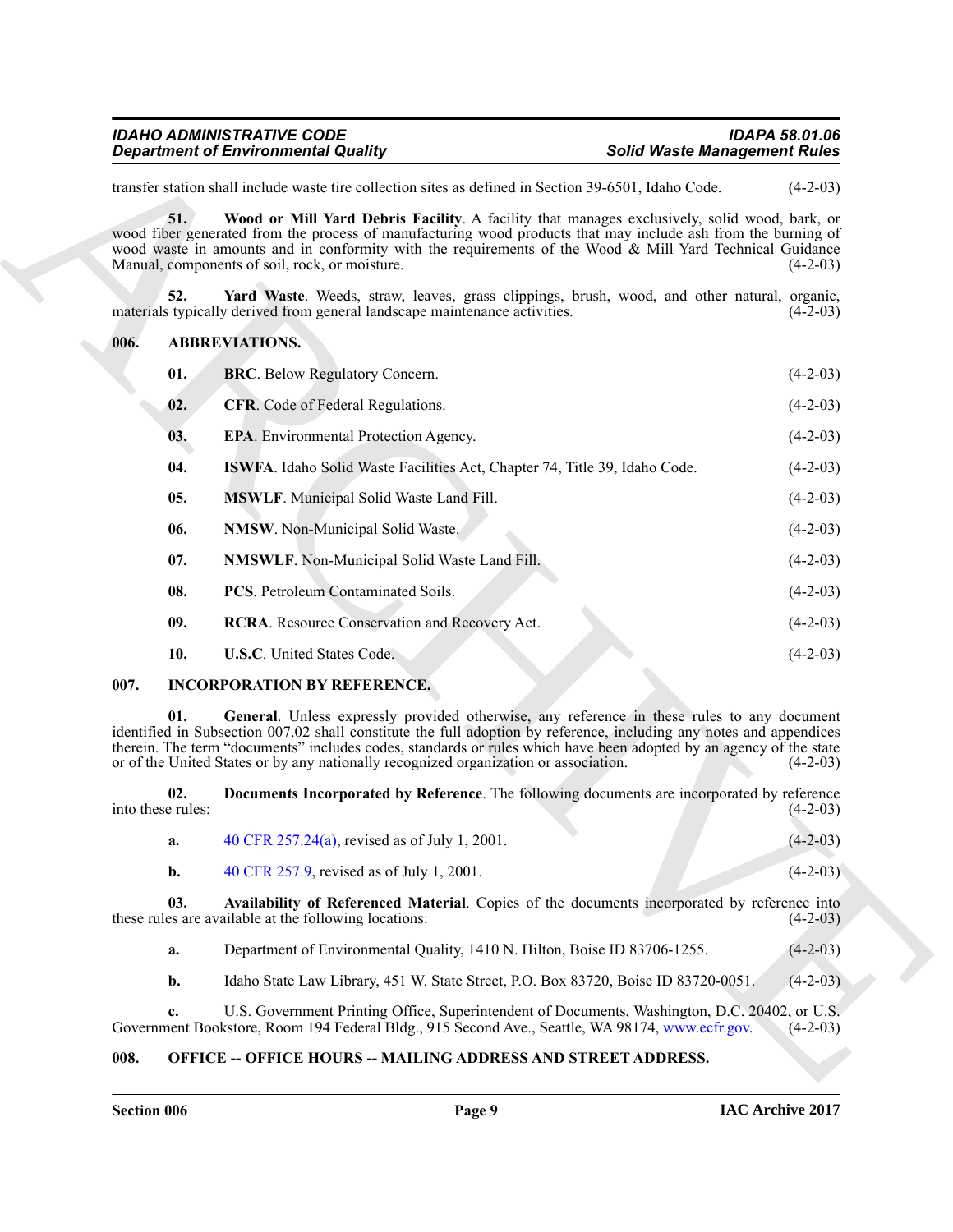The state office of the Department of Environmental Quality and the office of the Board of Environmental Quality are located at 1410 N. Hilton, Boise, Idaho 83706-1255, telephone number (208) 373-0502. The office hours are 8:00 a.m. to 5:00 p.m. Monday through Friday. (4-2-03) a.m. to  $5:00$  p.m. Monday through Friday.

### <span id="page-9-1"></span><span id="page-9-0"></span>**009. SOLID WASTE MANAGEMENT FACILITY CLASSIFICATION.**

<span id="page-9-2"></span>**01. BRC Facilities**. A facility is below regulatory concern (BRC) provided it is a processing facility that does not manage PCS or pumpable waste, and the cumulative volume of solid waste at the facility at any one (1) time is less than or equal to three hundred (300) cubic yards. (4-2-03)

<span id="page-9-3"></span>**02. Tier I Facilities**. Tier I facilities shall comply with the requirements identified in Section 011. A hall be classified as a Tier I facility if the Department determines the facility is: (4-2-03) facility shall be classified as a Tier I facility if the Department determines the facility is:

**a.** A landfill that only accepts for disposal materials that are not likely to produce leachate including, but not limited to, glass, plastic, cardboard, wood, composition roofing material, roofing paper, or ceramics, and which has a total disposal capacity of less than or equal to two thousand  $(2000)$  cubic yards.  $(4-2-03)$ 

**b.** A processing facility that only processes wastes including, but not limited to, untreated or unpainted wood, yard waste, sheet rock, clean paper products, animal manures, plant or crop residues, or garbage without meats or animal fats, and the cumulative volume of wastes at the facility at any one time is less than or equal to six hundred (600) cubic vards. to six hundred  $(600)$  cubic yards.

**c.** A processing facility that only manages PCS not excluded under Subsection 001.03.a.ix. or pumpable wastes and the cumulative volume of material at the facility at any one (1) time is less than or equal to two  $hundred (200) cubic yards; or$  (4-2-03)

<span id="page-9-4"></span>**d.** An emergency solid waste management facility that only accepts debris resulting from a natural (4-2-03) disaster. (4-2-03)

**Statistics of Environmental Reading that we are all the statistics and the statistics of the statistics of the statistics of the statistics of the statistics of the statistics of the statistics of the statistics of the s 03.** Tier II Facility. Tier II facilities shall comply with the Tier II general siting, operational and closure requirements and any applicable Tier II facility specific requirements. Tier II facilities are not required to install ground water monitoring wells, leachate collection systems or liners. Facilities shall be classified as a Tier II facility if the Department determines the facility is not: (1) landfilling or disposing of CESQG hazardous waste; (2) landfilling or disposing of materials with a high human pathogenic potential; (3) managing solid waste in a manner or volume that will form toxic leachate or gas; or (4) managing solid waste in a manner or volume that is likely to pose a substantial risk to human health or the environment. A Tier II facility is one that meets the four (4) above criteria and is identified below: (4-2-03)

**a.** A NMSW landfill which has a total disposal capacity greater than two thousand (2000) cubic yards;<br>(4-2-03) or  $(4-2-03)$ 

**b.** A processing facility or incinerator that has a cumulative volume of wastes at the facility at any one time that is greater than six hundred (600) cubic yards; or (4-2-03)

**c.** A processing facility that only manages PCS not excluded under Subsection 001.03.a.ix or pumpable wastes and the cumulative volume of material at the facility at any one (1) time is greater than two hundred (200) cubic vards; or  $(4-2-03)$  $(200)$  cubic yards; or

<span id="page-9-5"></span>**d.** A transfer station or CESQG waste management facility. (4-2-03)

**04. Tier III Facility**. Tier III facilities shall comply with the Tier III general siting, operating and closure requirements, ground water monitoring requirements, install leachate collection systems, liners, air contaminant control systems and any applicable Tier III facility specific requirements. Facilities shall be classified as a Tier III facility if the Department determines the facility is: (1) a facility landfilling or disposing of CESQG hazardous waste; (2) a facility landfilling or disposing of materials with a high human pathogenic potential; (3) a facility managing solid waste in a manner or volume that will form toxic leachate or gas; or (4) a facility managing solid waste in a manner or volume that is likely to pose a substantial risk to human health or the environment.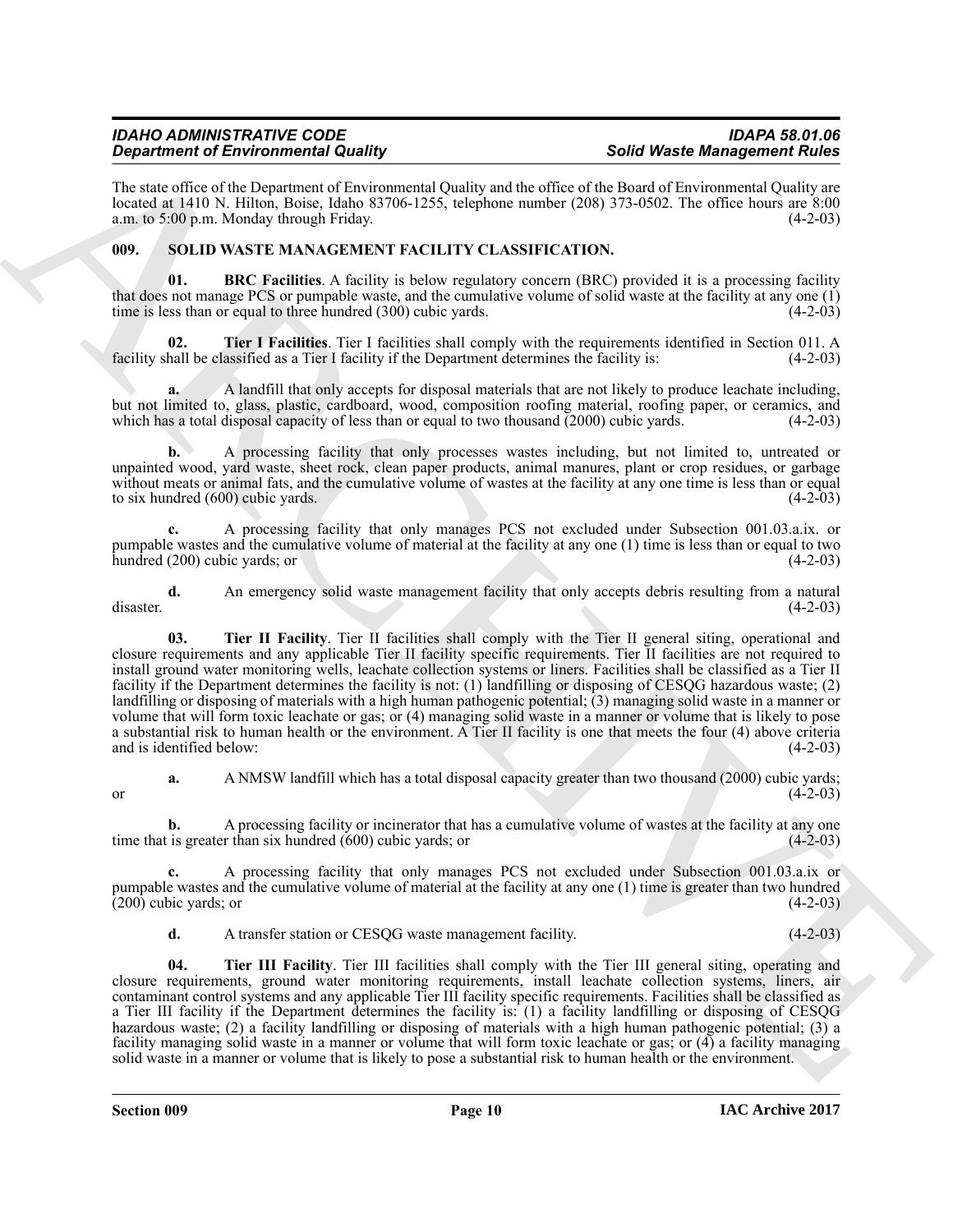<span id="page-10-5"></span><span id="page-10-4"></span>

|               | <b>Department of Environmental Quality</b>                                                            | <b>Solid Waste Management Rules</b>                                                                                                                                                                                                                                                                                                                                                                                                                                                                                                                                                                                                                                                                                                                                                                                                                               |            |
|---------------|-------------------------------------------------------------------------------------------------------|-------------------------------------------------------------------------------------------------------------------------------------------------------------------------------------------------------------------------------------------------------------------------------------------------------------------------------------------------------------------------------------------------------------------------------------------------------------------------------------------------------------------------------------------------------------------------------------------------------------------------------------------------------------------------------------------------------------------------------------------------------------------------------------------------------------------------------------------------------------------|------------|
|               |                                                                                                       |                                                                                                                                                                                                                                                                                                                                                                                                                                                                                                                                                                                                                                                                                                                                                                                                                                                                   | $(4-2-03)$ |
| 05.           | manages waste in a manner that will form toxic leachate or gas.                                       | Wood or Mill Yard Debris Facilities. For the period of one (1) year after April 1, 2003, all Wood<br>or Mill Yard Debris Facilities that are not exempt from these Rules as provided in Section 001.03 shall be regulated as<br>Tier I Facilities. Thereafter, all Wood and Mill Yard Debris Facilities that are not exempt from these Rules as<br>provided in Section 001.03 shall be regulated as Tier I Facilities unless, based on site-specific criteria including but<br>not limited to site geology, site soils, groundwater characteristics, distance to surface waters, and site climatic data,<br>the Department determines the facility is more appropriately regulated under a different tier classification. Facilities<br>not regulated as a Tier I Facility shall be regulated as a Tier II Facility unless the Department determines the facility | $(4-2-03)$ |
| 06.           | Pollution in Idaho." The information included in any request under this subsection shall include:     | Site Specific Classification. An owner or operator of a facility classified as a Tier I, Tier II or Tier<br>III facility may request to be regulated pursuant to the requirements of a lower classification. An owner or operator<br>requesting site specific classification must submit information demonstrating to the Department that, when in<br>compliance with the requirements of a lower classification, the facility would not cause contamination, toxic leachate<br>or gas, or concentrations of a substance that exceed standards in the IDAPA 58.01.01 "Rules for the Control of Air                                                                                                                                                                                                                                                                | $(4-2-03)$ |
| a.            | Characterization of waste and expected quantities of waste;                                           |                                                                                                                                                                                                                                                                                                                                                                                                                                                                                                                                                                                                                                                                                                                                                                                                                                                                   | $(4-2-03)$ |
| b.            | Site characterization including;                                                                      |                                                                                                                                                                                                                                                                                                                                                                                                                                                                                                                                                                                                                                                                                                                                                                                                                                                                   | $(4-2-03)$ |
| $i$ .         | Site geology report;                                                                                  |                                                                                                                                                                                                                                                                                                                                                                                                                                                                                                                                                                                                                                                                                                                                                                                                                                                                   | $(4-2-03)$ |
| ii.           | Site soils report;                                                                                    |                                                                                                                                                                                                                                                                                                                                                                                                                                                                                                                                                                                                                                                                                                                                                                                                                                                                   | $(4-2-03)$ |
| iii.          | Ground water report;                                                                                  |                                                                                                                                                                                                                                                                                                                                                                                                                                                                                                                                                                                                                                                                                                                                                                                                                                                                   | $(4-2-03)$ |
| iv.           | Site climatic data;                                                                                   |                                                                                                                                                                                                                                                                                                                                                                                                                                                                                                                                                                                                                                                                                                                                                                                                                                                                   | $(4-2-03)$ |
| c.            | Facility Design Plan;                                                                                 |                                                                                                                                                                                                                                                                                                                                                                                                                                                                                                                                                                                                                                                                                                                                                                                                                                                                   | $(4-2-03)$ |
| d.            | Operating Plan; and                                                                                   |                                                                                                                                                                                                                                                                                                                                                                                                                                                                                                                                                                                                                                                                                                                                                                                                                                                                   | $(4-2-03)$ |
| е.            | Closure Plan.                                                                                         |                                                                                                                                                                                                                                                                                                                                                                                                                                                                                                                                                                                                                                                                                                                                                                                                                                                                   | $(4-2-03)$ |
| 07.           | specific classification shall be conducted pursuant to the process set forth in Section 032.          | General and Site Specific Classification Process. The Department's review of a request for a site                                                                                                                                                                                                                                                                                                                                                                                                                                                                                                                                                                                                                                                                                                                                                                 | $(4-2-03)$ |
| 010.          | BELOW REGULATORY CONCERN FACILITIES.                                                                  |                                                                                                                                                                                                                                                                                                                                                                                                                                                                                                                                                                                                                                                                                                                                                                                                                                                                   |            |
| 01.<br>257.3: |                                                                                                       | Applicable Requirements. The owner and operator of a new BRC facility shall comply with the<br>following requirements prior to accepting waste. The owner and operator of an existing BRC facility shall comply<br>with the following requirements within two (2) years from April 26, 2002. During the two-year period from April 26,<br>2002, existing facilities shall operate in compliance with their approved operating plan and 40 CFR 257.1 through                                                                                                                                                                                                                                                                                                                                                                                                       | $(4-2-03)$ |
| a.            | Prohibited Activities. The following activities are prohibited:                                       |                                                                                                                                                                                                                                                                                                                                                                                                                                                                                                                                                                                                                                                                                                                                                                                                                                                                   | $(4-2-03)$ |
| i.            |                                                                                                       | Disposal in a landfill of regulated waste from any business that provides health care, support to<br>health care businesses, or medical diagnostic services that has not been decontaminated. "Regulated waste" and<br>"decontaminated" for the purpose of Section 010 shall have the same meaning as defined at 29 CFR 1910.1030;                                                                                                                                                                                                                                                                                                                                                                                                                                                                                                                                | $(4-2-03)$ |
| ii.           |                                                                                                       | Speculative accumulation, unless otherwise approved by the Department in writing; and (4-2-03)                                                                                                                                                                                                                                                                                                                                                                                                                                                                                                                                                                                                                                                                                                                                                                    |            |
| iii.          | Disposal of radioactive waste except in a facility regulated pursuant to Section $39-4405(9)$ , Idaho |                                                                                                                                                                                                                                                                                                                                                                                                                                                                                                                                                                                                                                                                                                                                                                                                                                                                   |            |

#### <span id="page-10-3"></span><span id="page-10-2"></span><span id="page-10-1"></span><span id="page-10-0"></span>**010. BELOW REGULATORY CONCERN FACILITIES.**

| a. | Prohibited Activities. The following activities are prohibited: | $(4-2-03)$ |  |
|----|-----------------------------------------------------------------|------------|--|
|----|-----------------------------------------------------------------|------------|--|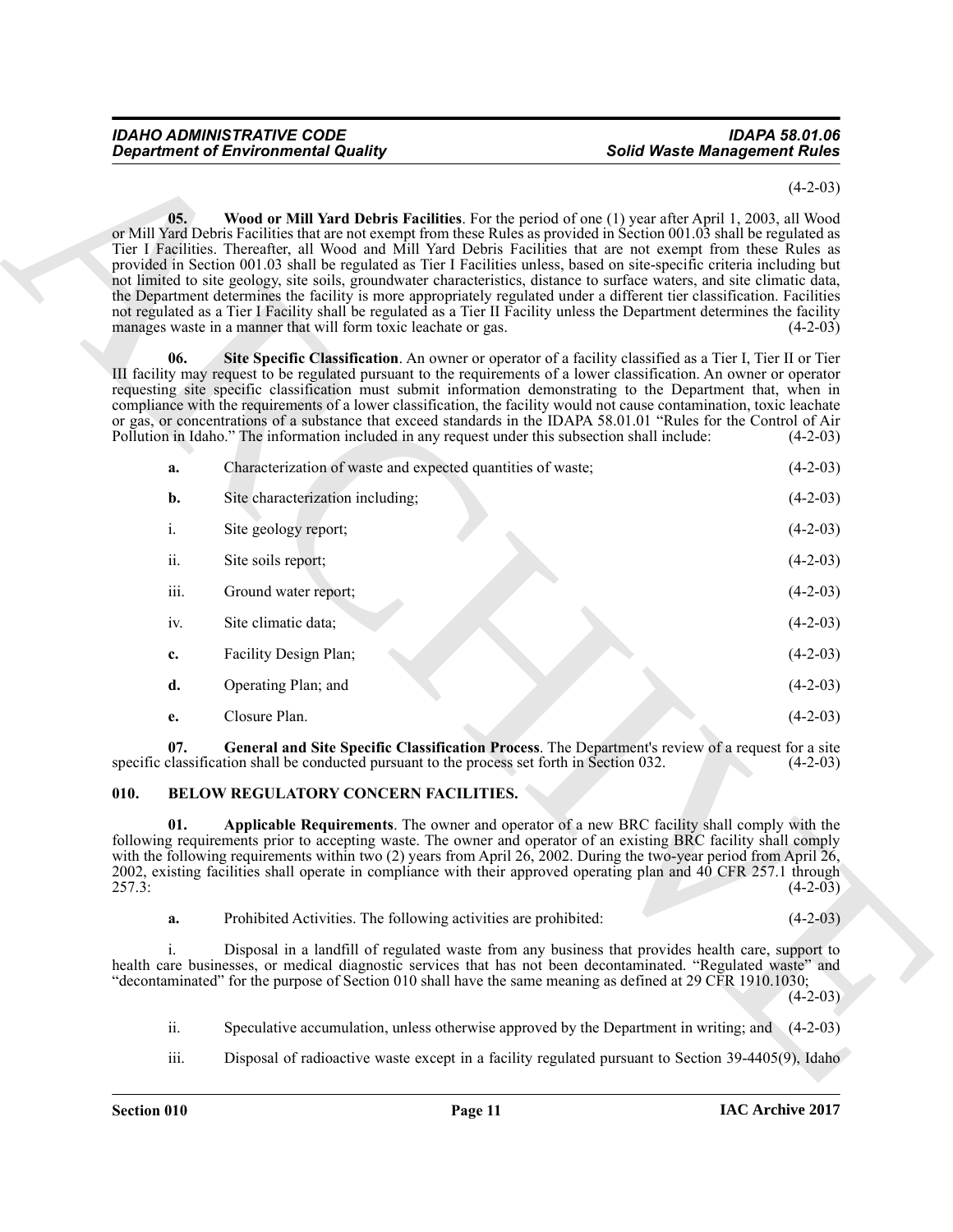Code, and rules adopted thereunder or a facility regulated under the authority of The Atomic Energy Act of 1954, as  $(4-2-03)$ 

**b.** Nuisance Control. The owner and operator shall control nuisances, including but not limited to:  $(4-2-03)$ 

i. Disease or discomfort. Operations at any facility shall not provide sustenance to rodents or insects that cause human disease or discomfort;

ii. Vector. Vector control procedures shall prevent or control vectors that may cause health hazards or nuisances;  $(4-2-03)$ 

iii. Odor. The facility shall be operated to control malodorous gases; and (4-2-03)

iv. Litter. Effective measures shall be taken to minimize the loss of debris from the facility. Debris blown from or within the facility shall be collected and properly disposed to prevent objectionable accumulations.  $(4-2-03)$ 

**c.** Bird Hazards to Aircraft. No facility may handle putresible wastes in such a manner that may attract birds and increase the likelihood of bird/aircraft collisions. Facilities that are located within ten thousand (10,000) feet of any airport runway used by turbojet aircraft, or within five thousand (5,000) feet of any airport used by only piston-type aircraft shall operate the facility in such a manner that birds are not a hazard to aircraft; and  $(4-2-03)$ 

Open Burning and Fires. Open burning is prohibited at facilities except as authorized by these rules 0.1. "Rules for the Control of Air Pollution in Idaho." (4-2-03) and IDAPA 58.01.01, "Rules for the Control of Air Pollution in Idaho."

No open burning shall be conducted during an air pollution episode, declared in accordance with "Rules for the Control of Air Pollution in Idaho." (4-2-03) IDAPA 58.01.01, "Rules for the Control of Air Pollution in Idaho."

**Equivalent of Environmental Quality 18.**<br>
Consider the state of the state of the state of the state of the state of the state of the state of the state of the state of the state of the state of the state of the state of ii. Open burning is authorized only if it is infrequent and the materials are agricultural wastes, silviculture wastes, land clearing debris, diseased trees, or debris from emergency cleanup operations. Materials burned shall not include garbage, dead animals, asphalt, petroleum products, paints, tires or other rubber products, plastics, paper (other than that necessary to start the fire), cardboard, treated wood, construction debris, metal, pathogenic wastes, hazardous wastes, or any other substance (other than natural vegetation) that when burned releases toxic emissions, dense smoke or strong odors. (4-2-03) releases toxic emissions, dense smoke or strong odors.

iii. Open burning shall be conducted pursuant to conditions set forth by the Department or local fire authority. The owner and operator of the facility shall contact the Department and the local fire authority prior to conducting open burning to report its nature and location.

<span id="page-11-3"></span>**02. Application Content, Review and Approval Requirements**. The owner and operator of a BRC facility are not required to submit an application. (4-2-03)

<span id="page-11-4"></span>**03. Documentation Requirements**. The owner and operator shall maintain on site documentation, such as a daily log of the quantity and type of waste received or managed, that verifies the facility's BRC status.

 $(4-2-03)$ 

#### <span id="page-11-1"></span><span id="page-11-0"></span>**011. APPLICABLE REQUIREMENTS FOR TIER I FACILITIES.**

<span id="page-11-2"></span>**01. Applicable Requirements**. The owner and operator of a new Tier I facility shall comply with the following requirements prior to accepting waste. The owner and operator of an existing Tier I facility shall comply with the following requirements within two (2) years from April 26, 2002. During the two-year period from April 26, 2002, existing facilities shall operate in compliance with their approved operating plan, if any, and 40 CFR 257.1 through  $257.\overline{3}$ :

**a.** Prohibited Activities. The following activities are prohibited: (4-2-03)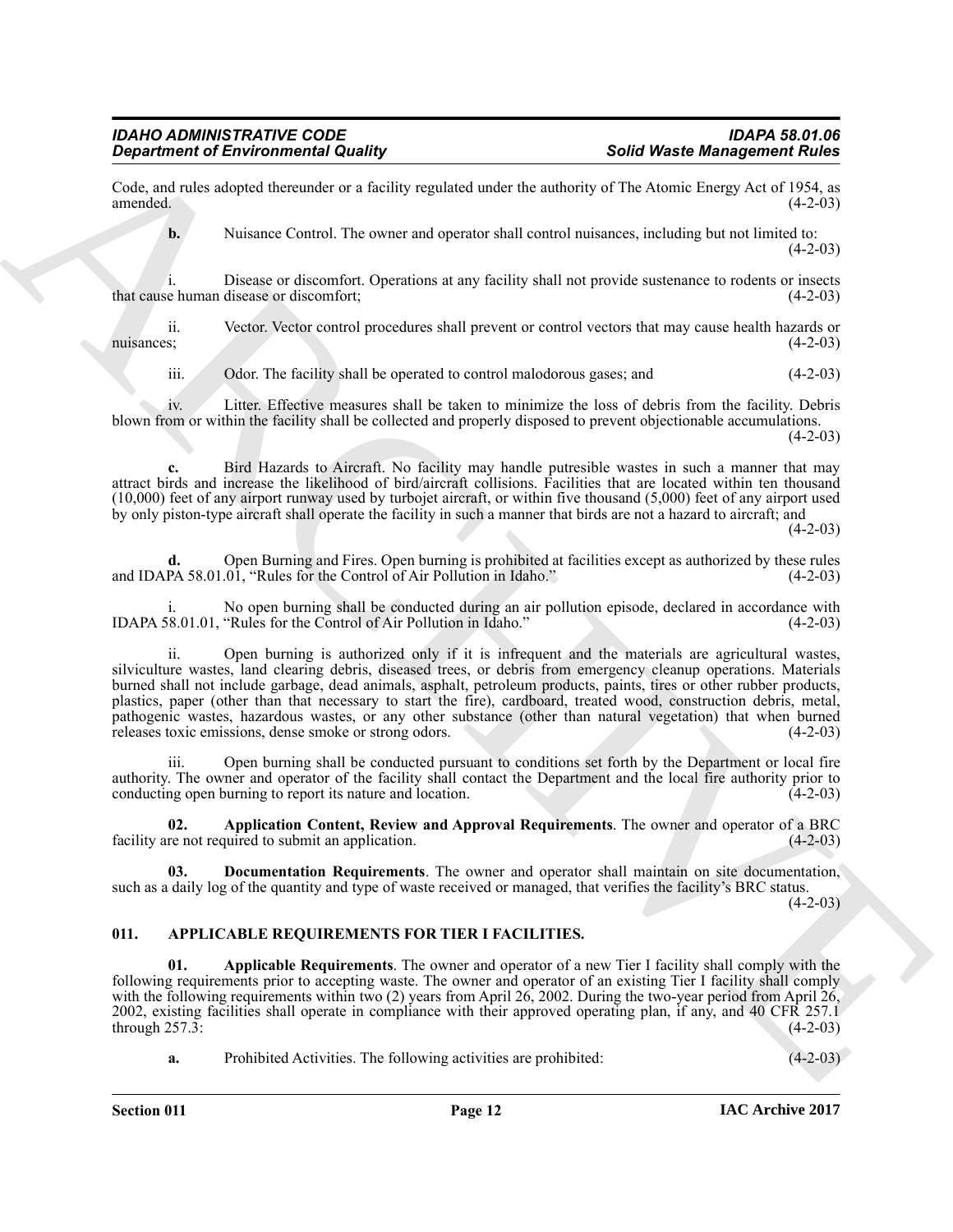i. Disposal in a landfill of regulated waste from any business that provides health care, support to health care businesses, or medical diagnostic services that has not been decontaminated. "Regulated waste" and "decontaminated" for the purpose of Section 011 shall have the same meaning as defined at 29 CFR 1910.1030;

 $(4-2-03)$ 

ii. Speculative accumulation, unless otherwise approved by the Department in writing; and (4-2-03)

iii. Disposal of radioactive waste except in a facility regulated pursuant to Section 39-4405(9), Idaho Code, and rules adopted thereunder or a facility regulated under the authority of The Atomic Energy Act of 1954, as amended. (4-2-03) amended. (4-2-03)

**b.** Signs. Facilities open to the general public shall clearly post visible and legible signs at each entrance to the facility. The signs shall specify at a minimum the name of the facility, the hours of operation, the waste accepted at the facility and an emergency phone number. (4-2-03)

**c.** Nuisance Control. The owner and operator shall control nuisances, including but not limited to:  $(4-2-03)$ 

i. Disease or Discomfort. Operations at any facility shall not provide sustenance to rodents or insects that cause human disease or discomfort;

ii. Vector. Vector control procedures shall prevent or control vectors that may cause health hazards or nuisances;  $(4-2-03)$ 

iii. Odor. The facility shall be operated to control malodorous gases; and (4-2-03)

iv. Litter. Effective measures shall be taken to minimize the loss of debris from the facility. Debris blown from or within the facility shall be collected and properly disposed to prevent objectionable accumulations.

 $(4-2-03)$ 

**d.** Facility Access. Unauthorized vehicles and persons shall be prohibited access to the facility. A facility open to the public shall accept waste only when an attendant is on duty. The facility shall be fenced or otherwise blocked to access when an attendant is not on duty. The owner and operator shall maintain the fencing or other access controls for a period of ten (10) years after closure, or another timeframe approved in writing by the Department. (4-2-03)

**e.** Bird Hazards to Aircraft. No facility may handle putresible wastes in such a manner that may attract birds and increase the likelihood of bird/aircraft collisions. Facilities that are located within ten thousand (10,000) feet of any airport runway used by turbojet aircraft, or within five thousand (5,000) feet of any airport used by only piston-type aircraft shall operate the facility in such a manner that birds are not a hazard to aircraft. (4-2-03)

Open Burning and Fires. Open burning is prohibited at facilities except as authorized by these rules 0.01, "Rules for the Control of Air Pollution in Idaho." (4-2-03) and IDAPA 58.01.01, "Rules for the Control of Air Pollution in Idaho."

No open burning shall be conducted during an air pollution episode, declared in accordance with "Rules for the Control of Air Pollution in Idaho." (4-2-03) IDAPA 58.01.01, "Rules for the Control of Air Pollution in Idaho."

**Solid Vester Gravenmentel Quality .** Solid Water **Management Bulles**<br>
North date behold a simulation consider the simulation of the simulation of the simulation of the simulation of the simulation of the simulation of th ii. Open burning is authorized only if it is infrequent and the materials are agricultural wastes, silviculture wastes, land clearing debris, diseased trees, or debris from emergency cleanup operations. Materials burned shall not include garbage, dead animals, asphalt, petroleum products, paints, tires or other rubber products, plastics, paper (other than that necessary to start the fire), cardboard, treated wood, construction debris, metal, pathogenic wastes, hazardous wastes, or any other substance (other than natural vegetation) that when burned releases toxic emissions, dense smoke or strong odors. (4-2-03) releases toxic emissions, dense smoke or strong odors.

Open burning shall be conducted pursuant to conditions set forth by the Department or local fire authority. The owner and operator of the facility shall contact the Department and the local fire authority prior to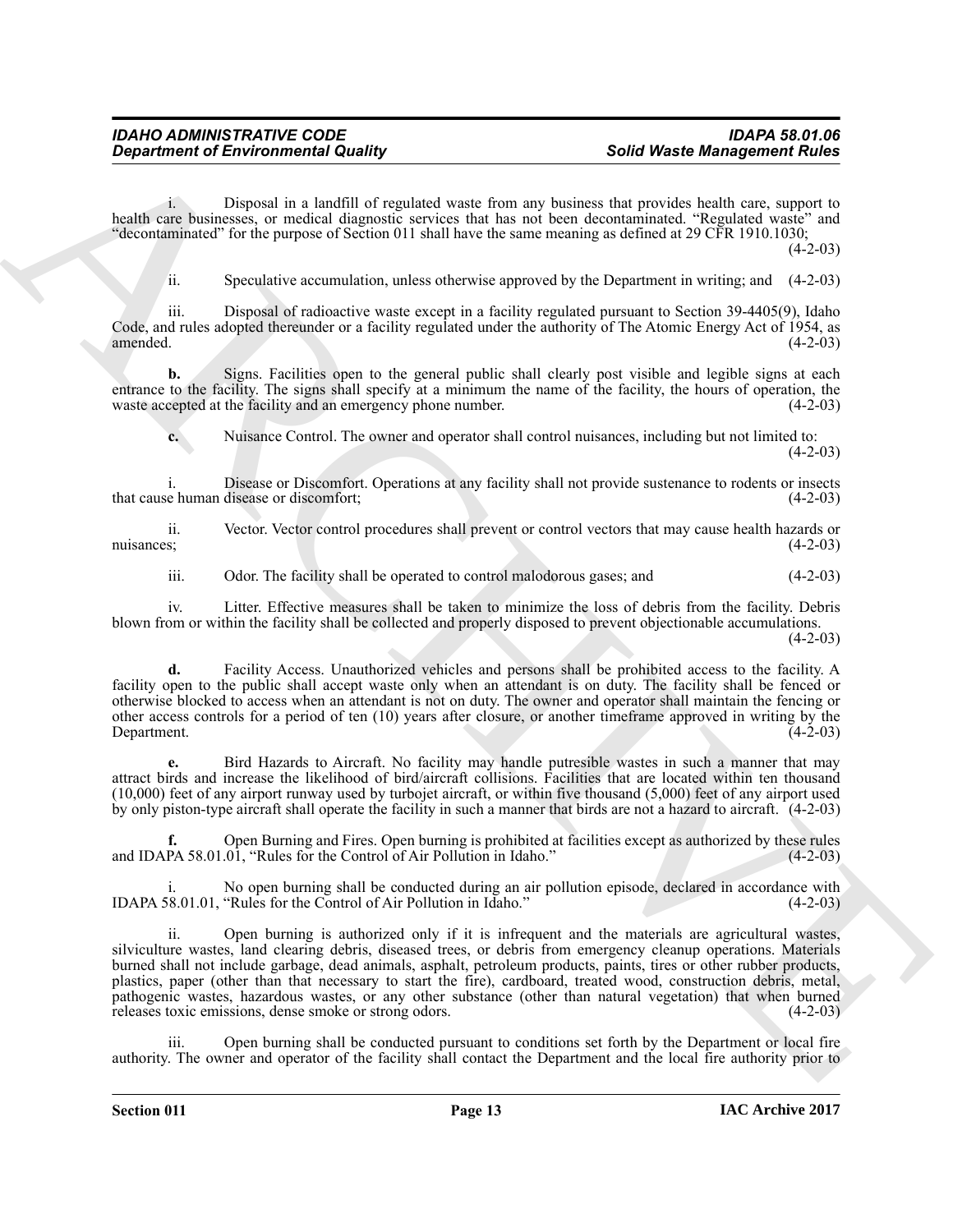conducting open burning to report its nature and location. (4-2-03)

**g.** Storm Water Run-On/Run-Off Controls. Implement sufficient storm water management provisions, which may incorporate a NPDES storm water pollution prevention plan, to prevent contamination of surface or ground water and prevent the spread and impact of contamination beyond the boundary of the facility. (4-2-03)

**h.** Variance Request. An owner and operator may submit a written variance request for a variance from the requirements listed in Section 011. The owner and operator must demonstrate to the Department that the variance is at least as protective of human health and the environment as the requirements listed in Section 011.

 $(4-2-03)$ 

<span id="page-13-1"></span>**02. Application Content, Review and Approval Requirements**. The owner and operator of a Tier I facility shall submit notification to the Department prior to operating. The notice shall include; the owners name, operators name, physical location of site, mailing address, facility phone number and type of solid waste management facility. (4-2-03)

<span id="page-13-2"></span>**03. Documentation Requirements**. The owner and operator shall maintain on site documentation, daily log of the quantity and type of waste received, that verifies the facility's Tier I status. (4-2-03) such as a daily log of the quantity and type of waste received, that verifies the facility's Tier I status.

#### <span id="page-13-3"></span><span id="page-13-0"></span>**012. APPLICABLE REQUIREMENTS FOR TIER II FACILITIES.**

**Solid Water Meridian in the United Solution**<br>
Solid Water Meridian Counter of the Counter of the United Solid Counter of the Counter of the Counter of the Counter of the Counter of the Counter of the Counter of the Count The owner and operator of a new Tier II facility shall establish compliance with the requirements of Section 012 by obtaining Department approval of the applications required in Subsection 012.02 before beginning construction and Subsection 012.04 prior to accepting waste. The owner and operator of an existing Tier II facility shall establish compliance with the requirements of Section 012 by obtaining Department approval of the applications required in Subsection 012.04 within two (2) years from April 26, 2002, and Subsection 012.02 within five (5) years from April 26, 2002. During the two (2) year period from April 26, 2002, existing facilities shall operate in compliance with their approved operating plan, if any, and 40 CFR 257.1 through 257.3. In lieu of submitting an application, the owner and operator of existing facilities may demonstrate to the Department, compliance with Section 012 by submitting copies of existing permits and other approvals that establish compliance with the applicable siting, design, operating, closure, and post-closure requirements of Section 012 and Subsection 032.01. The owner and operator of a Tier II facility shall meet the requirements of Subsection 012.05 prior to facility closure; except that owners and operators closing Tier II facilities within eighteen (18) months from April 26, 2002 shall comply with applicable cover, seeding, grading and closure requirements of the former Solid Waste Management Rules and Standards, as enumerated in Subsection 001.04.d. of these rules. (4-2-03)

<span id="page-13-4"></span>**01. General Siting Requirements**. The owner and operator of a Tier II facility shall comply with the following siting requirements: (4-2-03)

Flood Plain Restriction. A facility shall not be located within a one hundred (100) year flood plain if the facility will restrict the flow of the one hundred (100) year flood, reduce the temporary water storage capacity of the flood plain, or result in a washout of solid waste so as to pose a hazard to human health and the environment.

 $(4-2-03)$ 

**b.** Endangered or Threatened Species Restriction. The facility shall not cause or contribute to the taking of any endangered or threatened species of plants, fish, or wildlife or result in the destruction or adverse modification of the critical habitat of endangered or threatened species as identified in 50 CFR Part 17. modification of the critical habitat of endangered or threatened species as identified in 50 CFR Part 17.

**c.** Surface Water Restriction. The active portion of a facility shall be located such that the facility shall not cause contamination of surface waters, unless such surface waters are an integral part of the non-municipal solid waste management facility's operation for storm water and/or leachate management. (4-2-03) waste management facility's operation for storm water and/or leachate management.

Park, Scenic or Natural Use Restriction. The active portion of a facility shall not be located closer than one thousand (1,000) feet from the boundary of any state or national park, or land reserved or withdrawn for scenic or natural use including, but not limited to, wild and scenic areas, national monuments, wilderness areas, historic sites, recreation areas, preserves and scenic trails. (4-2-03) historic sites, recreation areas, preserves and scenic trails.

**e.** Variance from Siting Requirement. An owner or operator of an existing or planned facility that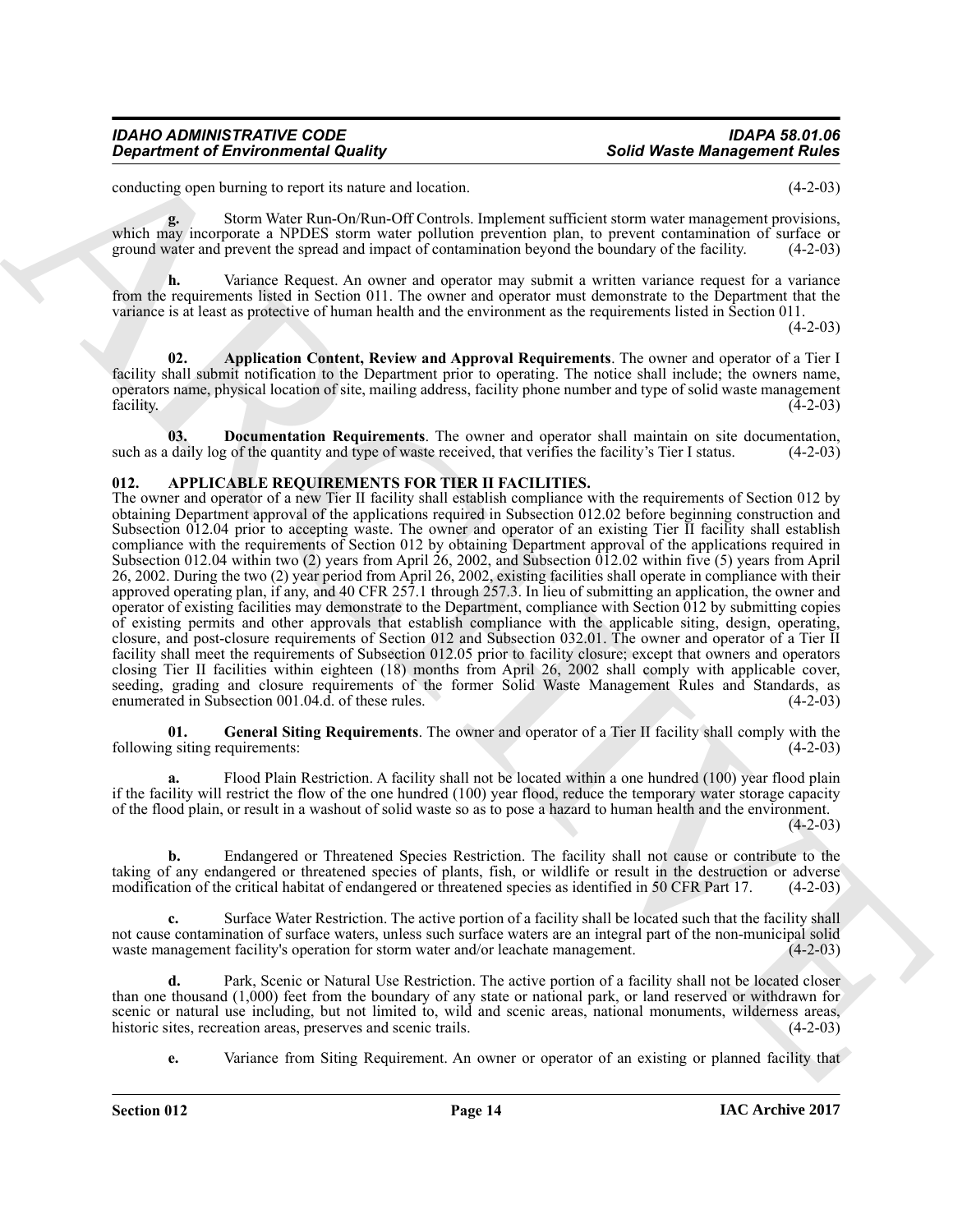<span id="page-14-1"></span>

| <b>Department of Environmental Quality</b>                                                                                                                                                                                                                                                                                                                                                                                                                                                                                                            | <b>Solid Waste Management Rules</b> |
|-------------------------------------------------------------------------------------------------------------------------------------------------------------------------------------------------------------------------------------------------------------------------------------------------------------------------------------------------------------------------------------------------------------------------------------------------------------------------------------------------------------------------------------------------------|-------------------------------------|
| cannot meet the siting requirements of Section 012 may apply for a variance from the Department. The Department<br>shall approve a written request for a variance provided the owner and operator demonstrate to the Department that the<br>variance is at least as protective of public health and the environment as the siting requirements in Section 012.                                                                                                                                                                                        | $(4-2-03)$                          |
| 02.<br>Siting Application. Documentation shall be submitted to the Department demonstrating<br>compliance with the siting requirements and restrictions specified in Subsection 012.01 within the time frames<br>specified in Section 012. If the documentation has been certified by a qualified professional, the Director shall<br>approve the siting application unless the Director finds the evidence supports a contrary opinion. A map indicating<br>the following shall also be submitted to the Department as part of a Siting Application: | $(4-2-03)$                          |
| Highways, roads, and adjacent communities;<br>a.                                                                                                                                                                                                                                                                                                                                                                                                                                                                                                      | $(4-2-03)$                          |
| Property boundaries;<br>$\mathbf{b}$ .                                                                                                                                                                                                                                                                                                                                                                                                                                                                                                                | $(4-2-03)$                          |
| Total acreage of the site;<br>c.                                                                                                                                                                                                                                                                                                                                                                                                                                                                                                                      | $(4-2-03)$                          |
| d.<br>Off-site and on-site access roads and service roads;                                                                                                                                                                                                                                                                                                                                                                                                                                                                                            | $(4-2-03)$                          |
| $Type(s)$ of land use adjacent to the facility and a description of all facilities on the site;<br>e.                                                                                                                                                                                                                                                                                                                                                                                                                                                 | $(4-2-03)$                          |
| All water courses, ponds, lakes, reservoirs, canals, irrigation systems, and existing water supplies,<br>f.<br>within one-quarter $(1/4)$ mile of the proposed facility property lines;                                                                                                                                                                                                                                                                                                                                                               | $(4-2-03)$                          |
| High tension power line rights-of-way, fuel transmission pipeline rights-of-way, and proposed and<br>existing utilities;                                                                                                                                                                                                                                                                                                                                                                                                                              | $(4-2-03)$                          |
| Proposed or existing fencing;<br>h.                                                                                                                                                                                                                                                                                                                                                                                                                                                                                                                   | $(4-2-03)$                          |
| Proposed and existing structures at the facility and within five hundred (500) feet of the facility<br>boundary. This shall include location of employee buildings, and scales (if provided); and                                                                                                                                                                                                                                                                                                                                                     | $(4-2-03)$                          |
| Direction of prevailing winds.<br>j.                                                                                                                                                                                                                                                                                                                                                                                                                                                                                                                  | $(4-2-03)$                          |
| General Operating Requirements. The owner and operator of a Tier II facility shall comply with<br>03.<br>the following operating requirements:                                                                                                                                                                                                                                                                                                                                                                                                        | $(4-2-03)$                          |
| Prohibited Activities. The following activities are prohibited:<br>a.                                                                                                                                                                                                                                                                                                                                                                                                                                                                                 | $(4-2-03)$                          |
| Disposal in a landfill of regulated waste from any business that provides health care, support to<br>health care businesses, or medical diagnostic services that has not been decontaminated. "Regulated waste" and<br>"decontaminated" for the purpose of Section 012 shall have the same meaning as defined at 29 CFR 1910.1030;                                                                                                                                                                                                                    | $(4-2-03)$                          |
| ii.<br>Speculative accumulation, unless otherwise approved in an operating plan; and                                                                                                                                                                                                                                                                                                                                                                                                                                                                  | $(4-2-03)$                          |
| iii.<br>Disposal of radioactive waste except in a facility regulated pursuant to Section 39-4405(9), Idaho<br>Code, and rules adopted thereunder or a facility regulated under the authority of The Atomic Energy Act of 1954, as<br>amended.                                                                                                                                                                                                                                                                                                         | $(4-2-03)$                          |
| Signs. Facilities open to the general public shall clearly post visible and legible signs at each<br>b.<br>entrance to the facility. The signs shall specify at a minimum the name of the facility, the hours of operation, the<br>waste accepted at the facility and an emergency phone number.                                                                                                                                                                                                                                                      | $(4-2-03)$                          |
| Waste Types. Only the solid waste types listed in the approved operating plan may be accepted for<br>c.<br>disposal or processing.                                                                                                                                                                                                                                                                                                                                                                                                                    | $(4-2-03)$                          |
|                                                                                                                                                                                                                                                                                                                                                                                                                                                                                                                                                       |                                     |

|  | Proposed or existing fencing; |  | $(4-2-03)$ |
|--|-------------------------------|--|------------|
|--|-------------------------------|--|------------|

<span id="page-14-0"></span>

|  | Direction of prevailing winds. |  |  | $(4-2-03)$ |  |
|--|--------------------------------|--|--|------------|--|
|  |                                |  |  |            |  |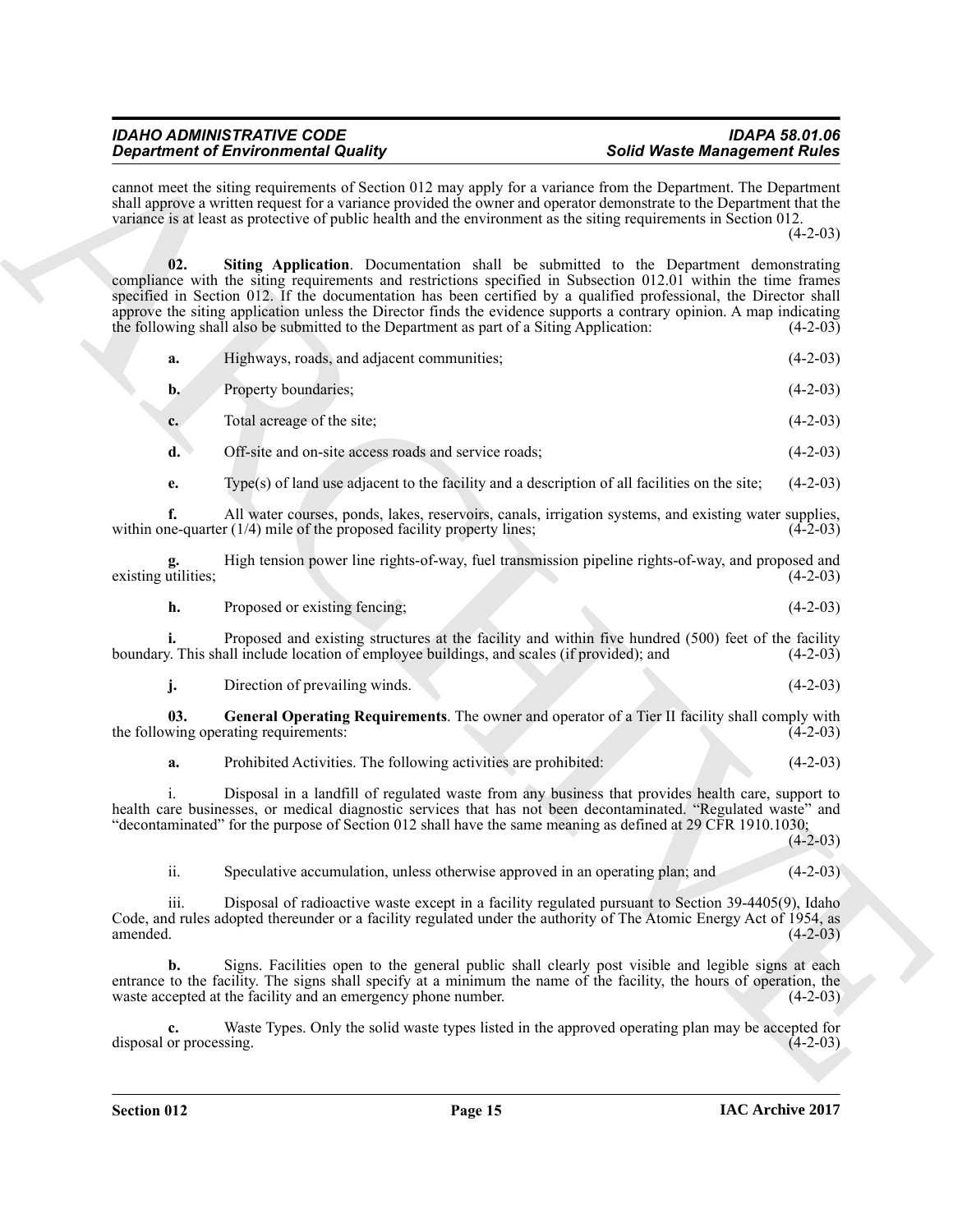**Equivariant of Environmental Columns** (Some United Water **Management Replacement Source Columns** and the same standard and the same standard and the same standard and the same standard and the same standard and the same **d.** Waste Monitoring and Measurement. Provisions shall be made for monitoring or measuring all ste delivered to a facility. The waste monitoring program shall include: (4-2-03) solid waste delivered to a facility. The waste monitoring program shall include: i. A daily written log listing the types and quantities of wastes received; (4-2-03) ii. A plan for monitoring and handling receipt of unauthorized wastes; (4-2-03) iii. Routine characterization of the wastes received; and (4-2-03) iv. Other measures included in an approved Operating Plan. (4-2-03) **e.** Communication. Communication devices shall be available or reasonably accessible at the site. (4-2-03) **f.** Fire Prevention and Control. Adequate provisions shall be made for controlling or managing fires at the site. (4-2-03) at the site.  $(4-2-03)$ **g.** Facility Access. Unauthorized vehicles and persons shall be prohibited access to the facility. A facility open to the public shall accept waste only when an attendant is on duty. The facility shall be fenced or otherwise blocked to access when an attendant is not on duty. otherwise blocked to access when an attendant is not on duty.

**h.** Scavenging and Salvaging. Scavenging by the public at a facility is prohibited; however, salvaging may be conducted in accordance with a written operations plan and only by the owner, operator or an authorized agent. (4-2-03) agent.  $(4-2-03)$ 

**i.** Nuisance Control. The owner and operator shall control nuisances, including but not limited to:  $(4-2-03)$ 

i. Disease or Discomfort. Operations at any facility shall not provide sustenance to rodents or insects that cause human disease or discomfort;

ii. Vector. Vector control procedures shall prevent or control vectors that may cause health hazards or nuisances;  $(4-2-03)$ 

iii. Odor. The facility shall be operated to control malodorous gases; and (4-2-03)

iv. Litter. Effective measures shall be taken to minimize the loss of debris from the facility. Debris blown from or within the facility shall be collected and properly disposed to prevent objectionable accumulations.

 $(4-2-03)$ 

**j.** Bird Hazards to Aircraft. No facility may handle putresible wastes in such a manner that may attract birds and increase the likelihood of bird/aircraft collisions. Facilities that are located within ten thousand (10,000) feet of any airport runway used by turbojet aircraft, or within five thousand (5,000) feet of any airport used by only piston-type aircraft shall operate the facility in such a manner that birds are not a hazard to aircraft. (4-2-03)

Open Burning and Fires. Open burning is prohibited at facilities except as authorized by these rules 0.01, "Rules for the Control of Air Pollution in Idaho." (4-2-03) and IDAPA 58.01.01, "Rules for the Control of Air Pollution in Idaho."

No open burning shall be conducted during an air pollution episode, declared in accordance with "Rules for the Control of Air Pollution in Idaho." (4-2-03) IDAPA 58.01.01, "Rules for the Control of Air Pollution in Idaho."

Open burning is authorized only if it is infrequent and the materials are agricultural wastes, silviculture wastes, land clearing debris, diseased trees, or debris from emergency cleanup operations. Materials burned shall not include garbage, dead animals, asphalt, petroleum products, paints, tires or other rubber products, plastics, paper (other than that necessary to start the fire), cardboard, treated wood, construction debris, metal, pathogenic wastes, hazardous wastes, or any other substance (other than natural vegetation) that when burned releases toxic emissions, dense smoke or strong odors. (4-2-03) releases toxic emissions, dense smoke or strong odors.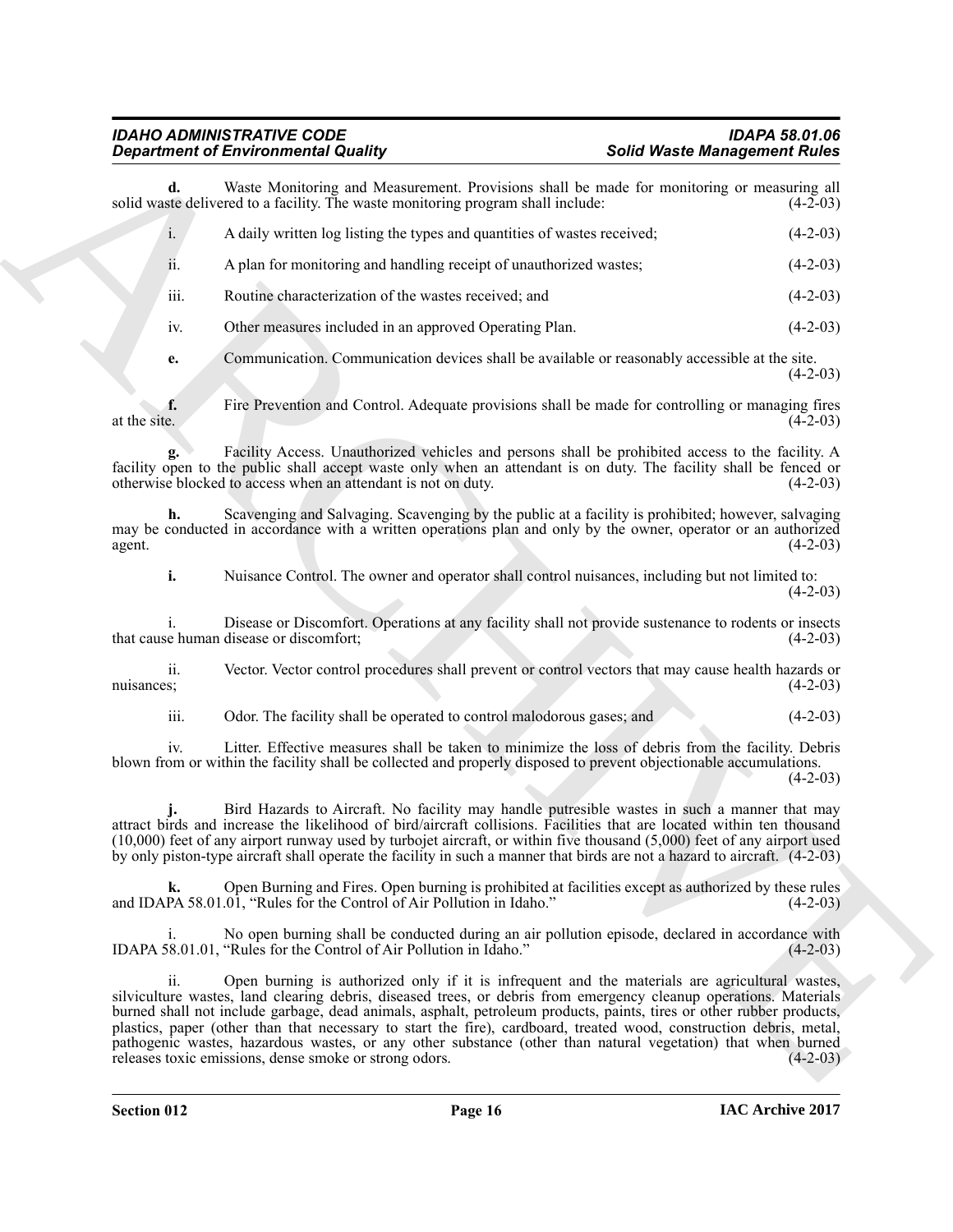iii. Open burning shall be conducted pursuant to conditions set forth by the Department or local fire authority. The owner and operator of the facility shall contact the Department and the local fire authority prior to conducting open burning to report its nature and location.

**l.** Storm Water Run-On/Run-Off Controls. The operating plan shall include sufficient storm water management provisions, which may incorporate a NPDES storm water pollution prevention plan, to prevent contamination of surface and ground water and prevent the spread and impact of contamination beyond the boundary<br>of the facility. (4-2-03) of the facility.  $(4-2-03)$ 

<span id="page-16-2"></span>**m.** Variance Request. An owner and operator of an existing or planned facility may submit to the Department a written variance request for a variance from the operating requirements listed in Section 012. The Department shall approve a written request for a variance provided the owner and operator demonstrate to the Department that the variance is at least as protective of human health and the environment as the requirements listed  $\frac{1}{2}$  in Section 012. (4-2-03)

**Solution of Environmental Quality and the control particular solution and Moral Control and Solution and Solution and Solution and Solution and Solution and Solution and Solution and Solution and Solution and Solution an 04. Operating Plan**. The owner and operator of a Tier II facility shall submit to the Department an Operating Plan containing that information required by Subsection 012.03, within the time frames stated in Section 012. An Operating Plan shall include a description of the wastes to be accepted, the methods for maintaining compliance with each of the applicable general operating requirements of Subsection 012.03, and complies with any applicable facility specific requirements found in Subsections 012.09 through 012.11. (4-2-03)

<span id="page-16-1"></span>**05.** Closure Requirement. The owner and operator of a Tier II facility shall comply with the following nd post-closure care requirements:  $(4-2-03)$ closure and post-closure care requirements:

**a.** Public Notice. For a facility open to the public the owner and operator shall provide public notice of the facility's closure by publishing a notice in the local newspaper and posting signs at the facility's entrance. This notice shall be published and the signs posted; (4-2-03) notice shall be published and the signs posted;

At least thirty (30) days and no more than ninety (90) days prior to the date of last receipt of waste<br>has reached disposal capacity; or for a facility that has reached disposal capacity; or

If the facility has remaining capacity and there is a reasonable likelihood that the facility will receive additional waste, a notice shall be published and signs posted at least thirty (30) days and no more than ninety (90) days prior to closure.  $(90)$  days prior to closure.

**b.** Facility Closure. Unless the Department establishes an alternate closure time period, the owner and operator shall close the facility within six (6) months of the Department's approval of the Closure Plan. The facility shall be closed in accordance with the approved Closure Plan. (4-2-03)

**c.** Clean Site/Access Control. The owner and operator shall close the facility by managing or removing all solid waste to prevent impact to human health or the environment and installing a gate or other device to prevent public access after the last receipt of waste; and (4-2-03)

**d.** Drainage and Erosion Control. The owner and operator shall install appropriate measures to control erosion and install appropriate measures to control the run-on and runoff from a twenty-five (25) year, twenty-four (24) hour storm event and to provide for the diversion of other surface waters from the closed facility. ( (24) hour storm event and to provide for the diversion of other surface waters from the closed facility.

**e.** Closure Plan Certification. Within thirty (30) days of closure, the owner and operator shall notify the Department in writing that the facility was closed in accordance with the approved Closure Plan. If closure of the facility is different from the approved Closure Plan, the owner and operator shall submit for Department review and approval documents, such as "as-built" plans, showing the final conditions of the facility. (4-2-03)

<span id="page-16-0"></span>**06. Closure Plan Application**. Except as specified in Subsection 012.10, the owner and operator of a Tier II facility shall submit to the Department a Closure Plan Application containing the following information no later than ninety (90) days before the date on which the facility receives the known final receipt of wastes or, if the facility has remaining capacity and there is a reasonable likelihood that the facility will receive additional wastes, no later than one (1) year after the most recent receipt of wastes: (4-2-03)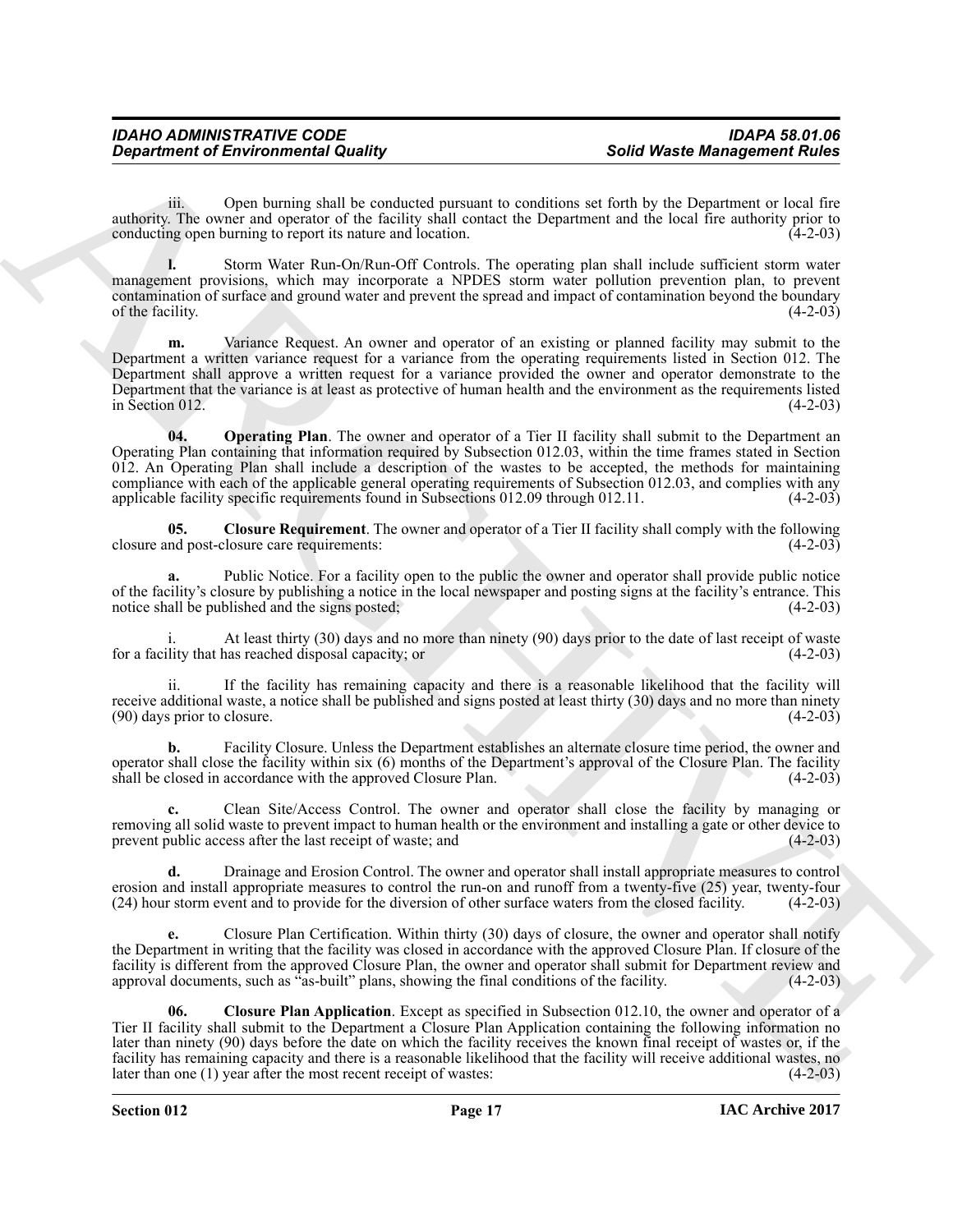<span id="page-17-2"></span><span id="page-17-1"></span><span id="page-17-0"></span>

|                | <b>Department of Environmental Quality</b>                                                                                                                                                                                                                                                                                                                                                                                                                                                              | <b>Solid Waste Management Rules</b> |            |  |
|----------------|---------------------------------------------------------------------------------------------------------------------------------------------------------------------------------------------------------------------------------------------------------------------------------------------------------------------------------------------------------------------------------------------------------------------------------------------------------------------------------------------------------|-------------------------------------|------------|--|
| a.             | A complete and accurate legal description of the facility;                                                                                                                                                                                                                                                                                                                                                                                                                                              |                                     | $(4-2-03)$ |  |
| $b$ .          | A map of the facility, showing pertinent facility features, including:                                                                                                                                                                                                                                                                                                                                                                                                                                  |                                     | $(4-2-03)$ |  |
| measures;      | Facility boundaries, drainage patterns, location of fill areas, and location of access control                                                                                                                                                                                                                                                                                                                                                                                                          |                                     | $(4-2-03)$ |  |
| 11.            | All water courses, ponds, lakes, reservoirs, canals, irrigation systems, and existing water supplies,<br>within one-quarter $(1/4)$ mile of the facility boundary;                                                                                                                                                                                                                                                                                                                                      |                                     | $(4-2-03)$ |  |
| iii.           | Location of disposal trenches and description of waste disposed; and                                                                                                                                                                                                                                                                                                                                                                                                                                    |                                     | $(4-2-03)$ |  |
| iv.            | Proposed final contours of the closed facility, drawn to a reasonable scale with five (5) foot<br>intervals for the operational area, and ten $(10)$ foot intervals for the remainder of the facility;                                                                                                                                                                                                                                                                                                  |                                     | $(4-2-03)$ |  |
| $c_{\bullet}$  | Estimated date of last receipt of waste;                                                                                                                                                                                                                                                                                                                                                                                                                                                                |                                     | $(4-2-03)$ |  |
| d.             | A description of how public access to the closed facility will be controlled;                                                                                                                                                                                                                                                                                                                                                                                                                           |                                     | $(4-2-03)$ |  |
| e.             | Estimated total cubic yards, or tons, of waste in place;                                                                                                                                                                                                                                                                                                                                                                                                                                                |                                     | $(4-2-03)$ |  |
| f.             | Total acreage of the facility and acres containing waste;                                                                                                                                                                                                                                                                                                                                                                                                                                               |                                     | $(4-2-03)$ |  |
| g.             | Closure equipment and procedures to be used;                                                                                                                                                                                                                                                                                                                                                                                                                                                            |                                     | $(4-2-03)$ |  |
| h.             | Texture, depth and permeability of final cover material;                                                                                                                                                                                                                                                                                                                                                                                                                                                |                                     | $(4-2-03)$ |  |
| i.             | Design and construction plan for any necessary final cover;                                                                                                                                                                                                                                                                                                                                                                                                                                             |                                     | $(4-2-03)$ |  |
| j.             | Placement, design, and management of run-on and run-off storm water controls;                                                                                                                                                                                                                                                                                                                                                                                                                           |                                     | $(4-2-03)$ |  |
| k.             | Types of vegetation and planting procedures to be used for establishing vegetative cover; (4-2-03)                                                                                                                                                                                                                                                                                                                                                                                                      |                                     |            |  |
| environment.   | Other closure information the Department determines is necessary to protect human health and the                                                                                                                                                                                                                                                                                                                                                                                                        |                                     | $(4-2-03)$ |  |
| 07.            | Documentation Requirements. The owner and operator of a Tier II facility shall maintain on site<br>a copy of each Department-approved Application and Plan required by Section 012.                                                                                                                                                                                                                                                                                                                     |                                     | $(4-2-03)$ |  |
| 08.            | Modification Application. The owner and operator shall submit to the Department for review and<br>approval a Modification Application describing any proposed modification. The owner and operator of a Tier II<br>facility shall not implement the modification prior to Department approval. If a proposed modification alters the<br>classification of a facility, the owner and operator shall comply with the application content, review and approval<br>requirements for the new classification. |                                     | $(4-2-03)$ |  |
| 09.            | Tier II Processing Facilities. In addition to the requirements in Subsections 012.01 through<br>012.08, the owner and operator of a Tier II processing facility shall also comply with the following requirements:                                                                                                                                                                                                                                                                                      |                                     | $(4-2-03)$ |  |
| a.             | Siting Requirements:                                                                                                                                                                                                                                                                                                                                                                                                                                                                                    |                                     | $(4-2-03)$ |  |
| $\mathbf{i}$ . | Ground Water. The active portion of a facility shall be located, designed and constructed such that<br>the facility shall not cause contamination to a drinking water source or cause contamination of the ground water.                                                                                                                                                                                                                                                                                |                                     | $(4-2-03)$ |  |
| ii.            | Geologic Restrictions. No facility may be located on land that would threaten the integrity of the                                                                                                                                                                                                                                                                                                                                                                                                      |                                     |            |  |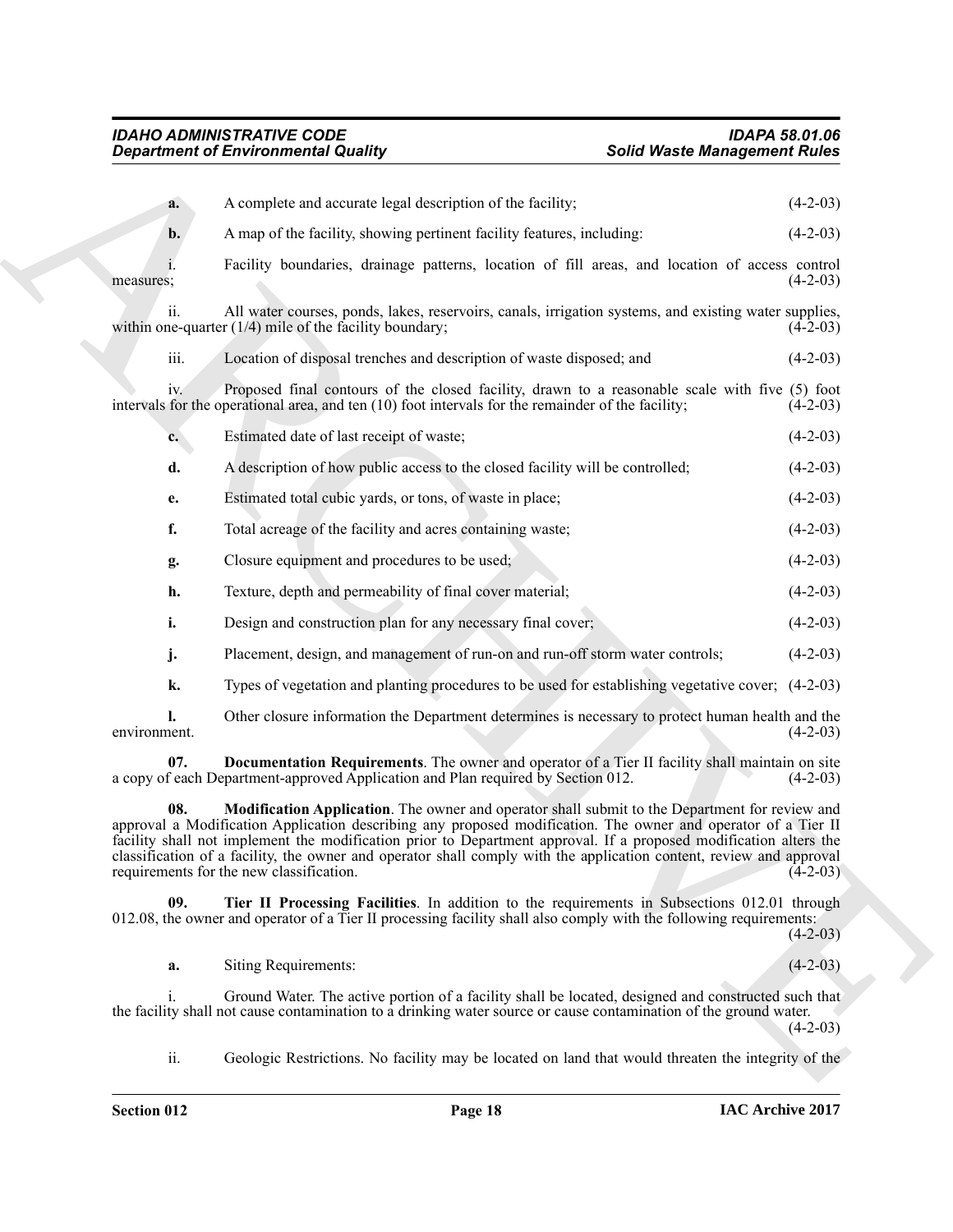design.  $(4-2-03)$ 

iii. Property Line Restriction. The active portion of a facility shall not be located closer than one hundred (100) feet to the property line. (4-2-03)

**b.** Siting Application. The owner and operator shall provide in the Siting Application documentation onstrates compliance with the siting requirements specified in Subsection 012.01 and 012.09.a. (4-2-03) that demonstrates compliance with the siting requirements specified in Subsection 012.01 and 012.09.a.

**c.** Operating Requirements: (4-2-03)

**Solid Weath Americanne of Environmental Quality (Solid Weath Americanne in the Context of the CF-201<br>
Solid Weath Americanne in the CF-201<br>
Solid Weath Americanne in the CF-201<br>
Solid Section Americanne in the CF-201<br>
So** i. Odor Management Plan. The owner and operator of a Tier II processing facility shall implement a Department approved Odor Management Plan designed to minimize malodorous gases. An Odor Management Plan shall include specific operating criteria for oxygen, moisture and temperature levels appropriate for the wastes to be processed and processing technologies to be employed, methods used to maintain the specific operating criteria and a monitoring strategy that includes the frequency and parameters for monitoring the specific operating criteria.

 $(4-2-03)$ 

ii. Documentation requirement. The owner and operator of a processing facility shall maintain documentation of compliance with Section 012, including an operational log of the methods used to maintain the operating criteria and sampling results. (4-2-03) operating criteria and sampling results.

**d.** Operating Plan. The operating plan required in Subsection 012.04 shall identify methods used for maintaining compliance with each applicable operating requirement of Subsection 012.03 and Subsection 012.09.c.  $(4-2-03)$ 

<span id="page-18-0"></span>**10. Tier II Incinerators, CESQG Management Facility and Transfer Stations**. In addition to the requirements in Subsections 012.01 through 012.04 and Subsections 012.07 and 012.08, the owner and operator of a Tier II incinerator, CESQG management facility or transfer station shall comply with the following requirements:

 $(4-2-03)$ 

**a.** Design Requirements. The owner and operator shall comply with the following design requirements; (4-2-03) requirements; (4-2-03)

i. A tipping floor design constructed of impermeable and durable material and designed to contain, collect, and convey any liquids to a storage or leachate management system. Any transfer station that accepts only waste tires will not be required to construct a tipping floor;

ii. A leachate storage or management system. (4-2-03)

**b.** Design Application. The following information shall be submitted to the Department in a Design Application: (4-2-03) Application: (4-2-03)

|               | A description of the tipping floor design;                         | $(4-2-03)$ |
|---------------|--------------------------------------------------------------------|------------|
| $\cdot \cdot$ | A description of the storage or leachate management system design; | $(4-2-03)$ |

iii. Building and construction design blueprints; (4-2-03)

iv. A map illustrating a storm water run-on/run-off system designed to prevent contamination of surface and ground water, and prevent the spread and impact of contamination beyond the boundary of the facility; and (4-2-03)  $(4-2-03)$ 

v. Operational design and capacity information including a description of the waste types and projected daily and annual waste volumes. (4-2-03)

Operating Requirements. The owner and operator of a Tier II facility shall comply with the prequirements: (4-2-03) following operating requirements: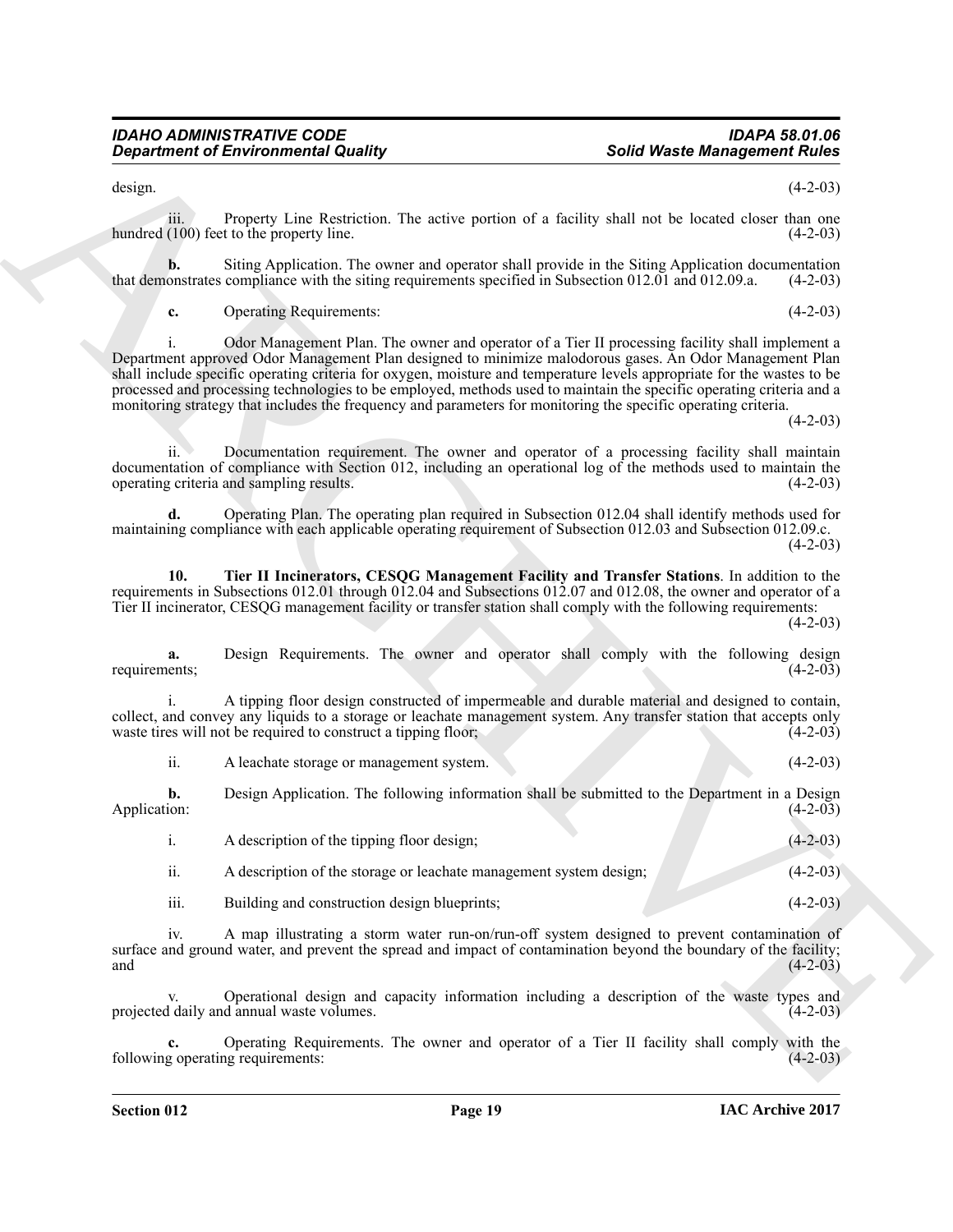<span id="page-19-0"></span>

| A complete and accurate legal description of the facility; | $(4-2-03)$ |
|------------------------------------------------------------|------------|
|                                                            |            |

|                                | <b>Department of Environmental Quality</b>                                                                                                                                                                                                                                                                                                                                                                                                          | <b>Solid Waste Management Rules</b> |            |
|--------------------------------|-----------------------------------------------------------------------------------------------------------------------------------------------------------------------------------------------------------------------------------------------------------------------------------------------------------------------------------------------------------------------------------------------------------------------------------------------------|-------------------------------------|------------|
|                                | Implement cleaning procedures and waste residency times to maintain sanitary conditions on the<br>surface of the tipping floor; and                                                                                                                                                                                                                                                                                                                 |                                     | $(4-2-03)$ |
| ii.                            | Implement and operate a leachate storage or management system.                                                                                                                                                                                                                                                                                                                                                                                      |                                     | $(4-2-03)$ |
| d.                             | Waste Tire Collection Site Requirements. Individual tire piles shall not exceed five thousand (5000)<br>square feet of continuous area, nor fifty thousand $(50,000)$ cubic feet in volume or ten $(10)$ feet in height.                                                                                                                                                                                                                            |                                     | $(4-2-03)$ |
|                                | Closure Requirement. The owner and operator of a Tier II facility shall comply with the following<br>closure and post-closure care requirements:                                                                                                                                                                                                                                                                                                    |                                     | $(4-2-03)$ |
|                                | Public Notice. For a facility open to the public the owner and operator shall provide public notice<br>of the facility's closure by publishing a notice in the local newspaper and posting signs at the facility's entrance. This<br>notice shall be published and the signs posted at least thirty (30) days prior to closure.                                                                                                                     |                                     | $(4-2-03)$ |
| the last receipt of waste; and | Facility Closure. The owner and operator shall close the facility by removing all solid waste to<br>prevent impact to human health or the environment and installing a gate or other device to prevent public access after                                                                                                                                                                                                                          |                                     | $(4-2-03)$ |
| iii.                           | Closure Time Period. Unless the Department establishes an alternate closure time period, the owner<br>and operator shall close the facility within two (2) months of the Department's approval of the Closure Plan. The<br>facility shall be closed in accordance with the approved Closure Plan.                                                                                                                                                   |                                     | $(4-2-03)$ |
| iv.                            | Closure Plan Certification. Within thirty (30) days of closure, the owner and operator shall notify<br>the Department in writing that the facility was closed in accordance with the approved Closure Plan. If closure of the<br>facility is different from the approved Closure Plan, the owner and operator shall submit for Department review and<br>approval documents, such as "as-built" plans, showing the final conditions of the facility. |                                     | $(4-2-03)$ |
|                                | Closure Plan Application. The owner and operator shall submit to the Department a Closure Plan<br>Application containing the following information no later than ninety (90) days before the date on which the facility<br>receives the known final receipt of wastes:                                                                                                                                                                              |                                     | $(4-2-03)$ |
| i.                             | A complete and accurate legal description of the facility;                                                                                                                                                                                                                                                                                                                                                                                          |                                     | $(4-2-03)$ |
| 11.                            | A map of the facility, showing pertinent facility features, including facility boundaries, drainage<br>patterns, and location of access control measures;                                                                                                                                                                                                                                                                                           |                                     | $(4-2-03)$ |
| iii.                           | Estimated date of last receipt of waste;                                                                                                                                                                                                                                                                                                                                                                                                            |                                     | $(4-2-03)$ |
| iv.                            | A description of how public access to the closed facility will be controlled;                                                                                                                                                                                                                                                                                                                                                                       |                                     | $(4-2-03)$ |
| V.                             | Closure equipment and procedures to be used;                                                                                                                                                                                                                                                                                                                                                                                                        |                                     | $(4-2-03)$ |
| vi.                            | Anticipated future uses for the facility;                                                                                                                                                                                                                                                                                                                                                                                                           |                                     | $(4-2-03)$ |
| vii.<br>environment.           | Other closure information the Department determines is necessary to protect human health and the                                                                                                                                                                                                                                                                                                                                                    |                                     | $(4-2-03)$ |
| 11.                            | Tier II NMSWLF. In addition to the requirements in Subsections 012.01 through 012.08, the<br>owner and operator of a Tier II NMSWLF shall also comply with the following requirements:                                                                                                                                                                                                                                                              |                                     | $(4-2-03)$ |
| a.                             | <b>Siting Requirements:</b>                                                                                                                                                                                                                                                                                                                                                                                                                         |                                     | $(4-2-03)$ |
| i.                             | Wetlands. A facility shall not be located in wetlands, except as provided in 40 CFR 257.9. (4-2-03)                                                                                                                                                                                                                                                                                                                                                 |                                     |            |
| ii.                            | Ground Water. The active portion of a facility shall be located, designed and constructed such that                                                                                                                                                                                                                                                                                                                                                 |                                     |            |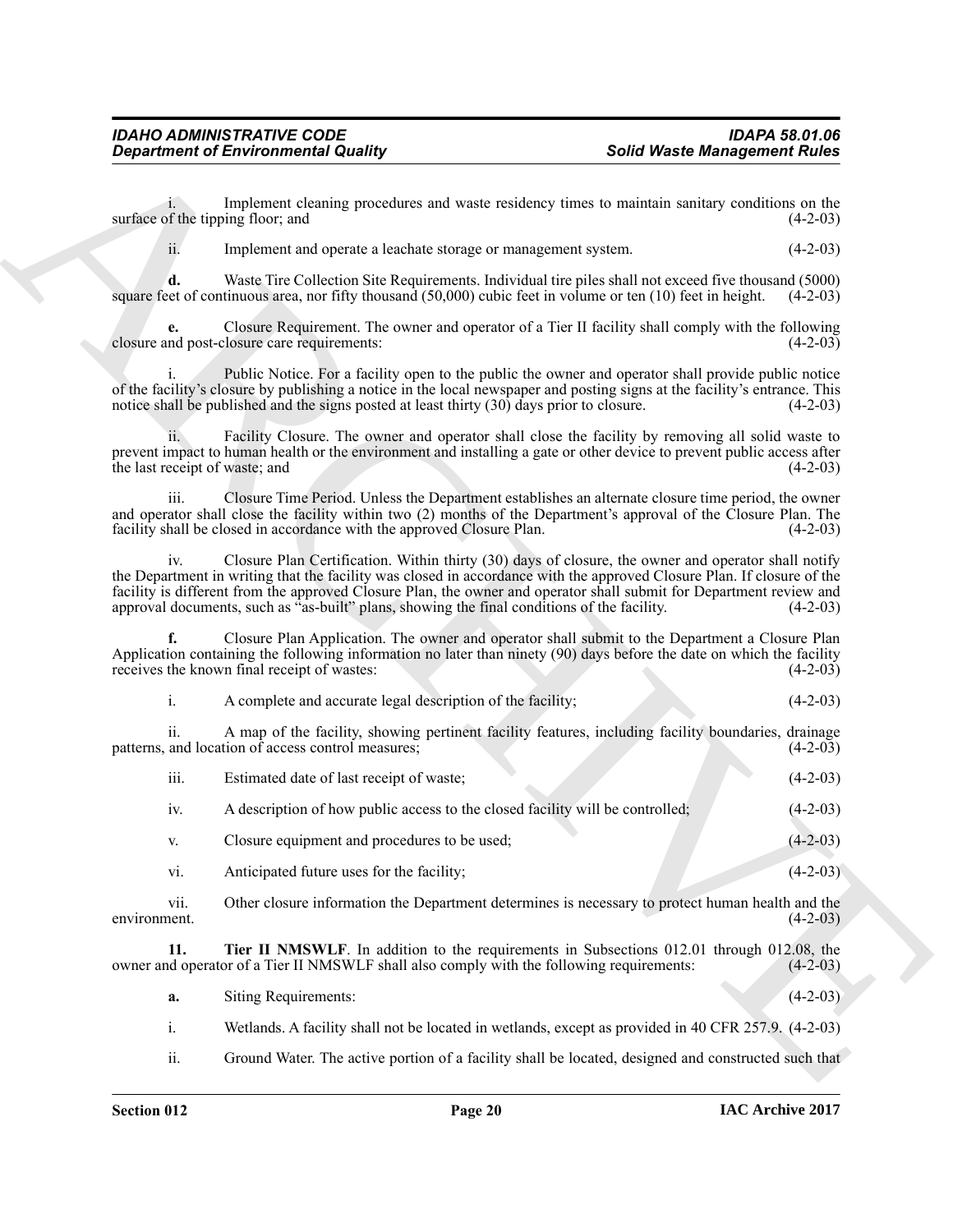**Experiment of Environmental Quality and Sound Water Management Bullet<br>
In the last and the case of the state and sound of case of the state and the case of the state of the state of the state of the state of the state of**  $(4-2-03)$ iii. Geologic Restrictions. No facility may be located on land that would threaten the integrity of the design.  $(4-2-03)$ iv. Property Line Restriction. The active portion of a facility shall not be located closer than one (100) feet to the property line. (4-2-03) hundred  $(100)$  feet to the property line. **b.** Siting Application. The owner and operator shall provide in the Siting Application documentation that demonstrates compliance with the siting requirements specified in Subsections 012.01 and 012.11.a.; (4-2-03) **c.** Design Application. The owner and operator shall provide the following information for design approval:  $(4-2-03)$ approval: (4-2-03) i. A facility map illustrating: (4-2-03) (1) Surface water and erosion control systems; (4-2-03) (2) Proposed fill area, including the location of waste disposal trenches or cells, noting the locations of trenches used for separated wastes such as animal carcasses, tree trunks, stumps, bulky wastes, car bodies, asbestos, and petroleum contaminated soils; (4-2-03) and petroleum contaminated soils; (3) Location of borrow areas; (4-2-03) (4) Design elevation grade of final cover; (4-2-03) (5) Soil and water table test boring holes, wells, or excavations; (4-2-03) (6) Proposed receiving, storage, and processing areas; (4-2-03) (7) Proposed trench layout and development; and (4-2-03)

the facility shall not cause contamination to a drinking water source or cause contamination of the ground water.

(8) Contour lines at five (5) foot intervals within the operating area and ten  $(10)$  foot intervals to the oundary. facility boundary.

**d.** Operating Requirements: The owner and operator of a NMSWLF shall comply with the following requirements: (4-2-03) operating requirements:

i. Compaction and placement of waste in locations consistent with the approved operating plan;  $(4-2-03)$ 

ii. Provision for storage of waste during periods when the NMSWLF is inaccessible; (4-2-03)

iii. Application of a six (6) inch compacted soil cover layer on exposed waste as necessary to prevent nuisance and vector conditions at periods consistent with the approved operating plan. An owner and operator may request that the Department approve an alternate cover that addresses vectors, litter, fire, odor, and scavenging concerns;  $(4-2-03)$ 

iv. Placement of an interim cover layer of twelve (12) inches of compacted soil between lifts to provide erosion control and structural stability. An owner and operator may request that the Department approve an alternate interim cover that addresses erosion, and stability for subsequent lifts; (4-2-03)

v. Preservation of existing vegetation where attainable. (4-2-03)

**e.** Operating Plan. The operating plan required in Subsection 012.04 shall identify the methods used for maintaining compliance with each applicable operating requirement of Subsection 012.03 and Subsection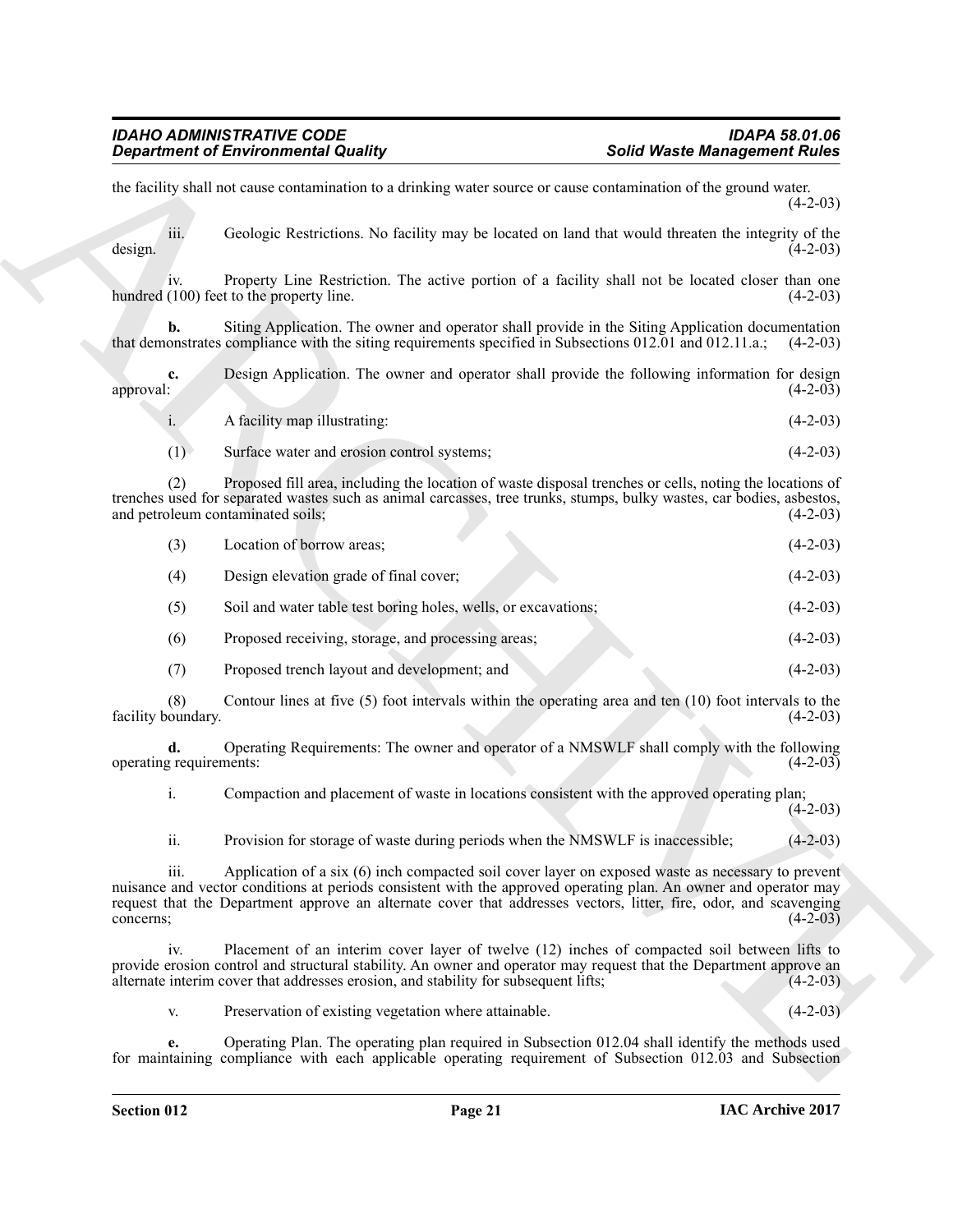#### $012.11.d.$ ; (4-2-03)

**f.** Closure Requirements. The owner and operator of a Tier II NMSWLF shall comply with the following closure requirements: (4-2-03)

i. Final Cover. Within seven (7) days of the date of last receipt of waste, a cover layer shall be applied to prevent nuisances and vector conditions. Within one hundred and twenty (120) days of the date of last receipt of waste, a final cover layer of eighteen (18) inches of compacted soil with an approved in-place permeability designed to minimize infiltration, or its functional equivalent, and, a six (6) inch soil layer that minimizes erosion and sustains plant growth shall be constructed; (4-2-03)

ii. Facility Stabilization. All disturbed portions of the facility shall be stabilized. Stabilization practices may include but are not limited to: establishment of vegetation, mulching, geotextiles, and sod stabilization;  $(4-2-03)$ 

iii. Slope Stability. Finished grade shall be at a minimum of two percent  $(2\%)$  and a maximum of ree percent  $(33\%)$  slope on the final surface of the completed fill area, after settlement; and  $(4-2-03)$ thirty- three percent  $(33%)$  slope on the final surface of the completed fill area, after settlement; and

iv. Drainage Control. The completed landfill shall be graded to prevent surface water ponding and erosion, and to conform to the local topography.

**g.** Closure Plan. The owner and operator shall provide in the Closure Plan documentation that demonstrates compliance with closure requirements specified in Subsections 012.05 and 012.11.f.

**h.** Deed Notation: (4-2-03)

**Solid Weath Amagement of Environmental Quality<br>
2014 Veath Amagement Multiple<br>
2013 Veath Amagement Multiple<br>
2014 Veath Amagement Multiple<br>
2014 Character Character The new end operator of**  $x$  **The UNNSNTP will comply wi** i. After completion and certification of closure of a NMSWLF, the owner and operator shall record a notation on the deed to the landfill facility property, or some other recorded instrument that is normally examined during title search and is commonly recorded in the County where the landfill facility property is located, to provide notice to any potential purchaser that the property has been used as a solid waste processing or disposal facility and its future use may be restricted in accordance with a post-closure care plan. A copy of the notated deed, or other recorded instrument shall be sent to the Department after recording with the county clerk; (4-2-03) recorded instrument shall be sent to the Department after recording with the county clerk;

ii. The owner may request permission from the Department to remove the notation from the deed, or e the other recorded instrument, if all wastes are removed from the facility; (4-2-03) to remove the other recorded instrument, if all wastes are removed from the facility;

iii. Federal agencies with responsibility for management of landfills on federal property shall make a notation in the federal property records for the affected property. If the subject property is ever sold or transferred by the federal government, a notation on the deed or patent shall be made. (4-2-03)

**i.** Post-Closure Care Plan. Owners and operators of a NMSWLF shall submit, in accordance with the time frames specified in Subsection 012.06, to the Department for review and approval a Post-Closure Care Plan, shall obtain Department approval of the Plan, and shall conduct post-closure care in accordance with the Plan. The Post-Closure Care Plan shall typically contain: (4-2-03) Post-Closure Care Plan shall typically contain:

i. The name and address of an agent authorized to accept communications or service during the postclosure period. The name may be changed during the post-closure period by providing the Department with twenty (20) days advance written notice of the change; (4-2-03)

ii. Provisions to maintain the integrity and effectiveness of the final cover; (4-2-03)

iii. Provisions to continue to maintain and operate the systems required in the operating plan including run-on/run-off control systems;  $(4-2-03)$ 

- iv. Provisions to maintain appropriate security of the closed facility; (4-2-03)
- v. Provisions for routine facility inspections by the owner and operator to insure compliance with the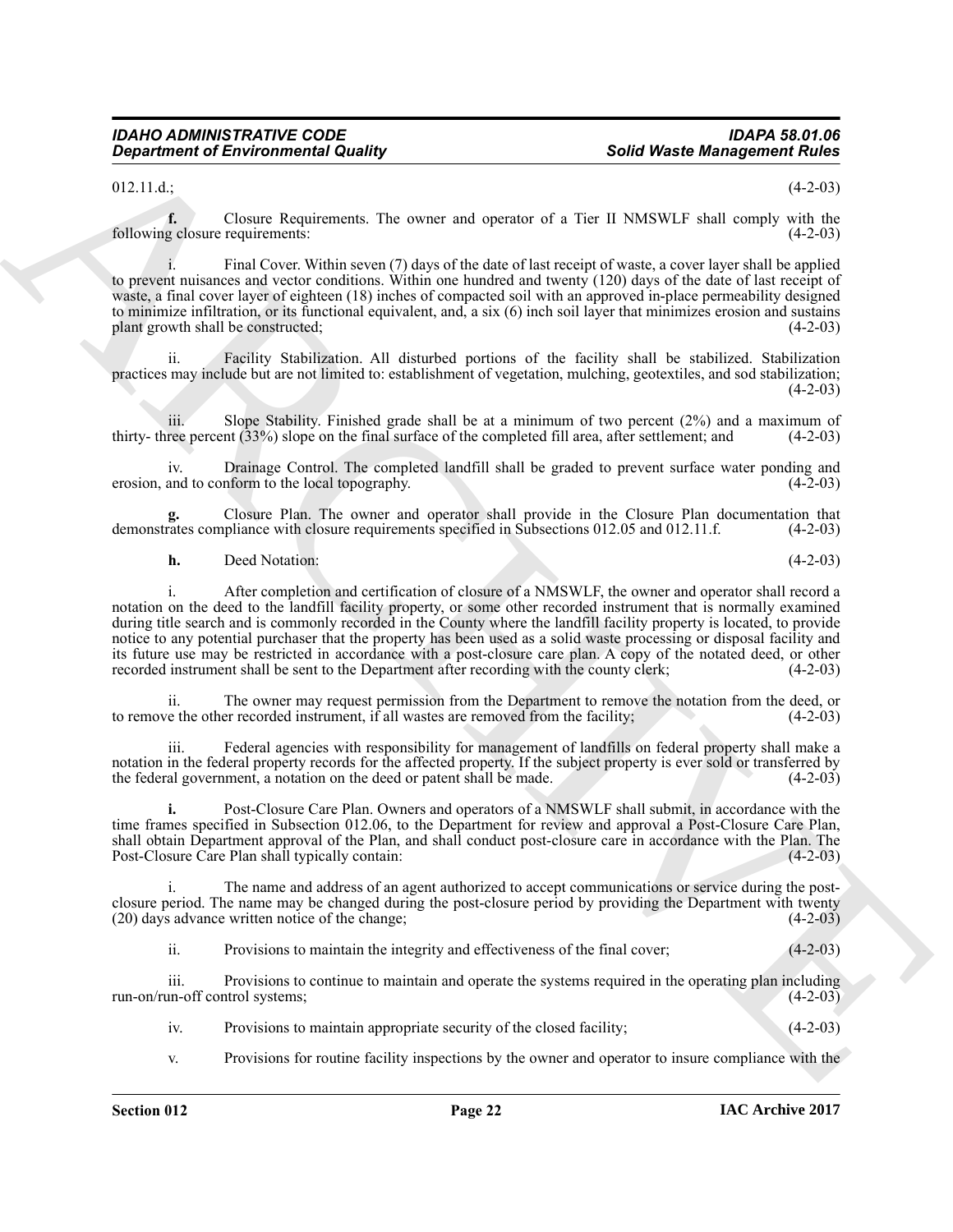Post-Closure Care Plan; and (4-2-03)

vi. A description of the planned use(s) of the property during the post-closure care period: (4-2-03)

**j.** Post-closure care for the NMSWLF shall be conducted for a period of five (5) years, unless the Department establishes in writing an alternate facility-specific post-closure care period. (4-2-03)

**k.** Post-Closure Standards and Inspection. Post-closure use or operation of the site shall not disturb any final cover or storm water control systems in a manner that will increase the potential to threaten human health or the environment.  $(4-2-03)$ 

**l.** The approved Post-Closure Care Plan shall be maintained and available for review on request by (4-2-03) the Department.

#### <span id="page-22-1"></span><span id="page-22-0"></span>**013. APPLICABLE REQUIREMENTS FOR TIER III FACILITIES.**

Solid Weare. Means can be placed with a single procedure and the property distinguish of the single energy distinguish of the property distinguish of the single specific of the single specific of the single specific of th The owner and operator of a new Tier III facility shall establish compliance with the requirements of Section 013 by obtaining Department approval of the applications required in Subsection 013.02 before beginning construction and Subsection 013.04 prior to accepting waste. The owner and operator of an existing Tier III facility shall establish compliance with the requirements of Section 013 by obtaining Department approval of the applications required in Subsection 013.04 within two (2) years from April 26, 2002, and Subsection 013.02 within five (5) years from April 26, 2002. During the two (2) year period from April 26, 2002, existing facilities shall operate in compliance with their approved operating plan and 40 CFR 257.1 through 257.3. In lieu of submitting an application, the owner and operator of existing facilities may demonstrate to the Department, compliance with Section 013 by submitting copies of existing permits and other approvals that establish compliance with the applicable siting, design, operating, closure, and post-closure requirements of Section 013 and Subsection 032.01. The owner and operator of a Tier III facility shall meet the requirements of Subsection 012.07 prior to facility closure; except that owners and operators closing Tier III facilities within eighteen (18) months from April 26, 2002 shall comply with applicable cover, seeding, grading and closure requirements of the former Solid Waste Management Rules and Standards, as enumerated in Subsection 001.04.d. of these rules. (4-2-03) enumerated in Subsection 001.04.d. of these rules.

<span id="page-22-2"></span>**01. General Siting Requirements**. The owner and operator of a Tier III facility shall comply with the following siting requirements:

Flood Plain Restriction. A facility shall not be located within a one hundred (100) year flood plain if the facility will restrict the flow of the one hundred (100) year flood, reduce the temporary water storage capacity of the flood plain, or result in a washout of solid waste so as to pose a hazard to human health and the environment.

 $(4-2-03)$ 

**b.** Endangered or Threatened Species Restriction. The facility shall not cause or contribute to the taking of any endangered or threatened species of plants, fish, or wildlife or result in the destruction or adverse<br>modification of the critical habitat of endangered or threatened species as identified in 50 CFR Part 17. modification of the critical habitat of endangered or threatened species as identified in 50 CFR Part 17.

**c.** Surface Water Restriction. The active portion of a facility shall be located such that the facility shall not cause contamination of surface waters, unless such surface waters are an integral part of the non-municipal solid waste management facility's operation for storm water and/or leachate management. (4-2-03) waste management facility's operation for storm water and/or leachate management.

**d.** Ground Water. The active portion of the facility shall be located, designed and constructed such that the facility shall not cause contamination to a drinking water source or cause contamination of ground water.

 $(4-2-03)$ 

**e.** Geologic Restrictions. No facility may be located on land that would threaten the integrity of the design.  $(4-2-03)$ 

**f.** Property Line Restriction. The active portion of a facility shall not be located closer than one hundred  $(100)$  feet to the property line.

**g.** Park, Scenic or Natural Use Restriction. The active portion of a facility shall not be located closer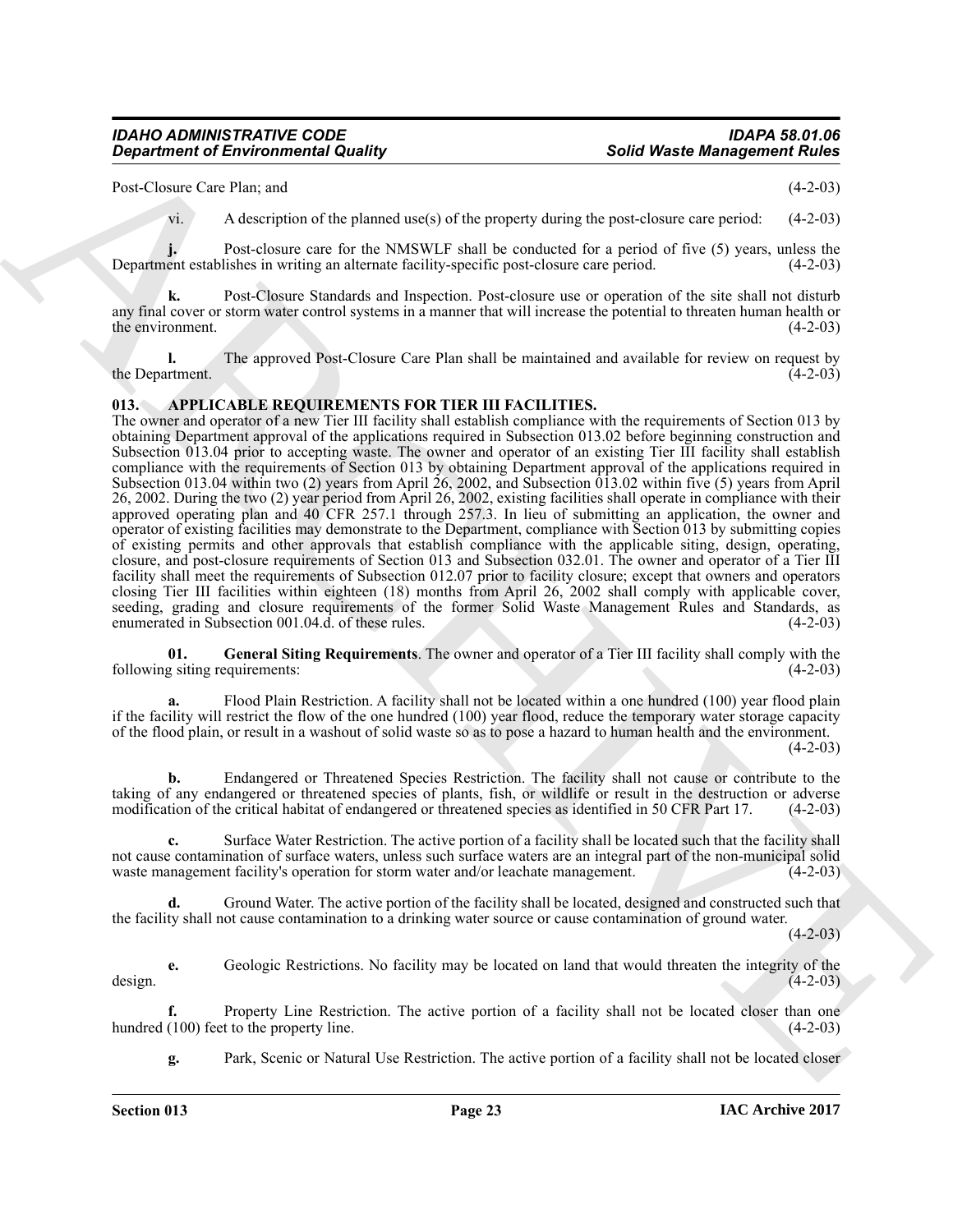<span id="page-23-1"></span><span id="page-23-0"></span>

| than one thousand $(1,000)$ feet from the boundary of any state or national park, or land reserved or withdrawn for<br>scenic or natural use including, but not limited to, wild and scenic areas, national monuments, wilderness areas,<br>historic sites, recreation areas, preserves and scenic trails.<br>$(4-2-03)$<br>Variance from Siting Requirement. Any existing or planned facility that does not meet the siting<br>h.<br>requirements of Section 013 may apply for a variance from the Department. The Department may approve a written<br>request for a variance provided the owner and operator demonstrate to the Department that the variance is at least as<br>protective of public health and the environment as the siting requirements in Section 013.<br>$(4-2-03)$<br>02.<br>Siting Application. Documentation shall be submitted to the Department demonstrating<br>compliance with the siting requirements and restrictions specified in Subsection 013.01 within the time frames<br>specified in Section 013. If the documentation has been certified by a qualified professional, the Director shall<br>approve the siting application unless the Director finds the evidence supports a contary opinion. A map indicating the<br>following shall also be submitted to the Department as part of a Siting Application:<br>$(4-2-03)$<br>Highways, roads, and adjacent communities;<br>$(4-2-03)$<br>a.<br>Property boundaries;<br>$(4-2-03)$<br>$\mathbf{b}$ .<br>Total acreage of the site;<br>$(4-2-03)$<br>c.<br>d.<br>Off-site and on-site access roads and service roads;<br>$(4-2-03)$<br>Type(s) of land use adjacent to the facility and a description of all facilities on the site;<br>$(4-2-03)$<br>e.<br>f.<br>All water courses, ponds, lakes, reservoirs, canals, irrigation systems, and existing water supplies,<br>within one-quarter $(1/4)$ mile of the proposed facility property lines;<br>$(4-2-03)$<br>High tension power line rights-of-way, fuel transmission pipeline rights-of-way, and proposed and<br>existing utilities;<br>$(4-2-03)$<br>h.<br>Proposed or existing fencing;<br>$(4-2-03)$<br>Proposed and existing structures at the facility and within five hundred (500) feet of the facility<br>boundary. This shall include location of employee buildings, and scales (if provided); and<br>$(4-2-03)$<br>j.<br>Direction of prevailing winds.<br>$(4-2-03)$<br>General Operating Requirements. The owner and operator of a Tier III facility shall comply with<br>03.<br>the following operating requirements:<br>$(4-2-03)$<br>$(4-2-03)$<br>Prohibited Activities. The following activities are prohibited:<br>a.<br>$\mathbf{i}$ .<br>Disposal in a landfill of regulated waste from any business that provides health care, support to<br>health care businesses, or medical diagnostic services that has not been decontaminated. "Regulated waste" and<br>"decontaminated" for the purpose of Section 013 shall have the same meaning as defined at 29 CFR 1910.1030;<br>$(4-2-03)$<br>ii.<br>Speculative accumulation, unless otherwise approved in an operating plan; and<br>$(4-2-03)$<br>iii.<br>Disposal of radioactive waste except in a facility regulated pursuant to Section 39-4405(9), Idaho<br>Code and rules adopted thereunder or a facility regulated under the authority of The Atomic Energy Act of 1954, as<br>amended.<br>$(4-2-03)$<br>Signs. Facilities open to the general public shall clearly post visible and legible signs at each<br>b.<br>entrance to the facility. The signs shall specify at a minimum the name of the facility, the hours of operation, the<br>waste accepted at the facility and an emergency phone number.<br>$(4-2-03)$ | <b>Department of Environmental Quality</b><br><b>Solid Waste Management Rules</b> |  |  |  |  |  |  |  |
|---------------------------------------------------------------------------------------------------------------------------------------------------------------------------------------------------------------------------------------------------------------------------------------------------------------------------------------------------------------------------------------------------------------------------------------------------------------------------------------------------------------------------------------------------------------------------------------------------------------------------------------------------------------------------------------------------------------------------------------------------------------------------------------------------------------------------------------------------------------------------------------------------------------------------------------------------------------------------------------------------------------------------------------------------------------------------------------------------------------------------------------------------------------------------------------------------------------------------------------------------------------------------------------------------------------------------------------------------------------------------------------------------------------------------------------------------------------------------------------------------------------------------------------------------------------------------------------------------------------------------------------------------------------------------------------------------------------------------------------------------------------------------------------------------------------------------------------------------------------------------------------------------------------------------------------------------------------------------------------------------------------------------------------------------------------------------------------------------------------------------------------------------------------------------------------------------------------------------------------------------------------------------------------------------------------------------------------------------------------------------------------------------------------------------------------------------------------------------------------------------------------------------------------------------------------------------------------------------------------------------------------------------------------------------------------------------------------------------------------------------------------------------------------------------------------------------------------------------------------------------------------------------------------------------------------------------------------------------------------------------------------------------------------------------------------------------------------------------------------------------------------------------------------------------------------------------------------------------------------------------------------------------------------------------------------------------------------------------------------------------------------------------------------------------------------------------------------------------------------------------------------------------------------------------------------------------------------------------------------------------------------------------------------------------------------------------------------------------------------------------|-----------------------------------------------------------------------------------|--|--|--|--|--|--|--|
|                                                                                                                                                                                                                                                                                                                                                                                                                                                                                                                                                                                                                                                                                                                                                                                                                                                                                                                                                                                                                                                                                                                                                                                                                                                                                                                                                                                                                                                                                                                                                                                                                                                                                                                                                                                                                                                                                                                                                                                                                                                                                                                                                                                                                                                                                                                                                                                                                                                                                                                                                                                                                                                                                                                                                                                                                                                                                                                                                                                                                                                                                                                                                                                                                                                                                                                                                                                                                                                                                                                                                                                                                                                                                                                                                   |                                                                                   |  |  |  |  |  |  |  |
|                                                                                                                                                                                                                                                                                                                                                                                                                                                                                                                                                                                                                                                                                                                                                                                                                                                                                                                                                                                                                                                                                                                                                                                                                                                                                                                                                                                                                                                                                                                                                                                                                                                                                                                                                                                                                                                                                                                                                                                                                                                                                                                                                                                                                                                                                                                                                                                                                                                                                                                                                                                                                                                                                                                                                                                                                                                                                                                                                                                                                                                                                                                                                                                                                                                                                                                                                                                                                                                                                                                                                                                                                                                                                                                                                   |                                                                                   |  |  |  |  |  |  |  |
|                                                                                                                                                                                                                                                                                                                                                                                                                                                                                                                                                                                                                                                                                                                                                                                                                                                                                                                                                                                                                                                                                                                                                                                                                                                                                                                                                                                                                                                                                                                                                                                                                                                                                                                                                                                                                                                                                                                                                                                                                                                                                                                                                                                                                                                                                                                                                                                                                                                                                                                                                                                                                                                                                                                                                                                                                                                                                                                                                                                                                                                                                                                                                                                                                                                                                                                                                                                                                                                                                                                                                                                                                                                                                                                                                   |                                                                                   |  |  |  |  |  |  |  |
|                                                                                                                                                                                                                                                                                                                                                                                                                                                                                                                                                                                                                                                                                                                                                                                                                                                                                                                                                                                                                                                                                                                                                                                                                                                                                                                                                                                                                                                                                                                                                                                                                                                                                                                                                                                                                                                                                                                                                                                                                                                                                                                                                                                                                                                                                                                                                                                                                                                                                                                                                                                                                                                                                                                                                                                                                                                                                                                                                                                                                                                                                                                                                                                                                                                                                                                                                                                                                                                                                                                                                                                                                                                                                                                                                   |                                                                                   |  |  |  |  |  |  |  |
|                                                                                                                                                                                                                                                                                                                                                                                                                                                                                                                                                                                                                                                                                                                                                                                                                                                                                                                                                                                                                                                                                                                                                                                                                                                                                                                                                                                                                                                                                                                                                                                                                                                                                                                                                                                                                                                                                                                                                                                                                                                                                                                                                                                                                                                                                                                                                                                                                                                                                                                                                                                                                                                                                                                                                                                                                                                                                                                                                                                                                                                                                                                                                                                                                                                                                                                                                                                                                                                                                                                                                                                                                                                                                                                                                   |                                                                                   |  |  |  |  |  |  |  |
|                                                                                                                                                                                                                                                                                                                                                                                                                                                                                                                                                                                                                                                                                                                                                                                                                                                                                                                                                                                                                                                                                                                                                                                                                                                                                                                                                                                                                                                                                                                                                                                                                                                                                                                                                                                                                                                                                                                                                                                                                                                                                                                                                                                                                                                                                                                                                                                                                                                                                                                                                                                                                                                                                                                                                                                                                                                                                                                                                                                                                                                                                                                                                                                                                                                                                                                                                                                                                                                                                                                                                                                                                                                                                                                                                   |                                                                                   |  |  |  |  |  |  |  |
|                                                                                                                                                                                                                                                                                                                                                                                                                                                                                                                                                                                                                                                                                                                                                                                                                                                                                                                                                                                                                                                                                                                                                                                                                                                                                                                                                                                                                                                                                                                                                                                                                                                                                                                                                                                                                                                                                                                                                                                                                                                                                                                                                                                                                                                                                                                                                                                                                                                                                                                                                                                                                                                                                                                                                                                                                                                                                                                                                                                                                                                                                                                                                                                                                                                                                                                                                                                                                                                                                                                                                                                                                                                                                                                                                   |                                                                                   |  |  |  |  |  |  |  |
|                                                                                                                                                                                                                                                                                                                                                                                                                                                                                                                                                                                                                                                                                                                                                                                                                                                                                                                                                                                                                                                                                                                                                                                                                                                                                                                                                                                                                                                                                                                                                                                                                                                                                                                                                                                                                                                                                                                                                                                                                                                                                                                                                                                                                                                                                                                                                                                                                                                                                                                                                                                                                                                                                                                                                                                                                                                                                                                                                                                                                                                                                                                                                                                                                                                                                                                                                                                                                                                                                                                                                                                                                                                                                                                                                   |                                                                                   |  |  |  |  |  |  |  |
|                                                                                                                                                                                                                                                                                                                                                                                                                                                                                                                                                                                                                                                                                                                                                                                                                                                                                                                                                                                                                                                                                                                                                                                                                                                                                                                                                                                                                                                                                                                                                                                                                                                                                                                                                                                                                                                                                                                                                                                                                                                                                                                                                                                                                                                                                                                                                                                                                                                                                                                                                                                                                                                                                                                                                                                                                                                                                                                                                                                                                                                                                                                                                                                                                                                                                                                                                                                                                                                                                                                                                                                                                                                                                                                                                   |                                                                                   |  |  |  |  |  |  |  |
|                                                                                                                                                                                                                                                                                                                                                                                                                                                                                                                                                                                                                                                                                                                                                                                                                                                                                                                                                                                                                                                                                                                                                                                                                                                                                                                                                                                                                                                                                                                                                                                                                                                                                                                                                                                                                                                                                                                                                                                                                                                                                                                                                                                                                                                                                                                                                                                                                                                                                                                                                                                                                                                                                                                                                                                                                                                                                                                                                                                                                                                                                                                                                                                                                                                                                                                                                                                                                                                                                                                                                                                                                                                                                                                                                   |                                                                                   |  |  |  |  |  |  |  |
|                                                                                                                                                                                                                                                                                                                                                                                                                                                                                                                                                                                                                                                                                                                                                                                                                                                                                                                                                                                                                                                                                                                                                                                                                                                                                                                                                                                                                                                                                                                                                                                                                                                                                                                                                                                                                                                                                                                                                                                                                                                                                                                                                                                                                                                                                                                                                                                                                                                                                                                                                                                                                                                                                                                                                                                                                                                                                                                                                                                                                                                                                                                                                                                                                                                                                                                                                                                                                                                                                                                                                                                                                                                                                                                                                   |                                                                                   |  |  |  |  |  |  |  |
|                                                                                                                                                                                                                                                                                                                                                                                                                                                                                                                                                                                                                                                                                                                                                                                                                                                                                                                                                                                                                                                                                                                                                                                                                                                                                                                                                                                                                                                                                                                                                                                                                                                                                                                                                                                                                                                                                                                                                                                                                                                                                                                                                                                                                                                                                                                                                                                                                                                                                                                                                                                                                                                                                                                                                                                                                                                                                                                                                                                                                                                                                                                                                                                                                                                                                                                                                                                                                                                                                                                                                                                                                                                                                                                                                   |                                                                                   |  |  |  |  |  |  |  |
|                                                                                                                                                                                                                                                                                                                                                                                                                                                                                                                                                                                                                                                                                                                                                                                                                                                                                                                                                                                                                                                                                                                                                                                                                                                                                                                                                                                                                                                                                                                                                                                                                                                                                                                                                                                                                                                                                                                                                                                                                                                                                                                                                                                                                                                                                                                                                                                                                                                                                                                                                                                                                                                                                                                                                                                                                                                                                                                                                                                                                                                                                                                                                                                                                                                                                                                                                                                                                                                                                                                                                                                                                                                                                                                                                   |                                                                                   |  |  |  |  |  |  |  |
|                                                                                                                                                                                                                                                                                                                                                                                                                                                                                                                                                                                                                                                                                                                                                                                                                                                                                                                                                                                                                                                                                                                                                                                                                                                                                                                                                                                                                                                                                                                                                                                                                                                                                                                                                                                                                                                                                                                                                                                                                                                                                                                                                                                                                                                                                                                                                                                                                                                                                                                                                                                                                                                                                                                                                                                                                                                                                                                                                                                                                                                                                                                                                                                                                                                                                                                                                                                                                                                                                                                                                                                                                                                                                                                                                   |                                                                                   |  |  |  |  |  |  |  |
|                                                                                                                                                                                                                                                                                                                                                                                                                                                                                                                                                                                                                                                                                                                                                                                                                                                                                                                                                                                                                                                                                                                                                                                                                                                                                                                                                                                                                                                                                                                                                                                                                                                                                                                                                                                                                                                                                                                                                                                                                                                                                                                                                                                                                                                                                                                                                                                                                                                                                                                                                                                                                                                                                                                                                                                                                                                                                                                                                                                                                                                                                                                                                                                                                                                                                                                                                                                                                                                                                                                                                                                                                                                                                                                                                   |                                                                                   |  |  |  |  |  |  |  |
|                                                                                                                                                                                                                                                                                                                                                                                                                                                                                                                                                                                                                                                                                                                                                                                                                                                                                                                                                                                                                                                                                                                                                                                                                                                                                                                                                                                                                                                                                                                                                                                                                                                                                                                                                                                                                                                                                                                                                                                                                                                                                                                                                                                                                                                                                                                                                                                                                                                                                                                                                                                                                                                                                                                                                                                                                                                                                                                                                                                                                                                                                                                                                                                                                                                                                                                                                                                                                                                                                                                                                                                                                                                                                                                                                   |                                                                                   |  |  |  |  |  |  |  |
|                                                                                                                                                                                                                                                                                                                                                                                                                                                                                                                                                                                                                                                                                                                                                                                                                                                                                                                                                                                                                                                                                                                                                                                                                                                                                                                                                                                                                                                                                                                                                                                                                                                                                                                                                                                                                                                                                                                                                                                                                                                                                                                                                                                                                                                                                                                                                                                                                                                                                                                                                                                                                                                                                                                                                                                                                                                                                                                                                                                                                                                                                                                                                                                                                                                                                                                                                                                                                                                                                                                                                                                                                                                                                                                                                   |                                                                                   |  |  |  |  |  |  |  |
|                                                                                                                                                                                                                                                                                                                                                                                                                                                                                                                                                                                                                                                                                                                                                                                                                                                                                                                                                                                                                                                                                                                                                                                                                                                                                                                                                                                                                                                                                                                                                                                                                                                                                                                                                                                                                                                                                                                                                                                                                                                                                                                                                                                                                                                                                                                                                                                                                                                                                                                                                                                                                                                                                                                                                                                                                                                                                                                                                                                                                                                                                                                                                                                                                                                                                                                                                                                                                                                                                                                                                                                                                                                                                                                                                   |                                                                                   |  |  |  |  |  |  |  |
|                                                                                                                                                                                                                                                                                                                                                                                                                                                                                                                                                                                                                                                                                                                                                                                                                                                                                                                                                                                                                                                                                                                                                                                                                                                                                                                                                                                                                                                                                                                                                                                                                                                                                                                                                                                                                                                                                                                                                                                                                                                                                                                                                                                                                                                                                                                                                                                                                                                                                                                                                                                                                                                                                                                                                                                                                                                                                                                                                                                                                                                                                                                                                                                                                                                                                                                                                                                                                                                                                                                                                                                                                                                                                                                                                   |                                                                                   |  |  |  |  |  |  |  |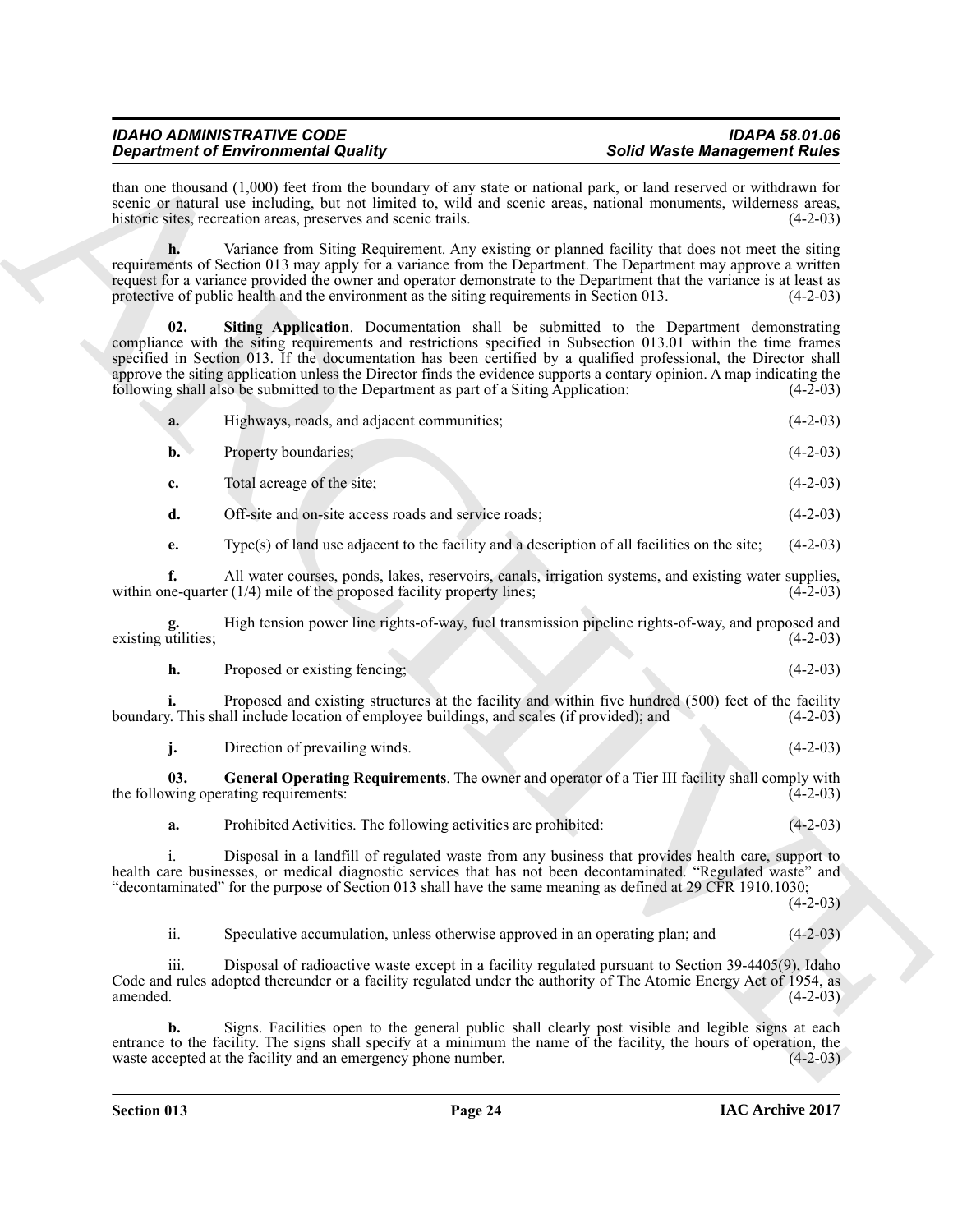**c.** Waste Types. Only the solid waste types listed in the approved operating plan may be accepted for or processing. (4-2-03) disposal or processing.

**d.** Waste Monitoring and Measurement. Provisions shall be made for monitoring or measuring all ste delivered to a facility. The waste monitoring program shall include: (4-2-03) solid waste delivered to a facility. The waste monitoring program shall include:

| A daily written log listing the types and quantities of wastes received; | $(4-2-03)$ |
|--------------------------------------------------------------------------|------------|
|                                                                          |            |

ii. A plan for monitoring and handling receipt of unauthorized wastes; (4-2-03)

iii. Routine characterization of the wastes received; and (4-2-03)

iv. Other measures included in an approved Operating Plan. (4-2-03)

**e.** Communication. Communication devices shall be available or reasonably accessible at the site. (4-2-03)

**f.** Fire Prevention and Control. Adequate provisions shall be made for controlling or managing fires at the site.  $(4-2-03)$ at the site.  $(4-2-03)$ 

**g.** Facility Access. Unauthorized vehicles and persons shall be prohibited access to the facility. A facility open to the public shall accept waste only when an attendant is on duty. The facility shall be fenced or otherwise blocked to access when an attendant is not on duty. otherwise blocked to access when an attendant is not on duty.

**h.** Scavenging and Salvaging. Scavenging by the public at a facility is prohibited; however, salvaging may be conducted in accordance with a written operating plan and only by the owner, operator or an authorized agent.  $(4-2-03)$ 

**i.** Nuisance Control. The owner and operator shall control nuisances, including but not limited to: (4-2-03)

i. Disease or Discomfort. Operations at any facility shall not provide sustenance to rodents or insects that cause human disease or discomfort; (4-2-03)

ii. Vector. Vector control procedures shall prevent or control vectors that may cause health hazards or nuisances;  $(4-2-03)$ 

iii. Odor. The facility shall be operated to control malodorous gases; and (4-2-03)

iv. Litter. Effective measures shall be taken to minimize the loss of debris from the facility. Debris blown from or within the facility shall be collected and properly disposed to prevent objectionable accumulations.  $(4-2-03)$ 

**Solid Weare Memopower of Environmental Quality<br>
Solid Weare Memopower in the state of the state of the state of the state of the state of the state of the state of the state of the state of the state of the state of the** Bird Hazards to Aircraft. No facility may handle putresible wastes in such a manner that may attract birds and increase the likelihood of bird/aircraft collisions. Facilities that are located within ten thousand (10,000) feet of any airport runway used by turbojet aircraft, or within five thousand (5,000) feet of any airport used by only piston-type aircraft shall operate the facility in such a manner that birds are not a hazard to aircraft. (4-2-03)

Open Burning and Fires. Open burning is prohibited at facilities except as authorized by these rules .01, "Rules for the Control of Air Pollution in Idaho." (4-2-03) and IDAPA 58.01.01, "Rules for the Control of Air Pollution in Idaho."

i. No open burning shall be conducted during an air pollution episode, declared in accordance with <br>8.01.01, "Rules for the Control of Air Pollution in Idaho." (4-2-03) IDAPA 58.01.01, "Rules for the Control of Air Pollution in Idaho."

Open burning is authorized only if it is infrequent and the materials are agricultural wastes, silviculture wastes, land clearing debris, diseased trees, or debris from emergency cleanup operations. Materials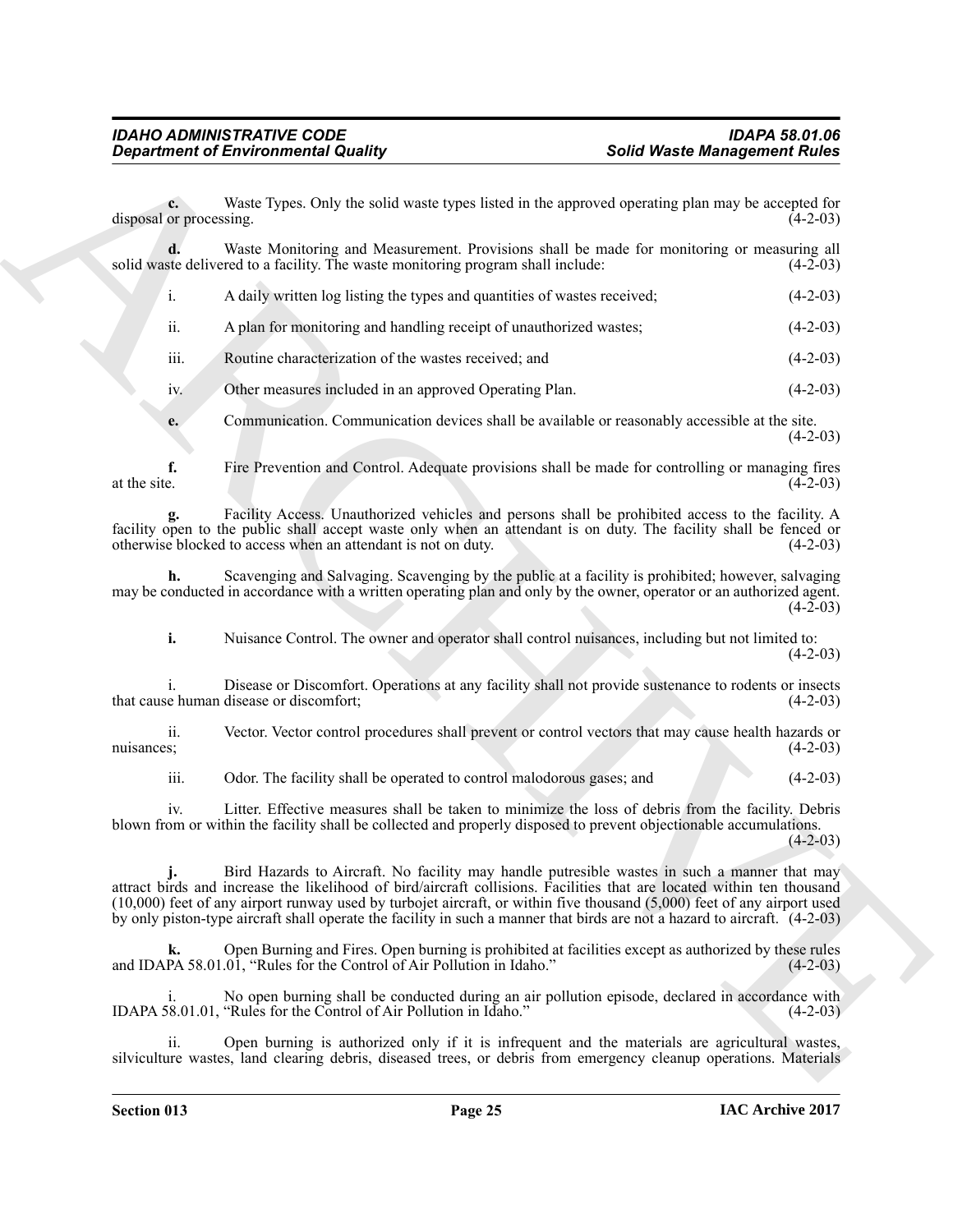burned shall not include garbage, dead animals, asphalt, petroleum products, paints, tires or other rubber products, plastics, paper (other than that necessary to start the fire), cardboard, treated wood, construction debris, metal, pathogenic wastes, hazardous wastes, or any other substance (other than natural vegetation) that when burned releases toxic emissions, dense smoke or strong odors. (4-2-03)

iii. Open burning shall be conducted pursuant to conditions set forth by the Department or local fire authority. The owner and operator of the facility shall contact the Department and the local fire authority prior to conducting open burning to report its nature and location. (4-2-03)

**l.** Storm Water Run-On/Run-Off Controls. The operating plan shall include sufficient storm water management provisions, which may incorporate a NPDES storm water pollution prevention plan, to prevent contamination of ground or surface water and prevent the spread and impact of contamination beyond the boundary of the facility.  $(4-2-03)$ 

<span id="page-25-3"></span>**m.** Variance Request. An owner and operator may submit to the Department a written variance request for a variance from the operating requirements listed in Section 013. The Department shall approve a written request for a variance provided the owner and operator demonstrate to the Department that the variance is at least as protective of human health and the environment as the requirements listed in Section 013. (4-2-03) protective of human health and the environment as the requirements listed in Section 013.

**Signification of European Constitution** and the state of the state of the state of the state of the state of the state of the state of the state of the state of the state of the state of the state of the state of the sta **04. Operating Plan**. The owner and operator of a Tier III facility shall submit to the Department an Operating Plan containing that information required by Subsection 013.03, within the time frames stated in Section 013. An Operating Plan shall included a description of the wastes to be accepted, the methods for maintaining compliance with each of the applicable general operating requirements of Subsection 013.03, and complies with any applicable facility specific requirements found in Subsections 013.11 through 013.13. (4-2-03)

<span id="page-25-2"></span>**05.** Ground Water Monitoring Requirements. The owner and operator of a new Tier III facility shall with the following ground water monitoring requirements: (4-2-03) comply with the following ground water monitoring requirements:

**a.** Install and maintain ground water monitoring wells at the point of compliance as approved by the Department; (4-2-03) Department; (4-2-03)

**b.** Within thirty (30) days of completion of each well, submit a copy of the geologic log and record of struction to the Department; (4-2-03) well construction to the Department;

**c.** Monitor the ground water quarterly, unless otherwise directed by the Department. Constituents to be monitored shall be those listed in 40 CFR Part 257.24 unless otherwise authorized by the Department; and

 $(4-2-03)$ 

**d.** The owner and operator of any facility required to monitor ground water pursuant to Section 013 shall continue the approved monitoring schedule for five  $(5)$  years following facility closure, unless otherwise approved by the Department upon request of the owner and operator for a modified monitoring schedule.  $(4-2$ approved by the Department upon request of the owner and operator for a modified monitoring schedule.

<span id="page-25-1"></span>**06.** Ground Water Monitoring Application. The following information shall be submitted to the ent in a Ground Water Monitoring Application: (4-2-03) Department in a Ground Water Monitoring Application:

**a.** A map showing soil types, depth to ground water, ground water flow direction and locations of ground water monitoring wells; and (4-2-03) proposed ground water monitoring wells; and

<span id="page-25-0"></span>**b.** A monitoring schedule indicating sample frequency and constituents to be analyzed. (4-2-03)

**07. Closure Requirement**. The owner and operator of a Tier III facility shall comply with the following closure requirements: (4-2-03)

Public Notice. For a facility open to the public the owner and operator shall provide public notice of the facility's closure by publishing a notice in the local newspaper and posting signs at the facility's entrance. This notice shall be published and the signs posted; (4-2-03) notice shall be published and the signs posted;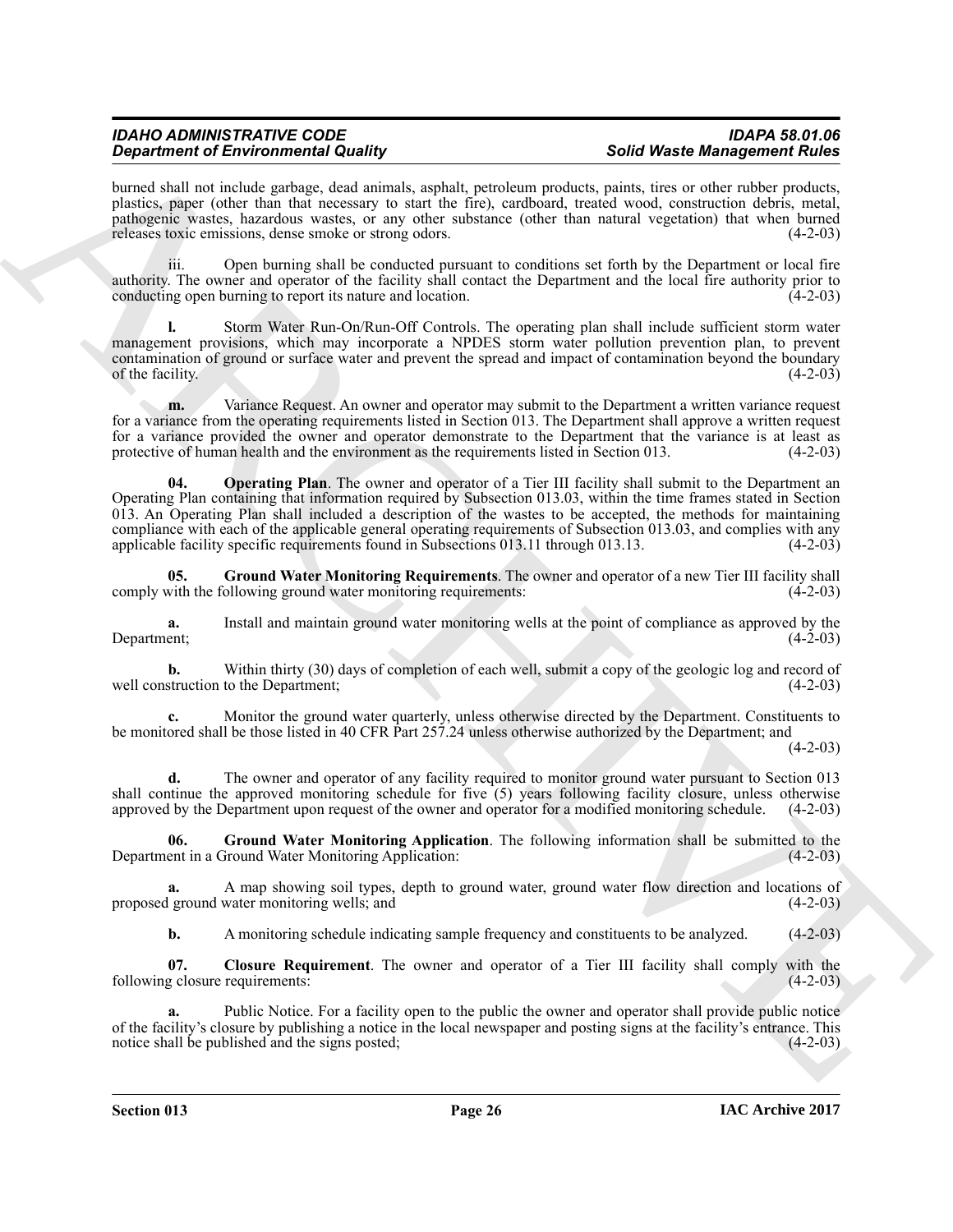<span id="page-26-0"></span>

|           | a.               | A complete and accurate legal description of the facility;                                                                                                         | $(4-2-03)$ |
|-----------|------------------|--------------------------------------------------------------------------------------------------------------------------------------------------------------------|------------|
|           | b.               | A map of the facility, showing pertinent facility features, including:                                                                                             | $(4-2-03)$ |
| measures; |                  | Facility boundaries, drainage patterns, location of fill areas, and location of access control                                                                     | $(4-2-03)$ |
|           |                  | All water courses, ponds, lakes, reservoirs, canals, irrigation systems, and existing water supplies,<br>within one-quarter $(1/4)$ mile of the facility boundary; | $(4-2-03)$ |
|           | $\cdots$<br>111. | Location of disposal trenches and description of waste disposed; and                                                                                               | $(4-2-03)$ |

|                                    | <b>Department of Environmental Quality</b>                                                                                                                                                                                                                                                                                                                                                                                                                                                                                                                                                       | <b>Solid Waste Management Rules</b> |            |
|------------------------------------|--------------------------------------------------------------------------------------------------------------------------------------------------------------------------------------------------------------------------------------------------------------------------------------------------------------------------------------------------------------------------------------------------------------------------------------------------------------------------------------------------------------------------------------------------------------------------------------------------|-------------------------------------|------------|
|                                    | At least thirty (30) days and no more than ninety (90) days prior to the date of last receipt of waste<br>for a facility that has reached disposal capacity; or                                                                                                                                                                                                                                                                                                                                                                                                                                  |                                     | $(4-2-03)$ |
| 11.<br>(90) days prior to closure. | If the facility has remaining capacity and there is a reasonable likelihood that the facility will<br>receive additional waste, a notice shall be published and signs posted at least thirty (30) days and no more than ninety                                                                                                                                                                                                                                                                                                                                                                   |                                     | $(4-2-03)$ |
| b.                                 | Facility Closure. Unless the Department establishes an alternate closure time period, the owner and<br>operator shall close the facility within six (6) months of the Department's approval of the Closure Plan. The facility<br>shall be closed in accordance with the approved Closure Plan.                                                                                                                                                                                                                                                                                                   |                                     | $(4-2-03)$ |
| c.                                 | Clean Site/Access Control. The owner and operator shall close the facility by managing or<br>removing all solid waste to prevent impact to human health or the environment and shall install a gate or other device<br>to prevent public access after the last receipt of waste;                                                                                                                                                                                                                                                                                                                 |                                     | $(4-2-03)$ |
|                                    | Drainage and Erosion Control. The owner and operator shall install appropriate measures to control<br>erosion and install appropriate measures to control the run-on and runoff from a twenty-five (25) year, twenty-four<br>(24) hour storm event and to provide for the diversion of other surface waters from the closed facility; and (4-2-03)                                                                                                                                                                                                                                               |                                     |            |
| e.                                 | Closure Plan Certification. Within thirty (30) days of closure, the owner and operator shall notify<br>the department in writing that the facility was closed in accordance with the approved Closure Plan. If closure of the<br>facility is different from the approved Closure Plan, the owner and operator shall submit for Department review and<br>approval documents, such as "as-built" plans, showing the final conditions of the facility.                                                                                                                                              |                                     | $(4-2-03)$ |
| 08.                                | Closure Plan Application. The owner and operator of a Tier III facility shall submit to the<br>Department a Closure Plan Application containing the information no later than ninety (90) days before the date on<br>which the facility receives the known final receipt of wastes or, if the facility has remaining capacity and there is a<br>reasonable likelihood that the facility will receive additional wastes, no later than one (1) year after the most recent<br>receipt of wastes. The following information shall be submitted to the Department in a Closure Application: (4-2-03) |                                     |            |
| a.                                 | A complete and accurate legal description of the facility;                                                                                                                                                                                                                                                                                                                                                                                                                                                                                                                                       |                                     | $(4-2-03)$ |
| b.                                 | A map of the facility, showing pertinent facility features, including:                                                                                                                                                                                                                                                                                                                                                                                                                                                                                                                           |                                     | $(4-2-03)$ |
| $\mathbf{i}$ .<br>measures;        | Facility boundaries, drainage patterns, location of fill areas, and location of access control                                                                                                                                                                                                                                                                                                                                                                                                                                                                                                   |                                     | $(4-2-03)$ |
| ii.                                | All water courses, ponds, lakes, reservoirs, canals, irrigation systems, and existing water supplies,<br>within one-quarter $(1/4)$ mile of the facility boundary;                                                                                                                                                                                                                                                                                                                                                                                                                               |                                     | $(4-2-03)$ |
| iii.                               | Location of disposal trenches and description of waste disposed; and                                                                                                                                                                                                                                                                                                                                                                                                                                                                                                                             |                                     | $(4-2-03)$ |
|                                    | Proposed final contours of the closed facility, drawn to a reasonable scale with five (5) foot<br>intervals for the operational area, and ten $(10)$ foot intervals for the remainder of the facility;                                                                                                                                                                                                                                                                                                                                                                                           |                                     | $(4-2-03)$ |
| c.                                 | Estimated date of last receipt of waste;                                                                                                                                                                                                                                                                                                                                                                                                                                                                                                                                                         |                                     | $(4-2-03)$ |
| d.                                 | A description of how public access to the closed facility will be controlled;                                                                                                                                                                                                                                                                                                                                                                                                                                                                                                                    |                                     | $(4-2-03)$ |
| e.                                 | Estimated total cubic yards, or tons, of waste in place;                                                                                                                                                                                                                                                                                                                                                                                                                                                                                                                                         |                                     | $(4-2-03)$ |
|                                    | Total acreage of the facility and acres containing waste;                                                                                                                                                                                                                                                                                                                                                                                                                                                                                                                                        |                                     | $(4-2-03)$ |
| f.                                 |                                                                                                                                                                                                                                                                                                                                                                                                                                                                                                                                                                                                  |                                     |            |
| g.                                 | Closure equipment and procedures to be used;                                                                                                                                                                                                                                                                                                                                                                                                                                                                                                                                                     |                                     | $(4-2-03)$ |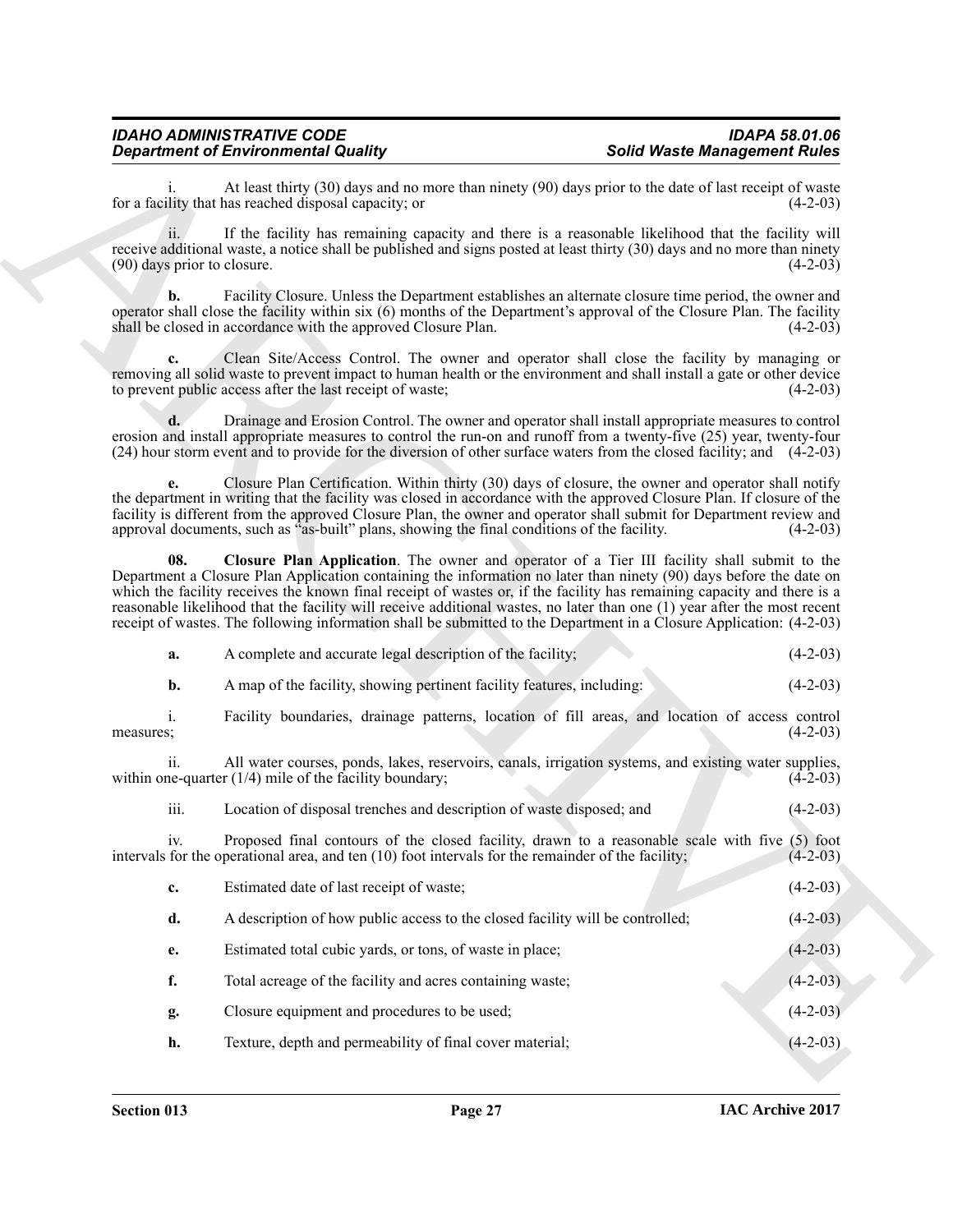<span id="page-27-2"></span><span id="page-27-1"></span><span id="page-27-0"></span>

| i.<br>Design and construction plan for any necessary final cover;<br>Placement, design, and management of run-on and run-off storm water controls;<br>j.<br>Types of vegetation and planting procedures to be used for establishing vegetative cover; (4-2-03)<br>k.<br>Details of any proposed changes to any existing groundwater monitoring system;<br>l.<br>Details of any proposed changes to any existing landfill gas control system;<br>m.<br>Details of any proposed changes to any existing leachate collection system; and<br>n.<br>Other closure information the Department determines is necessary to protect human health and the<br>0.<br><b>Documentation Requirements</b> . The owner and operator of a Tier III facility shall maintain on site<br>09.<br>each Department-approved application required by Section 013.<br>10.<br><b>Modification Application</b> . The owner and operator shall submit to the Department a Modification<br>Application describing the proposed modification no less than sixty (60) days prior to the proposed modification of<br>the facility. The owner and operator of a Tier III facility shall not implement the modification prior to Department<br>approval. If a proposed modification alters the classification of a facility, the owner and operator shall comply with<br>the application content, review and approval requirements for the new classification.<br>11.<br>Tier III Processing Facilities. In addition to the requirements in Subsections 013.01 through<br>013.10, the owner and operator of a Tier III processing facility shall comply with the following requirements:<br>Odor Management Plan. The owner and operator of a Tier III processing facility shall implement a<br>a.<br>Department approved Odor Management Plan designed to minimize malodorous gases. An Odor Management Plan<br>shall include specific operating criteria for oxygen, moisture and temperature levels appropriate for the wastes to be<br>processed and processing technologies to be employed; methods used to maintain the specific operating criteria and a<br>monitoring strategy that includes the frequency and parameters for monitoring the specific operating criteria;<br>Additional Requirements for PCS. Owners and operators of Tier III PCS processing facilities shall<br>comply with the following applicable requirements:<br>i.<br>Leachate collection and control system to prevent contamination of ground and surface waters;<br>Liner designed to prevent ground and surface water contamination. The liner design shall account<br>11.<br>for the types of wastes handled and the potential for migration of liquids and gaseous contaminants to ground water;<br>iii.<br>Air emission control system to prevent discharges of air pollutants.<br>An owner and operator of a PCS processing facility may submit a written request for a variance<br>iv.<br>from the leachate control and liner requirements. The owner and operator must demonstrate that the variance is at<br>least as protective of surface and ground water as the leachate collection system and liner.<br>Design Application. The following information shall be submitted to the Department in a Design<br>$c_{\cdot}$<br>$\mathbf{i}$ .<br>Building and construction design blueprints;<br>ii.<br>A map illustrating a storm water run-on/run-off system designed to prevent contamination of |              | <b>Department of Environmental Quality</b> | <b>Solid Waste Management Rules</b> |            |
|-------------------------------------------------------------------------------------------------------------------------------------------------------------------------------------------------------------------------------------------------------------------------------------------------------------------------------------------------------------------------------------------------------------------------------------------------------------------------------------------------------------------------------------------------------------------------------------------------------------------------------------------------------------------------------------------------------------------------------------------------------------------------------------------------------------------------------------------------------------------------------------------------------------------------------------------------------------------------------------------------------------------------------------------------------------------------------------------------------------------------------------------------------------------------------------------------------------------------------------------------------------------------------------------------------------------------------------------------------------------------------------------------------------------------------------------------------------------------------------------------------------------------------------------------------------------------------------------------------------------------------------------------------------------------------------------------------------------------------------------------------------------------------------------------------------------------------------------------------------------------------------------------------------------------------------------------------------------------------------------------------------------------------------------------------------------------------------------------------------------------------------------------------------------------------------------------------------------------------------------------------------------------------------------------------------------------------------------------------------------------------------------------------------------------------------------------------------------------------------------------------------------------------------------------------------------------------------------------------------------------------------------------------------------------------------------------------------------------------------------------------------------------------------------------------------------------------------------------------------------------------------------------------------------------------------------------------------------------------------------------------------------------------------------------------------------------------------------------------------------------------------------------------------------------------------------------------------------------------------------------------------------------------------------------------------------------------------------------------------------------------------------------------------------------------------------------------------|--------------|--------------------------------------------|-------------------------------------|------------|
|                                                                                                                                                                                                                                                                                                                                                                                                                                                                                                                                                                                                                                                                                                                                                                                                                                                                                                                                                                                                                                                                                                                                                                                                                                                                                                                                                                                                                                                                                                                                                                                                                                                                                                                                                                                                                                                                                                                                                                                                                                                                                                                                                                                                                                                                                                                                                                                                                                                                                                                                                                                                                                                                                                                                                                                                                                                                                                                                                                                                                                                                                                                                                                                                                                                                                                                                                                                                                                                             |              |                                            |                                     | $(4-2-03)$ |
|                                                                                                                                                                                                                                                                                                                                                                                                                                                                                                                                                                                                                                                                                                                                                                                                                                                                                                                                                                                                                                                                                                                                                                                                                                                                                                                                                                                                                                                                                                                                                                                                                                                                                                                                                                                                                                                                                                                                                                                                                                                                                                                                                                                                                                                                                                                                                                                                                                                                                                                                                                                                                                                                                                                                                                                                                                                                                                                                                                                                                                                                                                                                                                                                                                                                                                                                                                                                                                                             |              |                                            |                                     | $(4-2-03)$ |
|                                                                                                                                                                                                                                                                                                                                                                                                                                                                                                                                                                                                                                                                                                                                                                                                                                                                                                                                                                                                                                                                                                                                                                                                                                                                                                                                                                                                                                                                                                                                                                                                                                                                                                                                                                                                                                                                                                                                                                                                                                                                                                                                                                                                                                                                                                                                                                                                                                                                                                                                                                                                                                                                                                                                                                                                                                                                                                                                                                                                                                                                                                                                                                                                                                                                                                                                                                                                                                                             |              |                                            |                                     |            |
|                                                                                                                                                                                                                                                                                                                                                                                                                                                                                                                                                                                                                                                                                                                                                                                                                                                                                                                                                                                                                                                                                                                                                                                                                                                                                                                                                                                                                                                                                                                                                                                                                                                                                                                                                                                                                                                                                                                                                                                                                                                                                                                                                                                                                                                                                                                                                                                                                                                                                                                                                                                                                                                                                                                                                                                                                                                                                                                                                                                                                                                                                                                                                                                                                                                                                                                                                                                                                                                             |              |                                            |                                     | $(4-2-03)$ |
|                                                                                                                                                                                                                                                                                                                                                                                                                                                                                                                                                                                                                                                                                                                                                                                                                                                                                                                                                                                                                                                                                                                                                                                                                                                                                                                                                                                                                                                                                                                                                                                                                                                                                                                                                                                                                                                                                                                                                                                                                                                                                                                                                                                                                                                                                                                                                                                                                                                                                                                                                                                                                                                                                                                                                                                                                                                                                                                                                                                                                                                                                                                                                                                                                                                                                                                                                                                                                                                             |              |                                            |                                     | $(4-2-03)$ |
|                                                                                                                                                                                                                                                                                                                                                                                                                                                                                                                                                                                                                                                                                                                                                                                                                                                                                                                                                                                                                                                                                                                                                                                                                                                                                                                                                                                                                                                                                                                                                                                                                                                                                                                                                                                                                                                                                                                                                                                                                                                                                                                                                                                                                                                                                                                                                                                                                                                                                                                                                                                                                                                                                                                                                                                                                                                                                                                                                                                                                                                                                                                                                                                                                                                                                                                                                                                                                                                             |              |                                            |                                     | $(4-2-03)$ |
|                                                                                                                                                                                                                                                                                                                                                                                                                                                                                                                                                                                                                                                                                                                                                                                                                                                                                                                                                                                                                                                                                                                                                                                                                                                                                                                                                                                                                                                                                                                                                                                                                                                                                                                                                                                                                                                                                                                                                                                                                                                                                                                                                                                                                                                                                                                                                                                                                                                                                                                                                                                                                                                                                                                                                                                                                                                                                                                                                                                                                                                                                                                                                                                                                                                                                                                                                                                                                                                             | environment. |                                            |                                     | $(4-2-03)$ |
|                                                                                                                                                                                                                                                                                                                                                                                                                                                                                                                                                                                                                                                                                                                                                                                                                                                                                                                                                                                                                                                                                                                                                                                                                                                                                                                                                                                                                                                                                                                                                                                                                                                                                                                                                                                                                                                                                                                                                                                                                                                                                                                                                                                                                                                                                                                                                                                                                                                                                                                                                                                                                                                                                                                                                                                                                                                                                                                                                                                                                                                                                                                                                                                                                                                                                                                                                                                                                                                             |              |                                            |                                     | $(4-2-03)$ |
|                                                                                                                                                                                                                                                                                                                                                                                                                                                                                                                                                                                                                                                                                                                                                                                                                                                                                                                                                                                                                                                                                                                                                                                                                                                                                                                                                                                                                                                                                                                                                                                                                                                                                                                                                                                                                                                                                                                                                                                                                                                                                                                                                                                                                                                                                                                                                                                                                                                                                                                                                                                                                                                                                                                                                                                                                                                                                                                                                                                                                                                                                                                                                                                                                                                                                                                                                                                                                                                             |              |                                            |                                     | $(4-2-03)$ |
|                                                                                                                                                                                                                                                                                                                                                                                                                                                                                                                                                                                                                                                                                                                                                                                                                                                                                                                                                                                                                                                                                                                                                                                                                                                                                                                                                                                                                                                                                                                                                                                                                                                                                                                                                                                                                                                                                                                                                                                                                                                                                                                                                                                                                                                                                                                                                                                                                                                                                                                                                                                                                                                                                                                                                                                                                                                                                                                                                                                                                                                                                                                                                                                                                                                                                                                                                                                                                                                             |              |                                            |                                     | $(4-2-03)$ |
|                                                                                                                                                                                                                                                                                                                                                                                                                                                                                                                                                                                                                                                                                                                                                                                                                                                                                                                                                                                                                                                                                                                                                                                                                                                                                                                                                                                                                                                                                                                                                                                                                                                                                                                                                                                                                                                                                                                                                                                                                                                                                                                                                                                                                                                                                                                                                                                                                                                                                                                                                                                                                                                                                                                                                                                                                                                                                                                                                                                                                                                                                                                                                                                                                                                                                                                                                                                                                                                             |              |                                            |                                     | $(4-2-03)$ |
|                                                                                                                                                                                                                                                                                                                                                                                                                                                                                                                                                                                                                                                                                                                                                                                                                                                                                                                                                                                                                                                                                                                                                                                                                                                                                                                                                                                                                                                                                                                                                                                                                                                                                                                                                                                                                                                                                                                                                                                                                                                                                                                                                                                                                                                                                                                                                                                                                                                                                                                                                                                                                                                                                                                                                                                                                                                                                                                                                                                                                                                                                                                                                                                                                                                                                                                                                                                                                                                             |              |                                            |                                     | $(4-2-03)$ |
|                                                                                                                                                                                                                                                                                                                                                                                                                                                                                                                                                                                                                                                                                                                                                                                                                                                                                                                                                                                                                                                                                                                                                                                                                                                                                                                                                                                                                                                                                                                                                                                                                                                                                                                                                                                                                                                                                                                                                                                                                                                                                                                                                                                                                                                                                                                                                                                                                                                                                                                                                                                                                                                                                                                                                                                                                                                                                                                                                                                                                                                                                                                                                                                                                                                                                                                                                                                                                                                             |              |                                            |                                     | $(4-2-03)$ |
|                                                                                                                                                                                                                                                                                                                                                                                                                                                                                                                                                                                                                                                                                                                                                                                                                                                                                                                                                                                                                                                                                                                                                                                                                                                                                                                                                                                                                                                                                                                                                                                                                                                                                                                                                                                                                                                                                                                                                                                                                                                                                                                                                                                                                                                                                                                                                                                                                                                                                                                                                                                                                                                                                                                                                                                                                                                                                                                                                                                                                                                                                                                                                                                                                                                                                                                                                                                                                                                             | and          |                                            |                                     | $(4-2-03)$ |
|                                                                                                                                                                                                                                                                                                                                                                                                                                                                                                                                                                                                                                                                                                                                                                                                                                                                                                                                                                                                                                                                                                                                                                                                                                                                                                                                                                                                                                                                                                                                                                                                                                                                                                                                                                                                                                                                                                                                                                                                                                                                                                                                                                                                                                                                                                                                                                                                                                                                                                                                                                                                                                                                                                                                                                                                                                                                                                                                                                                                                                                                                                                                                                                                                                                                                                                                                                                                                                                             |              |                                            |                                     | $(4-2-03)$ |
|                                                                                                                                                                                                                                                                                                                                                                                                                                                                                                                                                                                                                                                                                                                                                                                                                                                                                                                                                                                                                                                                                                                                                                                                                                                                                                                                                                                                                                                                                                                                                                                                                                                                                                                                                                                                                                                                                                                                                                                                                                                                                                                                                                                                                                                                                                                                                                                                                                                                                                                                                                                                                                                                                                                                                                                                                                                                                                                                                                                                                                                                                                                                                                                                                                                                                                                                                                                                                                                             |              |                                            |                                     | $(4-2-03)$ |
|                                                                                                                                                                                                                                                                                                                                                                                                                                                                                                                                                                                                                                                                                                                                                                                                                                                                                                                                                                                                                                                                                                                                                                                                                                                                                                                                                                                                                                                                                                                                                                                                                                                                                                                                                                                                                                                                                                                                                                                                                                                                                                                                                                                                                                                                                                                                                                                                                                                                                                                                                                                                                                                                                                                                                                                                                                                                                                                                                                                                                                                                                                                                                                                                                                                                                                                                                                                                                                                             | Application: |                                            |                                     | $(4-2-03)$ |
|                                                                                                                                                                                                                                                                                                                                                                                                                                                                                                                                                                                                                                                                                                                                                                                                                                                                                                                                                                                                                                                                                                                                                                                                                                                                                                                                                                                                                                                                                                                                                                                                                                                                                                                                                                                                                                                                                                                                                                                                                                                                                                                                                                                                                                                                                                                                                                                                                                                                                                                                                                                                                                                                                                                                                                                                                                                                                                                                                                                                                                                                                                                                                                                                                                                                                                                                                                                                                                                             |              |                                            |                                     | $(4-2-03)$ |
|                                                                                                                                                                                                                                                                                                                                                                                                                                                                                                                                                                                                                                                                                                                                                                                                                                                                                                                                                                                                                                                                                                                                                                                                                                                                                                                                                                                                                                                                                                                                                                                                                                                                                                                                                                                                                                                                                                                                                                                                                                                                                                                                                                                                                                                                                                                                                                                                                                                                                                                                                                                                                                                                                                                                                                                                                                                                                                                                                                                                                                                                                                                                                                                                                                                                                                                                                                                                                                                             |              |                                            |                                     |            |

- i. Building and construction design blueprints; (4-2-03)
- ii. A map illustrating a storm water run-on/run-off system designed to prevent contamination of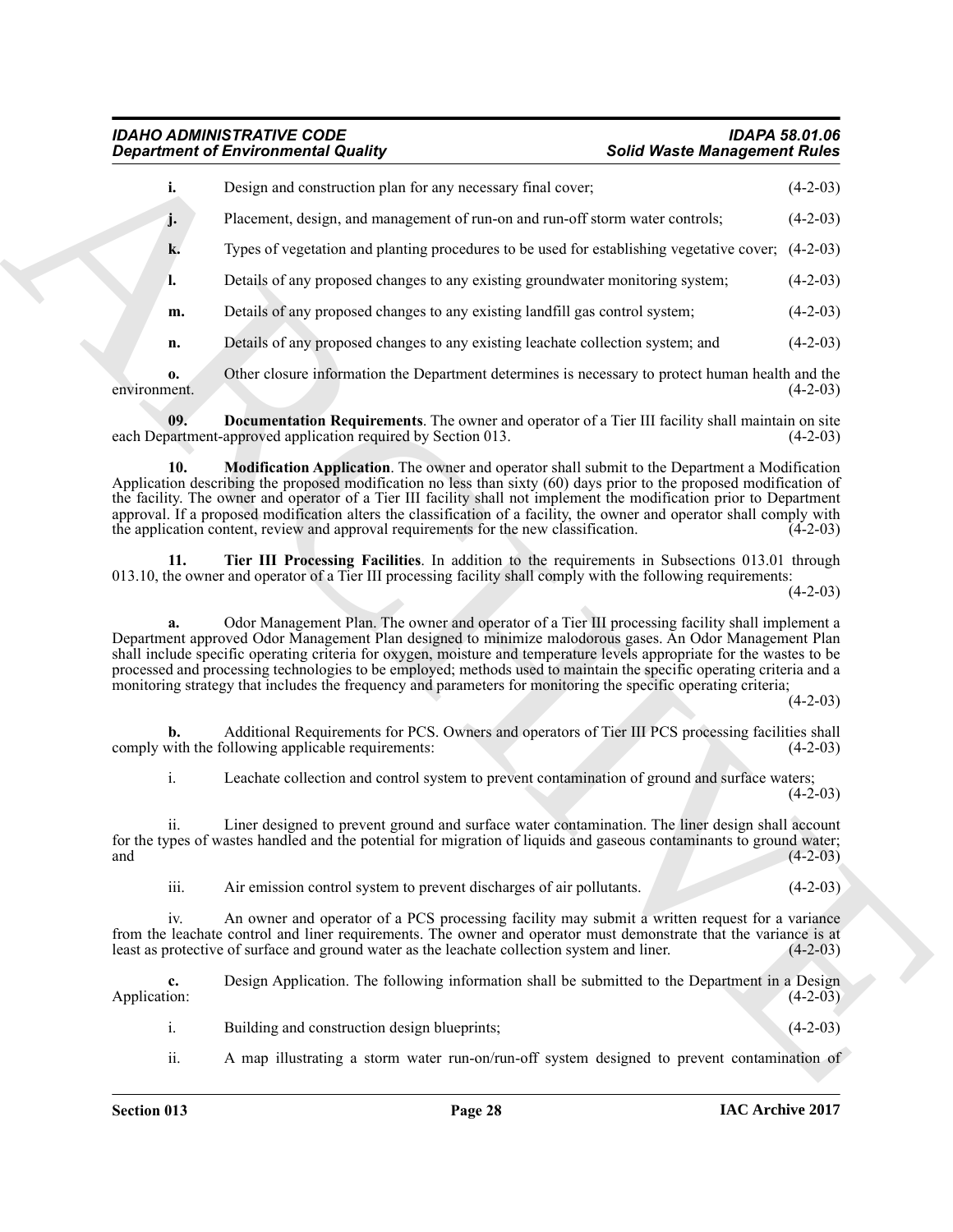ground or surface water or and prevent contamination beyond the boundary of the facility; (4-2-03)

iii. Operational design and capacity information including a description of the waste types and daily and annual waste volumes: and  $(4-2-03)$ projected daily and annual waste volumes; and

iv. Design and Construction Requirements. The owner and operator of a Tier III PCS processing facility shall submit for Department review and approval the following information as part of the Design Application:  $(4-2-03)$ 

(1) A hydrogeologic evaluation, including the potential for migration of contamination to ground or surface water:

(2) A detailed description of treatment methods to be used; (4-2-03)

(3) Design plans for a leachate collection and control system to prevent ground and surface water contamination from the leachate control system; (4-2-03)

(4) Design plans for an air emissions control system to prevent discharges of air pollutants; and

 $(4-2-03)$ 

(5) Design plans for a liner designed to prevent ground or surface water contamination. The liner design shall account for the types of wastes handled and the potential for migration of liquid and gaseous contaminants to ground water. (4-2-03) contaminants to ground water.

**d.** Operating Plan. The owner and operator of a PCS processing facility shall submit for Department nd approval the following information as part of the Subsection 013.04. Operating Plan: (4-2-03) review and approval the following information as part of the Subsection 013.04, Operating Plan:

i. A sampling plan that describes the methods and frequency that the owner and operator will use to sample and analyze the wastes when received, during processing, and on final testing of processed material; and

 $(4-2-03)$ 

ii. A description of how the owner and operator will maintain and operate the liner, leachate collection rol system, and air emission control system consistent with the approved design application. (4-2-03) and control system, and air emission control system consistent with the approved design application.

**Solution of Environmental Quality and Weath Measure Solution Solution Solution Consider the C-2013<br>
Solution of the same spectral consideration between the business of the formula of the same spectral of the same spectra e.** Documentation Requirement. The owner and operator of a processing facility shall maintain documentation of compliance with Section 013, including an operational log of the methods used to maintain the operating criteria and sampling results. (4-2-03)

<span id="page-28-0"></span>**12. Tier III Incinerators**. In addition to the requirements in Subsections 013.01 through 013.04 and Subsections 013.09 and 013.10, the owner and operator of a Tier III incinerator shall comply with the following requirements:  $(4-2-03)$ requirements: (4-2-03)

**a.** Design Requirements. The owner and operator of an incinerator comply with the following design nents: (4-2-03) requirements:

i. A tipping floor constructed of impermeable and durable material and designed to contain, collect, and convey any liquids to a storage or leachate management system. Any facility that accepts only waste tires will not be required to construct a tipping floor. (4-2-03)

ii. A storage or leachate management system. (4-2-03)

**b.** Design Application. The following information shall be submitted to the Department in a Design Application:  $(4-2-03)$ Application: (4-2-03)

i. A description of the tipping floor design; (4-2-03) ii. A description of the storage or leachate management system design; (4-2-03)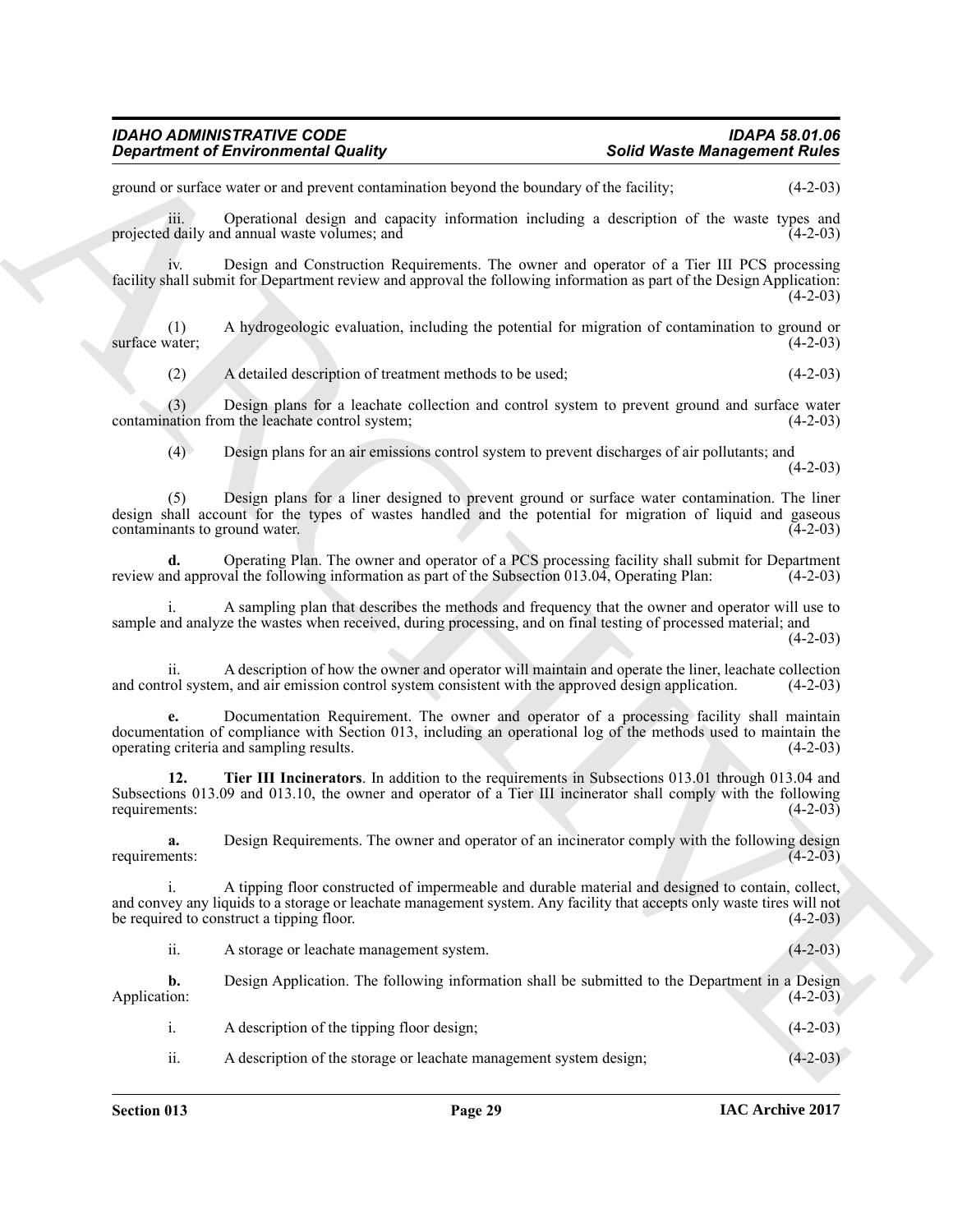iii. Building and construction design blueprints; (4-2-03) iv. A map illustrating a storm water run-on/run-off system designed to prevent ground or surface water contamination, or contamination from the facility beyond the boundary of the facility; (4-2-03)

v. Operational design and capacity information including a description of the waste types and daily and annual waste volumes: and projected daily and annual waste volumes; and

vi. Any facility specific design elements required by these rules. (4-2-03)

**c.** Operating Requirements. The owner and operator of an incinerator shall comply with the following requirements: (4-2-03) operating requirements:

i. Maintain and operate the tipping floor to control odors, insects, and rodents; (4-2-03)

ii. Implement cleaning procedures and waste residency times used to maintain sanitary conditions on ce of the tipping floor; and (4-2-03) the surface of the tipping floor; and

iii. Implement a storage or leachate management system operation. (4-2-03)

**d.** Waste Tire Collection Site Requirements. Individual tire piles shall not exceed five thousand (5000) eet of continuous area, nor fifty thousand (50,000) cubic feet in volume or ten (10) feet in height. (4-2-03) square feet of continuous area, nor fifty thousand  $(50,000)$  cubic feet in volume or ten  $(10)$  feet in height.

**e.** If it is determined that the tipping floor or leachate management system integrity has been breached, or waste has been handled or stored outside of the containment of the tipping floor, unless allowed in the facility Operating Plan, the owner and operator of the Tier III incinerator shall comply with Subsections 013.05 through 013.08. (4-2-03) through  $013.08$ .

<span id="page-29-0"></span>**13. Tier III NMSWLFs**. In addition to the requirements in Subsection 013.01 through 013.10, the doperator of a Tier III NMSWLF shall comply with the following requirements: (4-2-03) owner and operator of a Tier III NMSWLF shall comply with the following requirements:

**a.** Siting Requirements: A facility shall not be located in wetlands, except as provided in 40 CFR  $257.9$ ; (4-2-03)

**b.** Siting Application. The owner and operator shall include in the Siting Application documentation rating compliance with the requirement specified in Subsection 013.13.a.: (4-2-03) demonstrating compliance with the requirement specified in Subsection 013.13.a.;

Design and Construction Requirements: The owner and operator of a new NMSWLF shall comply g design and construction requirements: (4-2-03) with the following design and construction requirements:

i. Leachate Collection and Control System. A leachate collection and control system shall be constructed to prevent ground and surface water contamination; (4-2-03)

ii. Liner. A liner designed to prevent ground or surface water contamination shall be installed. The liner design shall account for the types of wastes handled and the potential for migration of liquid and gaseous contamination to ground or surface water; (4-2-03) contamination to ground or surface water;

**Exparament of Environmental Quality**<br> **Exparament of Environmental Quality**<br> **Exparament of Construction Construction** (1998) the present of Figure 2011 (1998) construction of the Construction Construction Construction ( iii. Landfill Emission Control System. Appropriate toxic and flammable gas monitoring devices shall be installed where the location, geophysical condition, and waste characteristics indicate that there is a reasonable probability that the facility will generate toxic and flammable gas: exceeding twenty-five (25) percent of the lower explosive limit for gases in facility structures (excluding gas control or gas recovery system components); exceeding the lower explosive limit at the property boundary; or otherwise presenting a potential threat to public health or the environment; and (4-2-03) environment; and

An owner or operator may submit a written request for a variance from the leachate collection and control system, liner, or emission control system requirements. The Department may approve the variance upon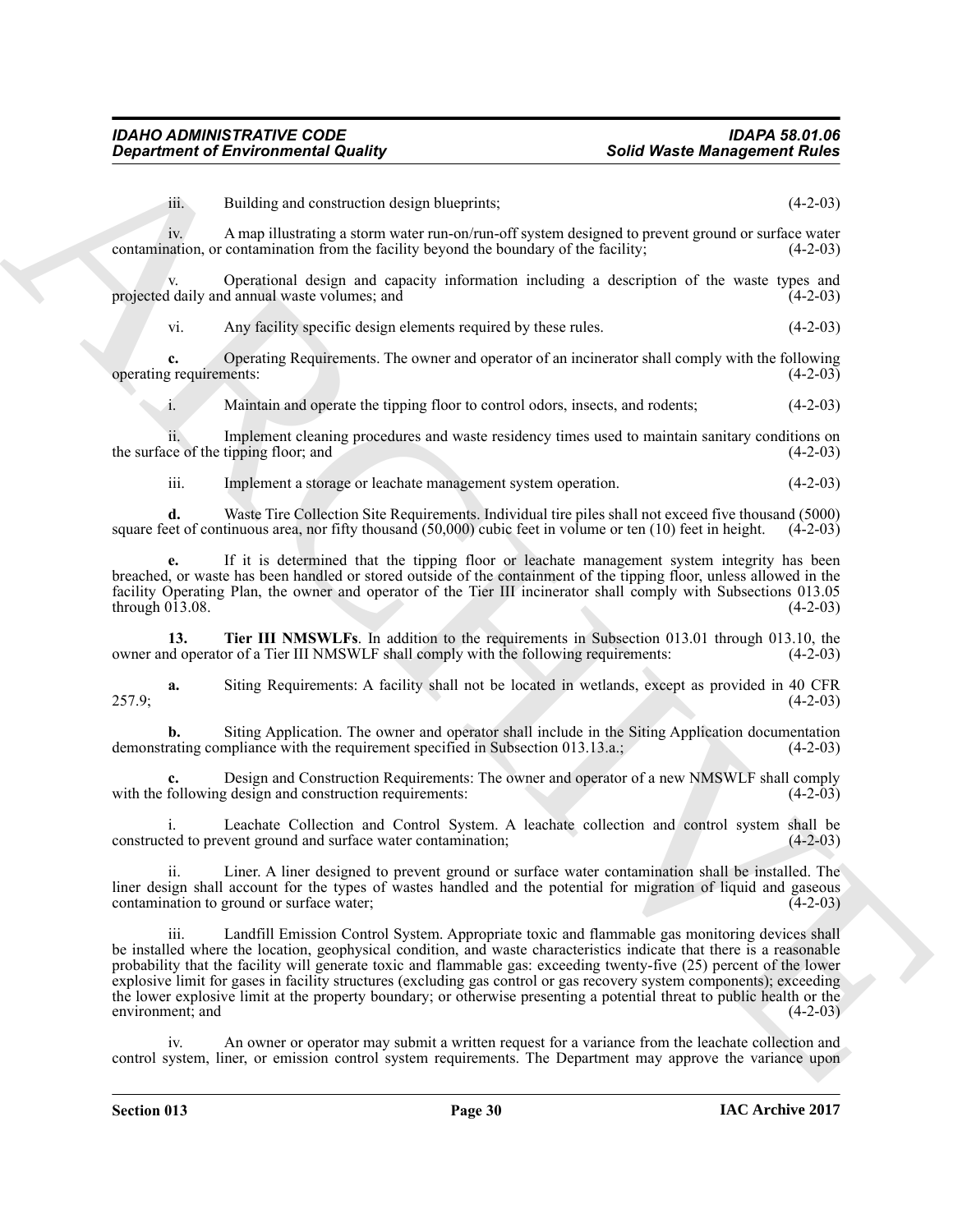Given the Entropy of Solid Water Solid Water Solid Water Solid Water Solid Water Solid Water Solid Water Solid Water Solid Water Solid Water Solid Water Solid Control of the Control of the Control of the Control of the Co demonstration by the owner or operator that the variance is at least as protective of human health and the environment as the leachate collection and control system, liner, or emission control system. (4-2-03) as the leachate collection and control system, liner, or emission control system. **d.** Design Application. The following information shall be submitted to the Department in a Design Application: (4-2-03) Application: (4-2-03) i. Design plans shall address the need for and include as required a leachate collection and control system, liner, and emission control systems in Subsection 013.13.c.; ii. A facility map illustrating: (4-2-03) (1) Surface water and erosion control systems; (4-2-03) (2) Proposed fill area, including the location of waste disposal trenches or cells, noting the locations of trenches used for separated wastes such as animal carcasses, tree trunks, stumps, bulky wastes, car bodies, asbestos, and petroleum contaminated soils; (4-2-03) (3) Location of borrow areas; (4-2-03) (4) Design elevation grade of final cover; (4-2-03) (5) Soil and water table test boring holes, wells, or excavations; (4-2-03) (6) Proposed receiving, storage, and processing areas; (4-2-03) (7) Proposed trench layout and development; and (4-2-03) (8) Contour lines at five (5) foot intervals within the operating area and ten (10) foot intervals to the operating  $(4-2-03)$ facility boundary. (9) Building and construction design blueprints; (4-2-03) (10) Operational design and capacity information including a description of the waste types and projected daily and annual waste volumes; and (4-2-03) **e.** Operating Requirements: The owner and operator of a NMSWLF shall comply with the following equirements: (4-2-03) operating requirements: i. Compaction and placement of waste in locations consistent with the approved operations plan;  $(4-2-03)$ ii. Provision for storage of waste during periods when the NMSWLF is inaccessible; (4-2-03) iii. Application of a six (6) inch compacted soil cover layer on exposed waste as necessary to prevent nuisance and vector conditions at periods consistent with the approved operations plan. An owner and operator may request that the Department approve an alternate cover that addresses vectors, litter, fire, odor, and scavenging concerns; (4-2-03) concerns;  $(4-2-03)$ iv. Placement of an interim cover layer of twelve (12) inches of compacted soil between lifts to provide erosion control and structural stability. An owner and operator may request that the Department approve an alternate interim cover that addresses erosion, and stability for subsequent lifts; (4-2-03) alternate interim cover that addresses erosion, and stability for subsequent lifts; v. Maintenance and operation of a leachate collection and control system and air emission control system consistent with the approved design application; and vi. Preservation of existing vegetation where attainable. (4-2-03)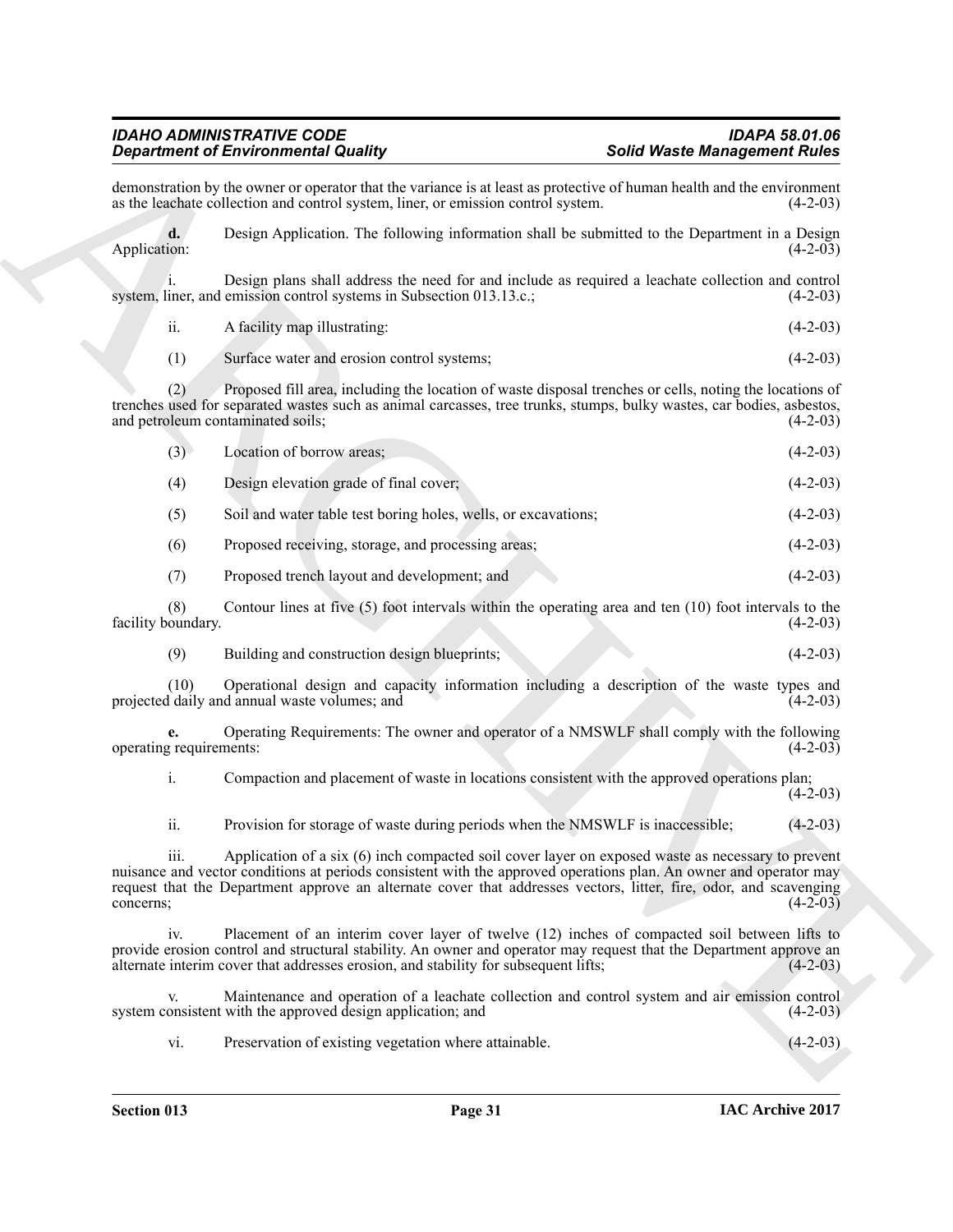**f.** Operating Plan. The operating plan required in Section 013 shall identify the methods used for maintaining compliance with each applicable operating requirement of Subsection 013.03. and Subsection 013.13.e. including but not limited to the type, the method of compaction and the frequency of application of respective cover materials; (4-2-03)

**g.** Closure Requirements. The owner and operator of a NMSWLF shall comply with the following closure requirements:

i. Final Cover. Within seven (7) days of the date of last receipt of waste, a cover layer shall be applied to prevent nuisances and vector conditions. Within one hundred and twenty (120) days of the date of last receipt of waste, a final cover layer of eighteen (18) inches of compacted soil with an approved in-place permeability designed to minimize infiltration, or its functional equivalent, and, a six (6) inch soil layer that minimizes erosion and sustains plant growth shall be constructed: (4-2-03) plant growth shall be constructed;

ii. Facility Stabilization. All disturbed portions of the facility shall be stabilized. Stabilization practices may include but are not limited to: establishment of vegetation, mulching, geotextiles, and sod stabilization;  $(4-2-03)$ 

iii. Slope Stability. Finished grade shall be at a minimum of two percent  $(2%)$  and a maximum of ree percent  $(33%)$  slope on the final surface of the completed fill area, after settlement: and  $(4-2-03)$ thirty- three percent  $(33%)$  slope on the final surface of the completed fill area, after settlement; and

iv. Drainage Control. The completed landfill shall be graded to prevent surface water ponding and erosion, and to conform to the local topography.

**h.** Deed Notation: (4-2-03)

**Expariment of Environmental Gauling (Separation)** and the set of the set of the set of the set of the set of the set of the set of the set of the set of the set of the set of the set of the set of the set of the set of t i. After completion and certification of closure of a NMSWLF, the owner and operator shall record a notation on the deed to the landfill facility property, or some other recorded instrument that is normally examined during title search and is commonly recorded in the County where the landfill facility property is located, to provide notice to any potential purchaser that the property has been used as a solid waste processing or disposal facility and its future use may be restricted in accordance with a post-closure care plan. A copy of the notated deed, or other recorded instrument, shall be sent to the Department after recording with the county clerk. (4-2-03) recorded instrument, shall be sent to the Department after recording with the county clerk.

ii. The owner may request permission from the Department to remove the notation from the deed, or recorded instrument, if all wastes are removed from the facility. (4-2-03) the other recorded instrument, if all wastes are removed from the facility.

iii. Federal agencies with responsibility for management of landfills on federal property shall make a notation in the federal property records for the affected property. If the subject property is ever sold or transferred by the federal government, a notation on the deed or patent shall be made. (4-2-03)

**i.** Closure Plan. The owner and operator shall provide in the Closure Plan documentation that demonstrates compliance with closure requirements specified in Subsections 013.07 and 013.13.g. (4-2-03)

**j.** Post-Closure Care Plan. Owners and operators of a NMSWLF shall submit, in accordance with the time frames specified in Subsection 013.08, to the Department for review and approval a Post-Closure Care Plan, shall obtain Department approval of the Plan, and shall conduct post-closure care in accordance with the Plan:

 $(4-2-03)$ 

i. Unless the Department determines otherwise, the Post-Closure Care Plan shall contain: (4-2-03)

(1) The name and address of an agent authorized to accept communications or service during the postclosure period. The name may be changed during the post-closure period by providing the Department with twenty (20) days advance written notice of the change;  $(20)$  days advance written notice of the change;

- (2) Provisions to maintain the integrity and effectiveness of the final cover; (4-2-03)
- (3) Provisions to continue to maintain and operate the systems required in the operating plan,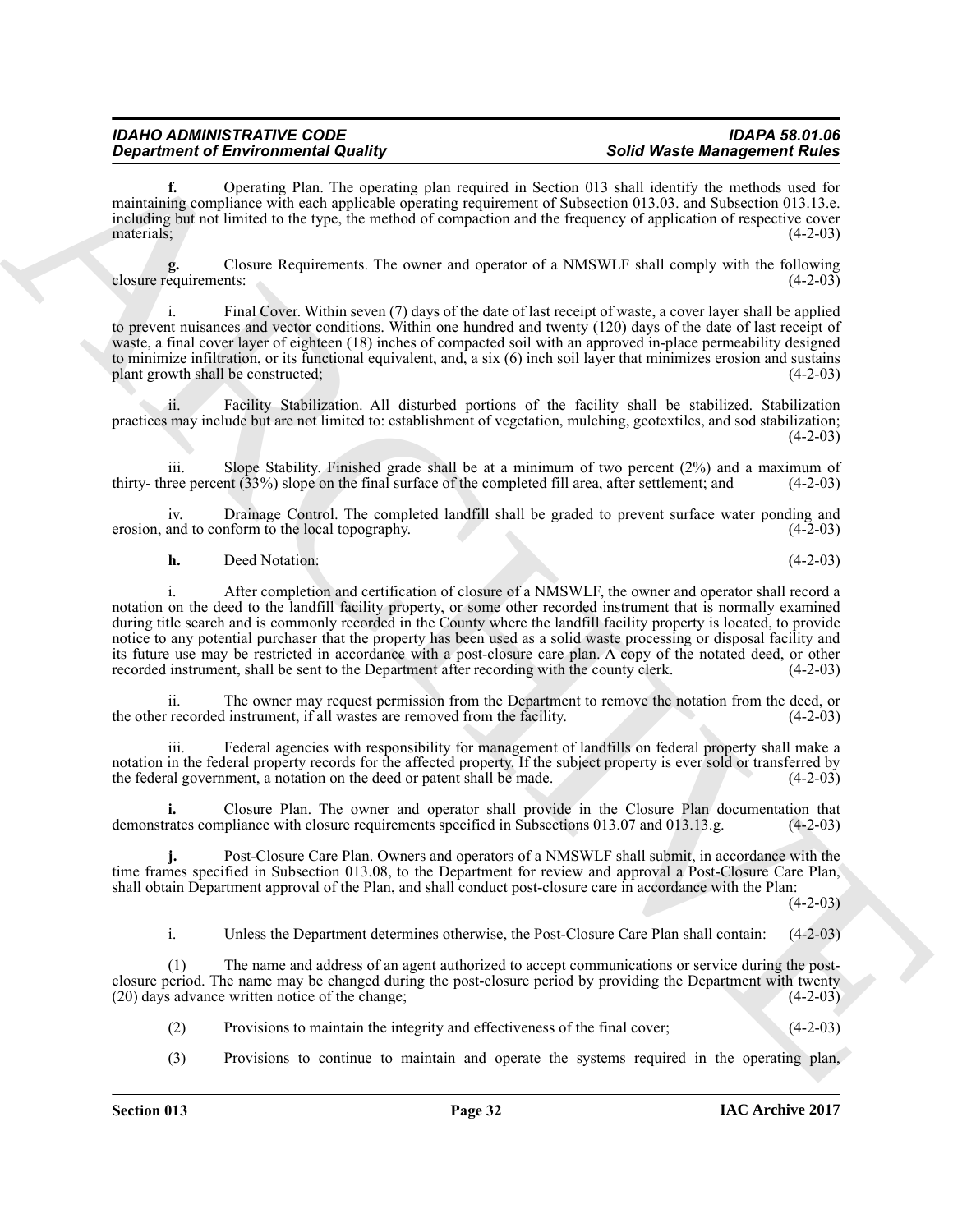including: run-on/run-off control systems, leachate collection and control systems, groundwater monitoring systems, and gas monitoring systems;

(4) Provisions to maintain appropriate security of the closed facility; (4-2-03)

(5) Provisions for routine facility inspections by the owner and operator to insure compliance with the Post-Closure Care Plan; and

(6) A description of the planned use(s) of the property during the post-closure care period. (4-2-03)

ii. Post-closure care for the NMSWLF shall be conducted for a minimum of five  $(5)$  years, but not n thirty  $(30)$  years, as necessary to protect human health and the environment.  $(4-2-03)$ more than thirty (30) years, as necessary to protect human health and the environment.

Post-Closure Standards and Inspection. Post-closure use or operation of the site shall not disturb any final cover, liner or other component of the containment system in a manner that will increase the potential to threaten human health or the environment. (4-2-03) threaten human health or the environment.

iv. The approved Post-Closure Care Plan shall be maintained and available for review on request by the Department. (4-2-03)

v. The requirements in Subsection 013.07 shall apply to owners and operators and their successors and assigns. (4-2-03) and assigns.  $(4-2-03)$ 

#### <span id="page-32-0"></span>**014. -- 031. (RESERVED)**

#### <span id="page-32-2"></span><span id="page-32-1"></span>**032. TIER II AND TIER III APPLICATION AND PLAN REVIEW AND APPROVAL.**

<span id="page-32-4"></span>**01. Application Submittal**. The owner and operator shall submit three (3) copies of each required application to the Department. The owner and operator may submit applications for siting, design, operation, or ground water monitoring approval sequentially or concurrently. (4-2-03) ground water monitoring approval sequentially or concurrently.

**02. Preapplication Conference**. The owner or operator may request that the Department convene a preapplication conference with any interested federal, state and local entities to discuss the approval procedures, application content, time tables for application processing, siting and design requirements. (4-2-03) application content, time tables for application processing, siting and design requirements.

#### <span id="page-32-5"></span><span id="page-32-3"></span>**03. Application Review**. (4-2-03)

**a.** On receipt of an application the Department shall, within thirty (30) days, notify the owner and operator in writing whether the submission is complete and whether the application identifies an appropriate Tier level. The notice shall identify any deficiencies in the application, and the information relied upon in making the determination, and shall state that an applicant may submit additional information in the form of an amended application, withdraw the application or request a conference to discuss the Department's determination. (4-2-03)

**Experiment of Environmental Guality**<br> **Experiment of Environmental Guality**<br>
and parameters of the state collection and observed and over the description of the state collection<br>
(4) Pays have been considered to the stat **b.** Upon receipt of the Department's determination that a siting application is complete, the owner and operator shall publish a notice in a newspaper of general circulation as determined in Section 31-819, Idaho Code, in the county and the immediate vicinity of the proposed facility and shall also provide notice to local government. The notice shall include the name and location of the proposed facility, a general description of the proposed operations, the location where the application may be reviewed, and instructions directing the public to submit comments to the Department within thirty (30) days of the date of publication. The owner and operator shall provide a copy of the published notice and notice to local government to the Department within five (5) business days of publication.

 $(4-2-03)$ 

**c.** The Department shall approve, deny, or approve with conditions each application. Failure to issue a decision within the stated time shall be deemed approval. Approval conditions shall relate to protection of human health and the environment as required in these rules. (4-2-03) health and the environment as required in these rules.

i. For a siting application, the Department shall notify the owner and operator in writing of the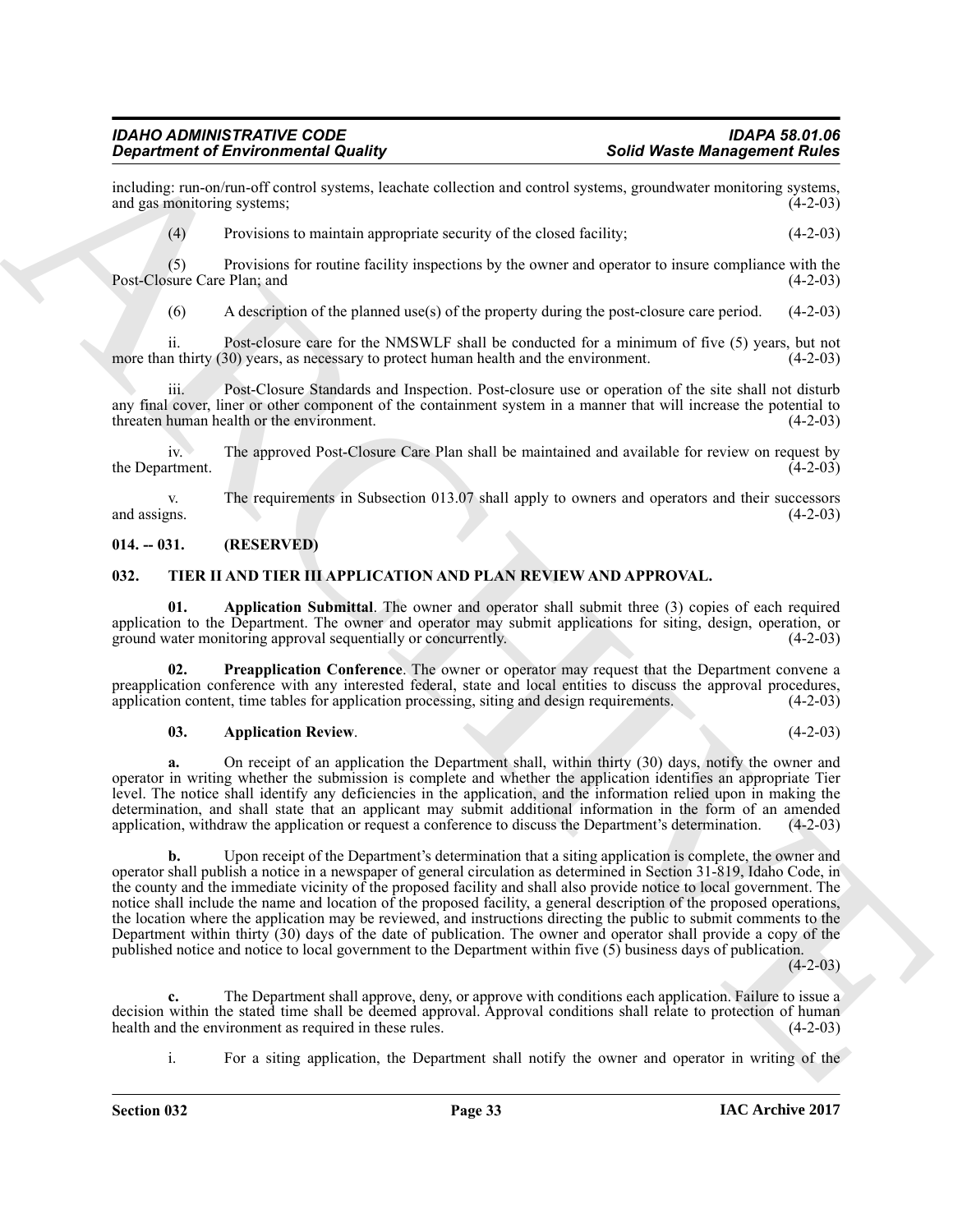Department's decision within thirty (30) days of the date of the close of the public comment period. The Department and the owner and operator may agree, in writing to a longer period of time for the Department's determination. Design, Operating and Ground Water Monitoring Applications shall not be reviewed until the Siting Application is approved. (4-2-03)

ii. For the Design, Operating and Ground Water Monitoring applications, the Department shall notify the owner and operator in writing of the Department's decision within sixty  $(60)$  days from the date the application is determined to be complete. (4-2-03)

<span id="page-33-7"></span>If the Department denies an application, the written decision shall state the basis for the denial, and lied upon in making the determination. (4-2-03) the information relied upon in making the determination.

**Dependent of Environmental Routing** (Solution disk club club of the file is solution of the properties of the properties of the properties of the solution of the solution of the solution of the solution of the solution o **04. Application Valid for Two Years**. Unless otherwise stated in the Department's approval of the facility's application, the Department's approval shall become invalid if the owner and operator fail to begin construction within two (2) years from the date of approval, or if after construction has begun, work is suspended for more than two (2) years. Owners and operators may apply for an extension provided that the written request is received by the Department no less than one (1) month prior to expiration of the approval. Within fifteen (15) days from Department receipt of extension request, the Department shall approve the extension request or deny the extension request and state the basis for denial. (4-2-03)

#### <span id="page-33-0"></span>**033. -- 059. (RESERVED)**

#### <span id="page-33-8"></span><span id="page-33-1"></span>**060. VIOLATIONS.**

<span id="page-33-9"></span>**01. Failure to Comply**. Failure by any person to comply with the provisions of these rules shall be deemed a violation of these rules.

<span id="page-33-10"></span>**02. Falsification of Statements and Records**. It shall be a violation of these rules for any person to knowingly make a false statement, representation, or certification in any application, document, or record developed, maintained, or submitted pursuant to these rules or the conditions of an approval.

<span id="page-33-11"></span>**03. Penalties**. Any person violating any provision of these rules or any approved conditions or order ereunder shall be liable for civil penalty in accordance with Title 39, Chapter 1, Idaho Code. (4-2-03) issued thereunder shall be liable for civil penalty in accordance with Title 39, Chapter 1, Idaho Code.

#### <span id="page-33-2"></span>**061. -- 993. (RESERVED)**

#### <span id="page-33-4"></span><span id="page-33-3"></span>**994. COMMERCIAL SOLID WASTE SITING LICENSE FEE.**

An application for a commercial solid waste siting license required by the Idaho Solid Waste Facilities Act shall be accompanied by a siting license fee in an amount established by these rules. The license fee shall not exceed seven thousand five hundred dollars (\$7,500) and shall be submitted with the siting license application. (4-2-03 thousand five hundred dollars (\$7,500) and shall be submitted with the siting license application.

<span id="page-33-5"></span>**01. Commercial Solid Waste Siting License Fee Criteria**. The commercial solid waste siting license fee required by the Idaho Solid Waste Facilities Act and these rules shall apply to commercial MSWLFs only and shall be based on the cost of the Department's review and the characteristics of the proposed commercial solid waste facility, including the projected site size, projected waste volume, and the hydrogeological and atmospheric characteristics surrounding the site.

<span id="page-33-6"></span>**02. Commercial Solid Waste Siting License Fee Scale**. The commercial solid waste siting license fee required by the Idaho Solid Waste Facilities Act and these rules shall be determined using the table below. The fee determined using the table below may then be adjusted by the Department if necessary to reflect the cost of the Department's review, taking into account the hydrogeological and atmospheric characteristics surrounding the site.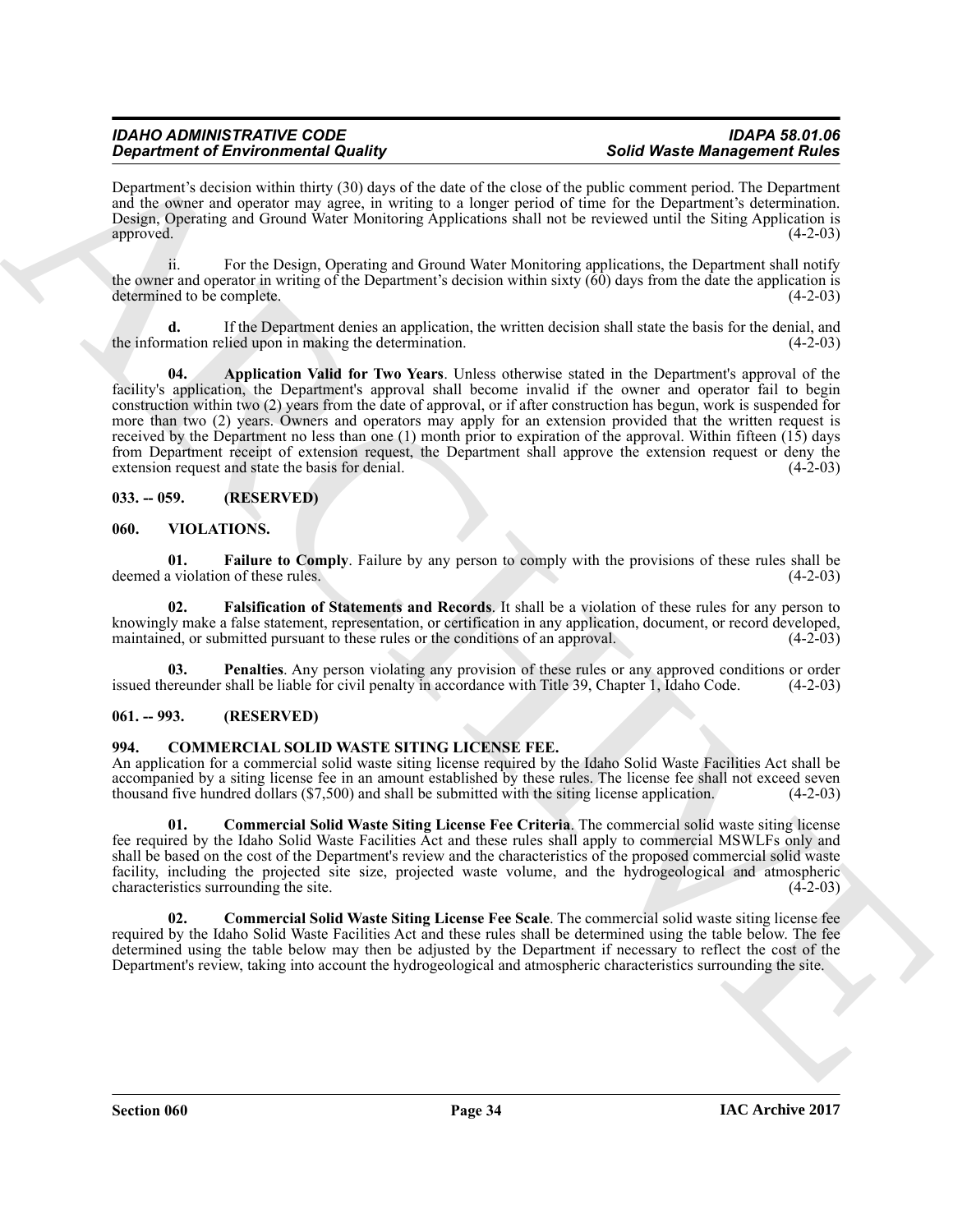|                               | <b>COMMERCIAL SOLID WASTE SITING LICENSE FEE SCALE</b><br><b>PROJECTED SOLID WASTE VOLUME</b><br>Tons per day (TPD)                         |              |                                                                          |                                                                                                                                                                                                                                                                                                                                                                                                                                                          |            |
|-------------------------------|---------------------------------------------------------------------------------------------------------------------------------------------|--------------|--------------------------------------------------------------------------|----------------------------------------------------------------------------------------------------------------------------------------------------------------------------------------------------------------------------------------------------------------------------------------------------------------------------------------------------------------------------------------------------------------------------------------------------------|------------|
|                               | <b>Site Size</b>                                                                                                                            | Up to 20 TPD | 20 to 100 TPD                                                            | More than 100 TPD                                                                                                                                                                                                                                                                                                                                                                                                                                        |            |
|                               | 5 acres or less                                                                                                                             | \$3,500      | \$4,500                                                                  | \$5,500                                                                                                                                                                                                                                                                                                                                                                                                                                                  |            |
|                               | 5 to 50 acres                                                                                                                               | \$4,500      | \$5,500                                                                  | \$6,500                                                                                                                                                                                                                                                                                                                                                                                                                                                  |            |
|                               | more than 50 acres                                                                                                                          | \$5,500      | \$6,500                                                                  | \$7,500                                                                                                                                                                                                                                                                                                                                                                                                                                                  |            |
|                               |                                                                                                                                             |              |                                                                          |                                                                                                                                                                                                                                                                                                                                                                                                                                                          | $(4-2-03)$ |
| paid by the applicant.<br>04. |                                                                                                                                             |              |                                                                          | the Department shall notify the applicant if the fee has been adjusted and the date by which any additional fee must be<br>Expansion or Enlargement of a Commercial Solid Waste Facility. The expansion or<br>enlargement of a commercial solid waste facility constitutes a new proposal for which a commercial solid waste<br>siting license is required and for which a siting license fee must be paid. All commercial solid waste facilities not in | $(4-2-03)$ |
|                               | operation on March 20, 1996 must submit a commercial solid waste license application and fee.                                               |              |                                                                          |                                                                                                                                                                                                                                                                                                                                                                                                                                                          | $(4-2-03)$ |
| 05.<br>withdrawn or denied.   |                                                                                                                                             |              |                                                                          | <b>Commercial Solid Waste Siting License Fee Not Refundable.</b> The commercial solid waste siting<br>license fee required by the Idaho Solid Waste Facilities Act and by these rules shall not be refundable and may not be<br>applied toward any subsequent application should the commercial solid waste siting license application be canceled,                                                                                                      | $(4-2-03)$ |
| 995.                          | <b>COMMERCIAL SOLID WASTE SITING LICENSE APPLICATION.</b><br>rules require the applicant to include in the application the following items: |              |                                                                          | In addition to the contents of a Siting License Application as required in the Idaho Solid Waste Facilities Act, these                                                                                                                                                                                                                                                                                                                                   | $(4-2-03)$ |
| 01.                           |                                                                                                                                             |              |                                                                          | Location. A map indicating the location of the proposed commercial solid waste facility; (4-2-03)                                                                                                                                                                                                                                                                                                                                                        |            |
| 02.                           |                                                                                                                                             |              | Copies of Application. Ten (10) copies of the completed application; and |                                                                                                                                                                                                                                                                                                                                                                                                                                                          | $(4-2-03)$ |
| 03.                           |                                                                                                                                             |              |                                                                          | <b>Application Format.</b> A copy of the application in a format prepared for photocopying.                                                                                                                                                                                                                                                                                                                                                              | $(4-2-03)$ |
| $996. - 998.$                 | (RESERVED)                                                                                                                                  |              |                                                                          |                                                                                                                                                                                                                                                                                                                                                                                                                                                          |            |
| 999.                          | <b>CONFIDENTIALITY OF RECORDS.</b><br>Protection and Disclosure of Records in the Possession of the Department of Environmental Quality."   |              |                                                                          | Information obtained by the Department under these rules is subject to public disclosure pursuant to the provisions of<br>Chapter 1, Title 74, Idaho Code. Information submitted under a trade secret claim may be entitled to confidential<br>treatment by the Department as provided in Section 74-114, Idaho Code, and IDAPA 58.01.21, "Rules Governing the                                                                                           | $(4-2-03)$ |
|                               |                                                                                                                                             |              |                                                                          |                                                                                                                                                                                                                                                                                                                                                                                                                                                          |            |
|                               |                                                                                                                                             |              |                                                                          |                                                                                                                                                                                                                                                                                                                                                                                                                                                          |            |
|                               |                                                                                                                                             |              |                                                                          |                                                                                                                                                                                                                                                                                                                                                                                                                                                          |            |

#### <span id="page-34-9"></span><span id="page-34-8"></span><span id="page-34-7"></span><span id="page-34-3"></span><span id="page-34-0"></span>**995. COMMERCIAL SOLID WASTE SITING LICENSE APPLICATION.**

- <span id="page-34-6"></span>**01. Location**. A map indicating the location of the proposed commercial solid waste facility; (4-2-03)
- <span id="page-34-5"></span>**02.** Copies of Application. Ten (10) copies of the completed application; and (4-2-03)
- <span id="page-34-4"></span>**03. Application Format**. A copy of the application in a format prepared for photocopying. (4-2-03)

### <span id="page-34-1"></span>**996. -- 998. (RESERVED)**

#### <span id="page-34-2"></span>**999. CONFIDENTIALITY OF RECORDS.**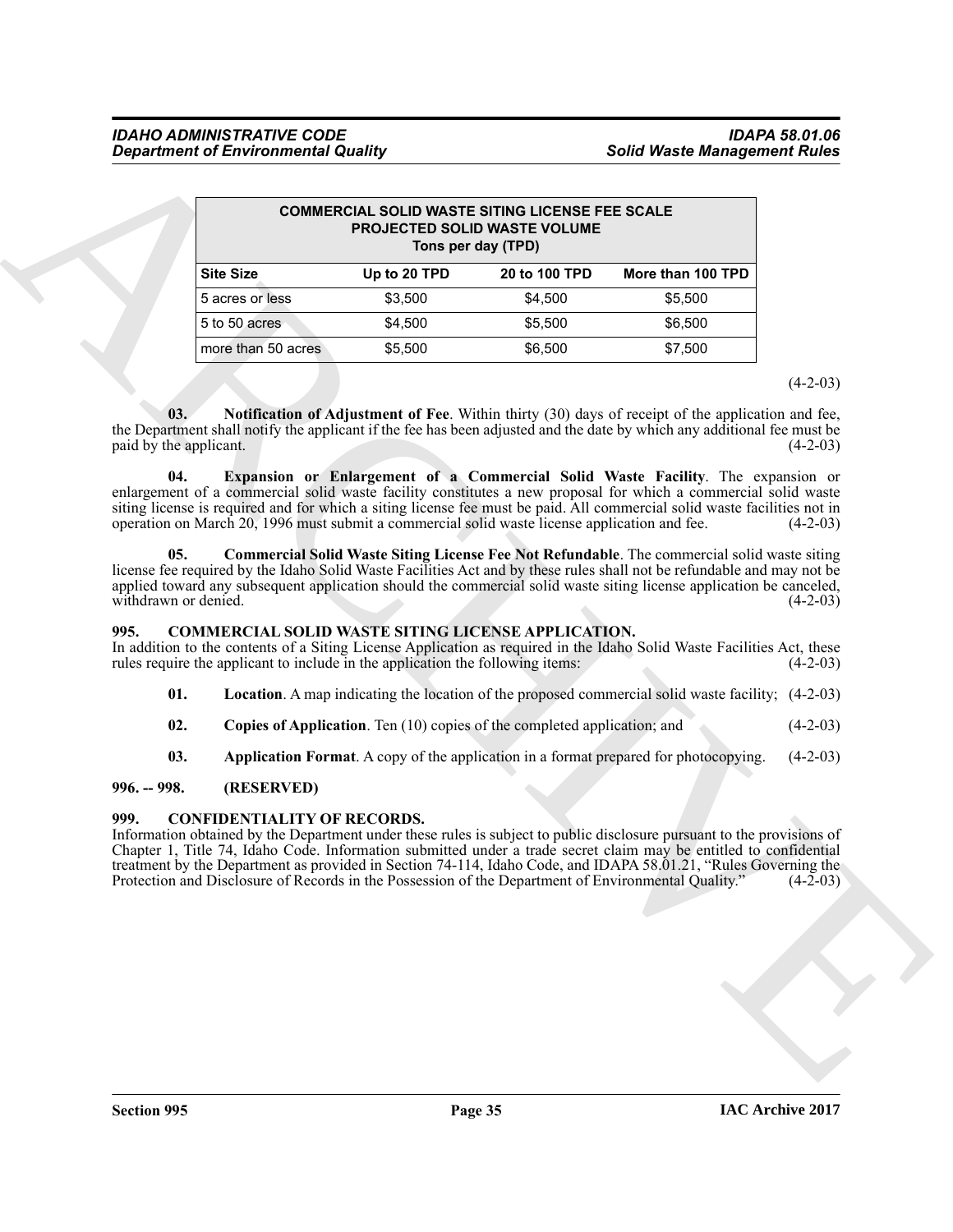# *Subject Index*

#### **A**

[A](#page-8-6)<br>
A[R](#page-8-9)[CH](#page-34-7)[IV](#page-8-14)[E](#page-32-2)R, and ARCHIVER, and ARCHIVER, and ARCHIVER, and ARCHIVER, and ARCHIVER, and ARCHIVER, and ARCHIVER, and ARCHIVER, and ARCHIVER, and ARCHIVER, and ARCHIVER, and ARCHIVER, and ARCHIVER, and ARCHIVER, and ARCHIVER Abbreviations, IDAPA 58.01.06 9 BRC, Below Regulatory Concern 9 CFR' Code of Federal Regulations 9 EPA, Environmental Protection Agency 9 ISWFA, Idaho Solid Waste Facilities Act 9 MSWLF, Municipal Solid Waste Land Fill 9 NMSW, Non-Municipal Solid Waste 9 NMSWLF, Non-Municipal Solid Waste Land Fill 9 PCS, Petroleum Contaminated Soils 9 RCRA, Resource Conservation and Recovery Act 9 U.S.C., United States Code 9 Applicable Requirements For Tier I Facilities 12 Applicable Requirements 12 Application Content, Review & Approval Requirements 14 Documentation Requirements 14 Applicable Requirements For Tier II Facilities 14 Closure Plan Application 17 Closure Requirement 17 Documentation Requirements 18 General Operating Requirements 15 General Siting Requirements 14 Modification Application 18 Operating Plan 17 Siting Application 15 Tier II Incinerators, CESQG Management Facility & Transfer Stations 19 Tier II NMSWLF 20 Tier II Processing Facilities 18 Applicable Requirements For Tier III Facilities 23 Closure Plan Application 27 Closure Requirement 26 Documentation Requirements 28 General Operating Requirements 24 General Siting Requirements 23 Ground Water Monitoring Application 26 Ground Water Monitoring Requirements 26 Modification Application 28 Operating Plan 26

Siting Application 24 Tier III Incinerators 29 Tier III NMSWLFs 30 Tier III Processing Facilities 28

#### **B**

Below Regulatory Concern Facilities 11 Applicable Requirements 11 Application Content, Review & Approval Requirements 12 Documentation Requirements 12 **C**

Commercial Solid Waste Siting License Application 35 Application Format 35 Copies of Application 35 Location 35 Commercial Solid Waste Siting License Fee 34 Commercial Solid Waste Siting License Fee Criteria 34 Commercial Solid Waste Siting License Fee Not Refundable 35 Commercial Solid Waste Siting License Fee Scale 34 Expansion or Enlargement of a Commercial Solid Waste Facility 35 Notification of Adjustment of Fee 35

## **D**

Definitions, IDAPA 58.01.06 4 Active Portion 4 Backyard Composting 4 Beneficial Use 4 Commercial Solid Waste Facility 4 Composting Facility 4 Conditionally Exempt Small Quantity Generator (CESQG) Hazardous Waste 4 Conditionally Exempt Small Quantity Generator (CESQG) Management Facility 4 Contamination 5 Degradation 5 Department 5 Director<sub>5</sub> Disposal 5 Existing Facility 5 Facility 5 Garbage 6 Ground Water 6 Household Waste 6

Incinerator 6 Inert Waste 6 Landfill 6 Leachate 6 Lift 6 Modification 6 Municipal Solid Waste Landfill Unit (MSWLF) 6 Non-Municipal Solid Waste (NMSW) 6 Non-Municipal Solid Waste Landfill (NMSWLF) 7 Open Burning 7 Operator 7 Owner 7 Person 7 Point of Compliance 7 Processing Facility 7 Projected Waste Volume 7 Pumpable Waste 7 Qualified Professional, Geologist or Engineer 7 Recyclables 7 Recycling 7 Recycling Center 7 Salvage 8 Scavenge 8 Septage 8 Site 8 Site Size 8 Solid Waste 8 Speculative Accumulation 8 Storm Water 8 Surface Water 8 Tipping Floor 8 Toxic Leachate or Gas 8 Transfer Station 8 Wood or Mill Yard Debris Facility 9 Yard Waste 9

**S** Solid Waste Management Facility Classification 10 BRC Facilities 10 General & Site Specific Classification Process 11 Site Specific Classification 11 Tier I Facilities 10 Tier II Facility 10 Tier III Facility 10 Wood or Mill Yard Debris Facilities 11

## **T**

Tier II & Tier III Application & Plan Review & Approval 33 Application Review 33